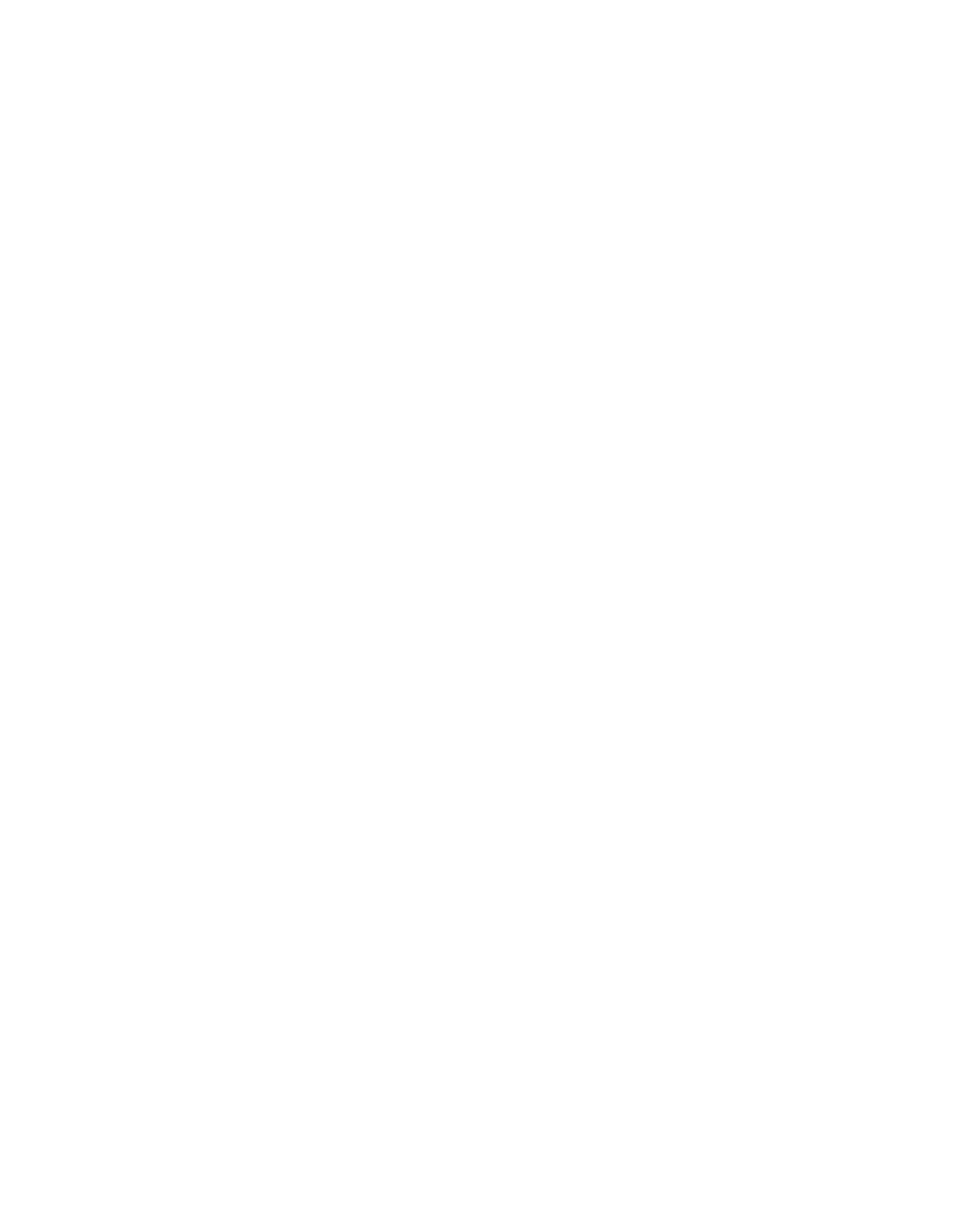## ARTICLE 34 DEFINITIONS

34.01 [Definitions of Basic Terms...............................................................................................................34-1](#page-2-0)

## <span id="page-2-0"></span>**34.01 Definitions of Basic Terms**

Unless otherwise specifically provided, or unless clearly required by the context, the words and phrases defined in this Article shall have the meaning indicated when used in this Ordinance.

#### **Abandoned Sign**

Sign or parts of signs which advertise or pertain to a business, product, service, commodity, event, activity, or purpose which no longer exists, is not maintained or that has not been in use for ninety (90) days or more. Signs which are associated with seasonal business such as ski shops, Horn in the West, etc. shall not be considered abandoned or obsolete provided there is clear intent to continue in the coming season.

#### **ABC Store**

A retail store licensed by the North Carolina Alcoholic Beverage Commission.

#### **Accelerated Erosion**

Any increase over the rate of natural erosion as a result of land-disturbing activities.

#### **Accent Color**

A single paint color which is used on a building, in the least proportion of all colors used, not to exceed 5% of the façade area.

#### **Accessory Building**

A minor building that is located on the same lot as a principal building and that is used incidentally to a principal building or that houses an accessory use.

#### **Accessory Dwelling Unit**

A subordinate dwelling unit associated and located on the same lot as a single-family dwelling.

- a. An accessory dwelling unit in the R3 Multiple Family, B3 General Business, or M1 Manufacturing zoning districts shall be classified as a boarding house if occupied by more than four (4) unrelated persons.
- b. An accessory dwelling unit in any other zoning district shall be classified as a boarding house if occupied by more than two (2) unrelated persons.

#### **Accessory Equipment**

Equipment serving a wireless facility. This includes but is not limited to, utility or transmission equipment, power supplies, generators, batteries, cables, equipment buildings, cabinets and storage sheds, shelters or other similar structures.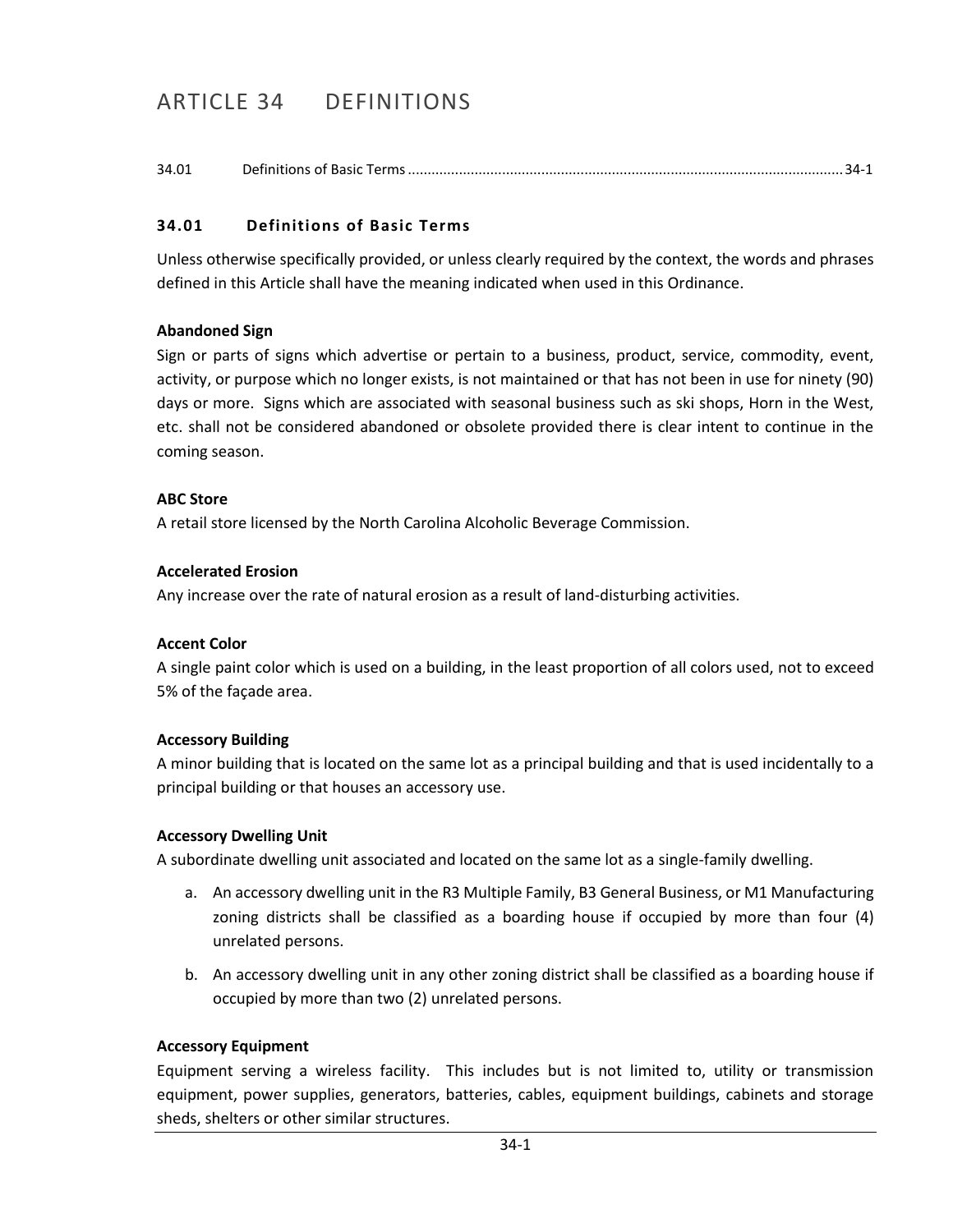## **Accessory Structure (Appurtenant Structure) (as applied in Article 30 Flood Damage Prevention)**

A structure located on the same parcel of property as the principal structure and the use of which is incidental to the use of the principal structure. Garages, carports and storage sheds are common urban accessory structures. Pole barns, hay sheds and the like qualify as accessory structures on farms, and may or may not be located on the same parcel as the farm dwelling or shop building.

#### **Accessory Use**

A use or structure that does not exceed 1,600 square feet that exists on the same lot and constitutes only an incidental or insubstantial part of the principal use.

## **Addition (to an existing building) (as applied in Article 30 Flood Damage Prevention)**

An extension or increase in the floor area or height of a building or structure.

## **Adequate Erosion Control Measure, Structure or Device**

Control of the soil material within the land area under responsible control of the persons conducting the land-disturbing activity.

#### **Adult**

Unless otherwise defined or implied from context, "adult" means an individual 18 years of age or older and not the legal ward of another person.

#### **Adult Living Community**

An age-restricted planned residential development, consisting of a building or group of buildings for independent living for persons who are fifty-five years of age or older (55+). Residents may be offered a variety of housing choices with shared common areas, from detached single-homes on a single lot to multi-family dwellings. Services may be provided and may include food service, social service and referral consultation, housekeeping assistance and central laundry. No licensed professional medical care or related service are directly provided by on-site staff.

#### **Administrator**

Person with the primary responsibility, as assigned by the Town Manager, for administering and enforcing this Ordinance or that person's designee.

#### **Administrative Decision**

Decisions made in the implementation, administration, or enforcement of development regulations that involve the determination of facts and the application of objective standards set forth in the Unified Development Ordinance.

#### **Adult Arcade**

Any place to which the public is permitted or invited wherein coin-operated or token-operated or electronically, or mechanically controlled still or motion picture machines, projectors, or other image-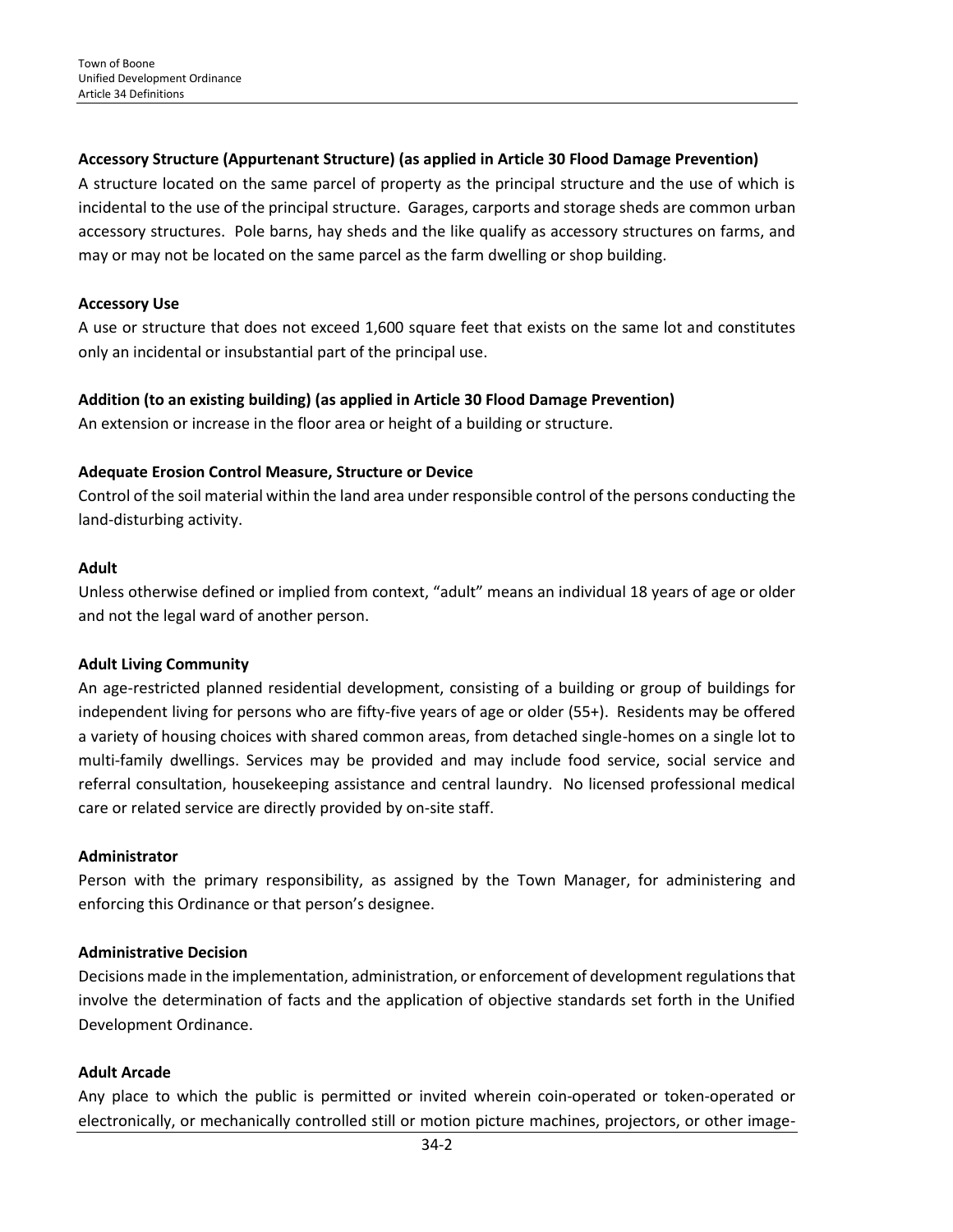producing devices are maintained to show images to person in booths or viewing rooms where the images so displayed depict or describe specified sexual activities and/or specified anatomical areas.

## **Adult Establishment**

Includes adult arcades, adult bookstores or adult video stores, adult cabarets, adult massage parlors, adult motels, adult motion picture theaters, adult theaters, nude model studios, adult live entertainment or any combination of these uses or any use defined in N.C. G.S. Article 26A Adult Establishments.

## **Adult Bookstore or Adult Video Store**

A bookstore or video store:

- **A.** Which receives a majority of its gross income during any calendar month from the sale or rental of publications (including books, magazines, other periodicals, videotapes, compact discs, other photographic, electronic, magnetic, digital or other imaging medium) which are distinguished or characterized by their emphasis on matter depicting, describing, or relating to specified sexual activities or specified anatomical areas; or
- **B.** Having a preponderance (either in terms of the weight and importance of the material or in terms of greater volume of materials) of its publications (including books, magazines, other photographic, electronic, magnetic, digital or other imaging medium) which are distinguished or characterized by their emphasis on matter depicting, describing, or relating to specified sexual activities or specified anatomical areas.

## **Adult Daycare, Small**

A program or arrangement where up to two adolescents, or disabled or older adults, who do not reside where the care is provided, receive care on a regular basis of at least once per week for more than four hours but less than 24 hours per day from persons other than their guardians or full-time custodians, or from persons not related to them by birth, marriage, or adoption. This type of Adult Daycare shall be operated by the owner of the home.

#### **Adult Daycare, Large**

A program or arrangement where up to four adolescents, or disable or older adults, who do not reside where the care is provided, receive care on a regular basis of at least once per week for more than four hours but less than 24 hours per day from persons other than their guardians or full-time custodians, or from persons not related to them by birth, marriage, or adoption. This type of Adult Daycare shall be operated by the owner of the home.

#### **Adult Daycare Center**

A program or arrangement where five or more adolescents, disabled or older adults, who do not reside where the care is provided, receive care on a regular basis of at least once per week for more than four hours but less than 24 hours per day from persons other than their guardians or full-time custodians, or from persons not related to them by birth, marriage, or adoption.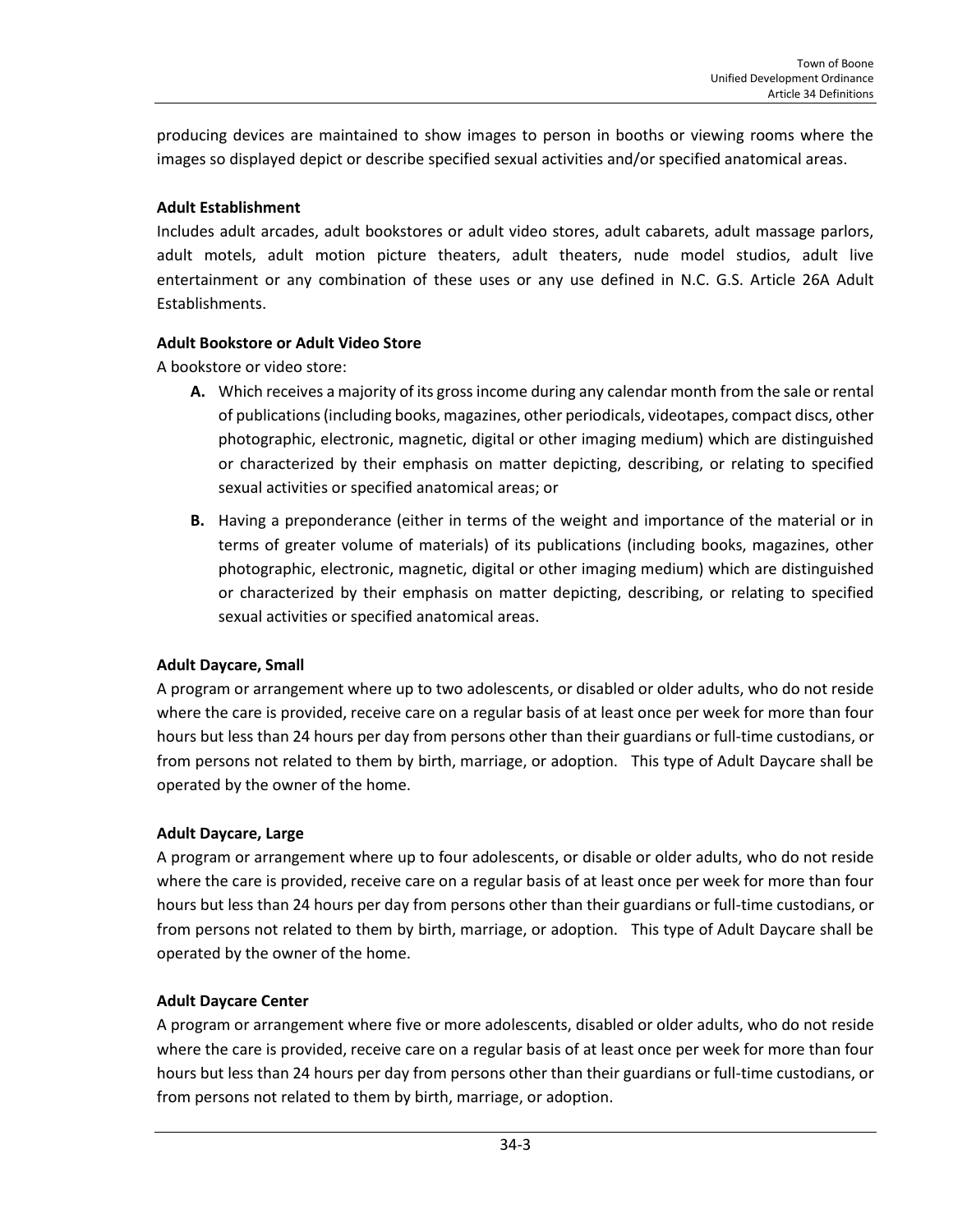#### **Adult Live Entertainment**

An establishment or business where any performance of or involving the actual presence of real people which exhibits specified sexual activities or specified anatomical areas.

#### **Adult Massage Parlor**

A commercial establishment where, for any form of consideration, massage, alcohol rub, fomentation, electric or magnetic treatment or manipulation of the human body is administered unless such treatment or manipulation is administered by a medical practitioner, chiropractor, acupuncturist, physical therapist, or similar professional person licensed by the state. This definition does shall not apply to any bona fide therapeutic massage service provided by a licensed medical professional or other person certified by a state or nationally recognized organization, nor shall this definition apply to any private or public fitness center or nonprofit community recreational fitness and service organization, either of which provides massage therapy as a service incidental to the operation of a fitness center.

#### **Adult Motel or Adult Hotel**

A hotel, motel, or similar commercial establishment that:

- **A.** Offers accommodations to the public, for any form of consideration, and provides patrons with closed-circuit television transmissions, films, motion pictures, video cassettes, slides, or other photographic reproductions that depict or describe specified sexual activities and/or specified anatomical areas as one of its principal business purposes; or
- **B.** Offers a sleeping room for rent for a period of time that is less than 10 hours; or
- **C.** Allows a tenant or occupant of a sleeping room to sub-rent the room for a period of time that is less than 10 hours**.**

#### **Adult Motion Picture Theater**

A commercial establishment where, for any form of consideration, films, motion pictures, video cassettes, slides, or similar photographic reproductions, a preponderance of which are distinguished or characterized by an emphasis on matter depicting, describing, or related to specified sexual activities or specified anatomical areas for observation by patron therein.

#### **Adult Theater**

A theater, concert hall, auditorium, or similar commercial establishment which regularly features, exhibits, or displays, as one of its principal business purposes, persons who appear in a state of nudity or semi-nudity, or live performances that expose or depict specified anatomical areas and/or specified sexual activities.

#### **Advisory Interpretation**

Any interpretation or opinion issued by the Planning Director other than as part of the final written approval or denial of a written permit application.

#### **Advisory Opinion**

See "Advisory Interpretation"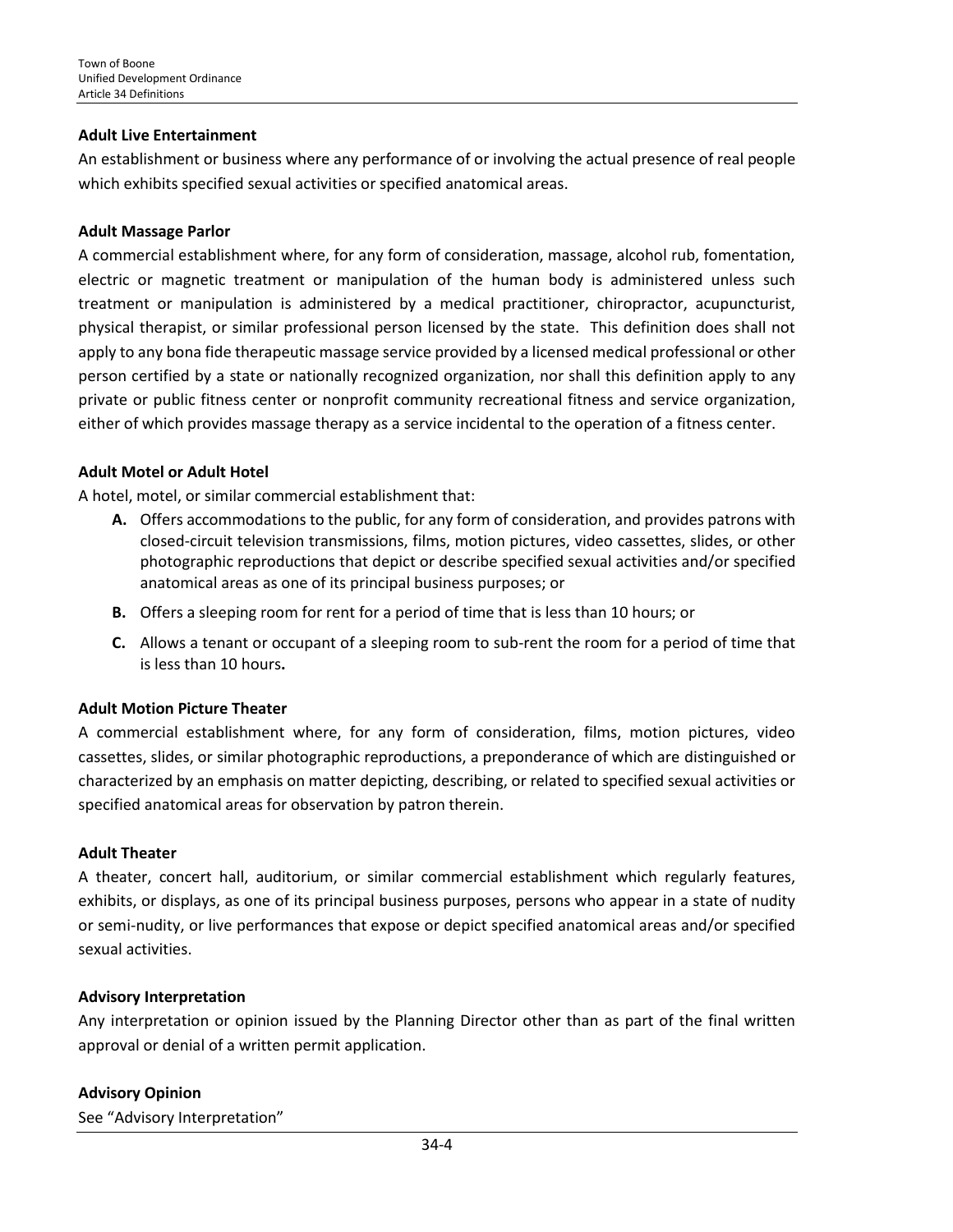## **Affordable Owner-Occupied Dwelling Unit**

An affordable owner-occupied dwelling unit is a dwelling unit, as that term is defined herein, which has been sold or will be offered for sale for a gross price at which the monthly gross principal and interest payment, in a mortgage financing 90% of the purchase price, amortized over a period of thirty years and calculated with interest at the legal rate, is no greater than twenty-five percent (25%) of the monthly Area Median Income for a family of four, as established annually by the United States Department of Housing and Urban Development, and, if sold, the purchaser of which is a family in need of housing protection.

## **Affordable Owner-Occupied Housing Development**

An affordable owner-occupied housing development is one in which fifty percent (50%) or more of the included dwelling units are, or upon completion of the development, will be, affordable owner-occupied dwelling units, as that phrase is defined herein.

## **Affordable Rental Dwelling Unit**

An affordable rental dwelling unit is a dwelling unit, as that term is defined herein, for which the monthly gross rental payment is not greater than twenty-five percent (25%) of the monthly Area Median Income for a family of four, as established annually by the United States Department of Housing and Urban Development, and which is occupied by a family in need of housing protection.

#### **Affordable Rental Housing Project**

An affordable rental housing project is one in which fifty percent (50%) or more of the included dwelling units are, or upon completion of the project, will be, affordable rental dwelling units, as that phrase is defined herein.

## **Agricultural Sign**

A temporary sign posted to direct the public to an agricultural exposition, festival or event, as those terms are described, when such exposition, festival or event is taking place within the corporate or planning limits of the Town, or within Watauga County. An agricultural exposition, festival or event is an event which involves at least ten separate participants involved in the cultivation of land, who for a period of time not exceeding six weeks per year, provide tours and/or on-site sales or samples of agricultural products resulting from that cultivation to area tourists.

#### **Agriculture Operation Including Livestock**

The use of land for the keeping, grazing, feeding, or breeding of livestock, poultry, or bees.

#### **Agriculture Operation Excluding Livestock**

The use of land for the production of cash grains, field crops, vegetables, fruit and nuts, and for horticulture and floriculture.

#### **Airport/Landing Strip**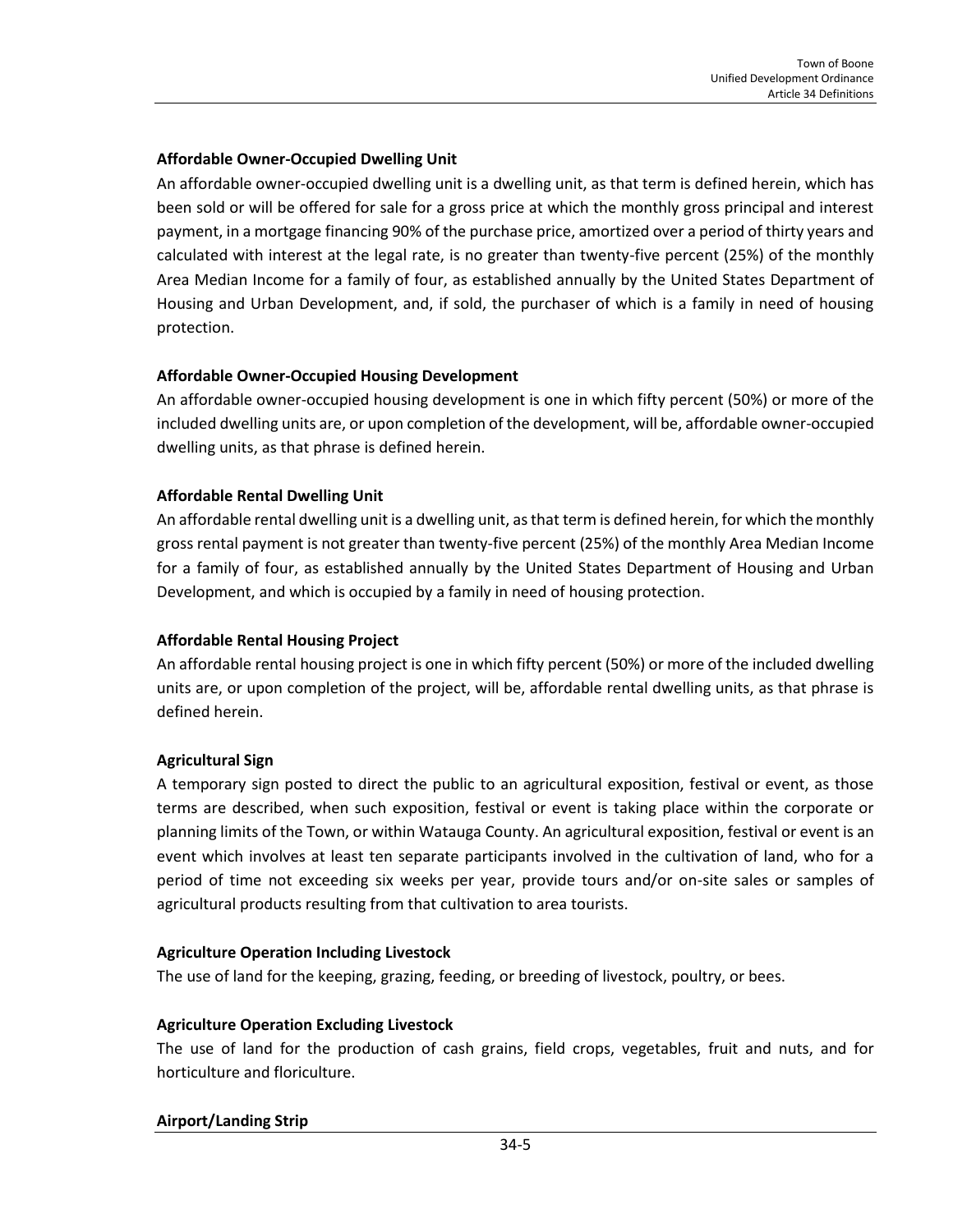Any development for the landing or take-off of aircraft, or any supporting operations, such as maintenance, loading and unloading, storage, fueling or terminal facilities.

## **Alley**

A publicly dedicated and maintained right-of-way twenty feet (20') or less in width that provides only a secondary means of access to abutting property and is not intended for general traffic circulation.

#### **Alternative ADA Standards**

Standards for handicap accessibility that may be met when an historic structure is renovated. These alternative standards can only be implemented if the structure meets the historic structure definition.

## **Amusement or Water Parks and Fairgrounds**

A commercially operated enterprise that offers rides, games, exhibitions and other forms of entertainment.

## **Animal Sanctuary**

An establishment where [animals](http://en.wikipedia.org/wiki/Animal) are brought to live and be protected for the rest of their lives.

#### **Annuals**

Flowering plants, used to provide seasonal color and interest. Root stock dies in winter, therefore annuals need replanting each season. Often referred to as bedding plants.

#### **Antenna**

Communications equipment that transmits, receives, or transmits and receives electromagnetic radio signals used in the provision of all types of wireless communications services.

## **Architecturally Compatible**

A method or style of building in which two or more structures exist together harmoniously.

## **Architecturally Integrated Subdivision**

A subdivision in which approval is obtained not only for the division of land into lots but also for a configuration of principal buildings to be located on such lots. The plans for an architecturally integrated subdivision shall show the dimensions, height, and location of all such buildings to the extent necessary to comply with the purpose and intent of architecturally integrated subdivisions as set forth in Section 16.11.

## **Area of Special Flood Hazard**

*See "Special Flood Hazard Area (SFHA)" definition.*

## **Arterial Street**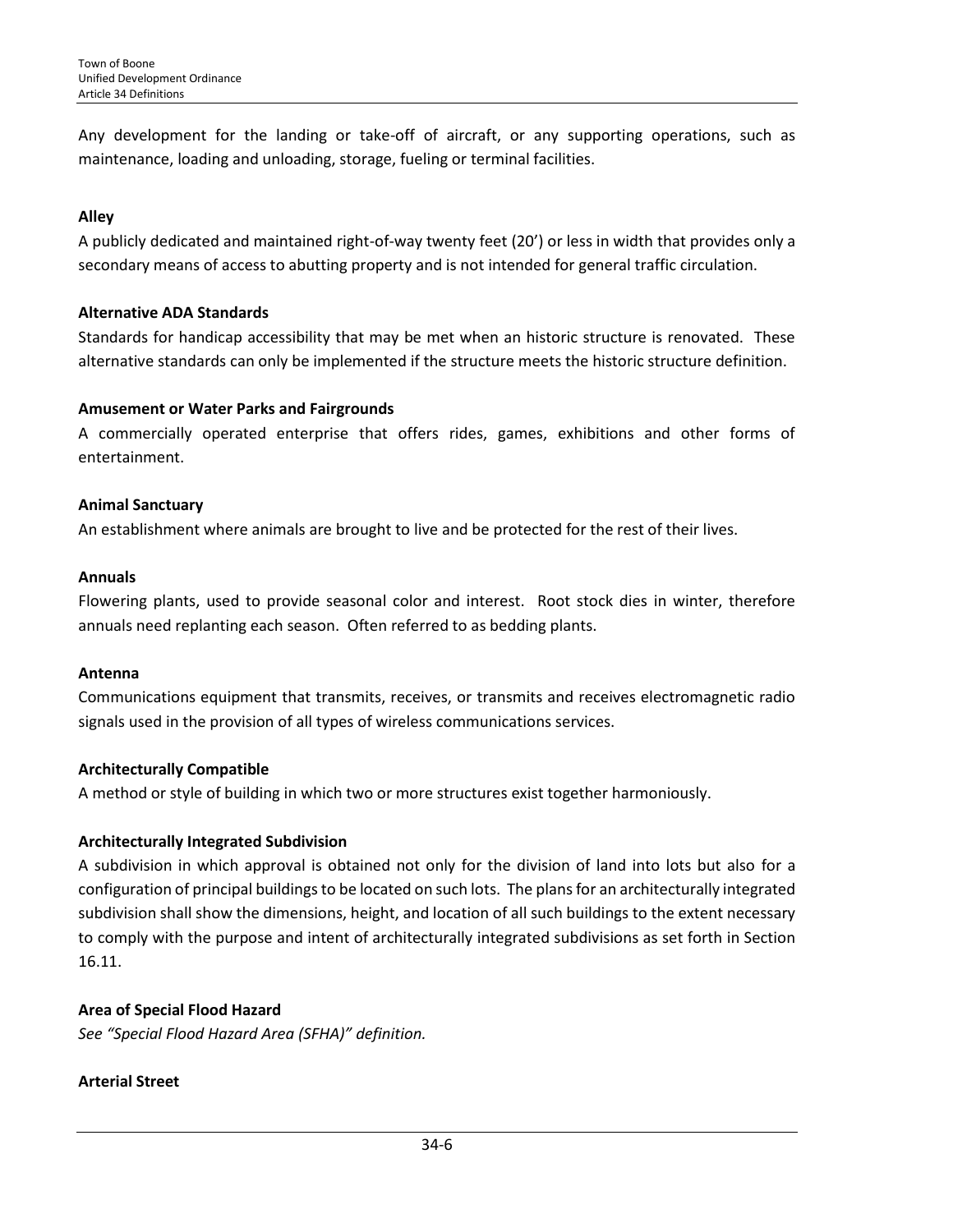A major street in the Town's street system that serves as an avenue for the circulation of traffic onto, out, or around the Town and carries high volumes of traffic.

#### **Artificial Obstruction**

Any obstruction, other than a natural obstruction, that is capable of reducing the flood carrying capacity of a stream or may accumulate debris and thereby reduce the flood carrying capacity of a stream.

#### **Attached Sign**

A sign which is mounted flush to a building wall.

## **Attic Story**

Any story situated wholly or partly in the roof to be used for living space accessed by an interior fixed stairway.

## **Automated Teller Machine (ATM)**

A type of banking and financial services with automated or self-service banking features with no staff or personnel provided.

## **Automated Teller Machine (ATM), Freestanding**

An automated teller machine which may not be on the same lot as the financial institution with which such machine is associated. The purpose of this definition is to distinguish between teller machines operated as accessory uses to banks located in principal buildings where customers can choose to do their banking either inside the building or at the teller machine, and teller machines that are totally separate from bank buildings and therefore generate additional traffic.

#### **Awning**

A shelter projecting from and supported by the exterior wall of a building constructed of non-rigid materials on a supporting framework.

#### **Banner**

A sign made of fabric or any non-rigid material with no enclosing framework.

#### **Bar**

An establishment which primarily prepares and serves alcoholic beverages for immediate consumption. These establishments may also provide limited food and entertainment (primarily music) services. Excluded from this definition are microbreweries, brewpubs, breweries/distilleries, and all wineries.

#### **Base Flood**

The flood having a one percent (1%) chance of being equaled or exceeded in any given year.

#### **Base Flood Elevation (BFE)**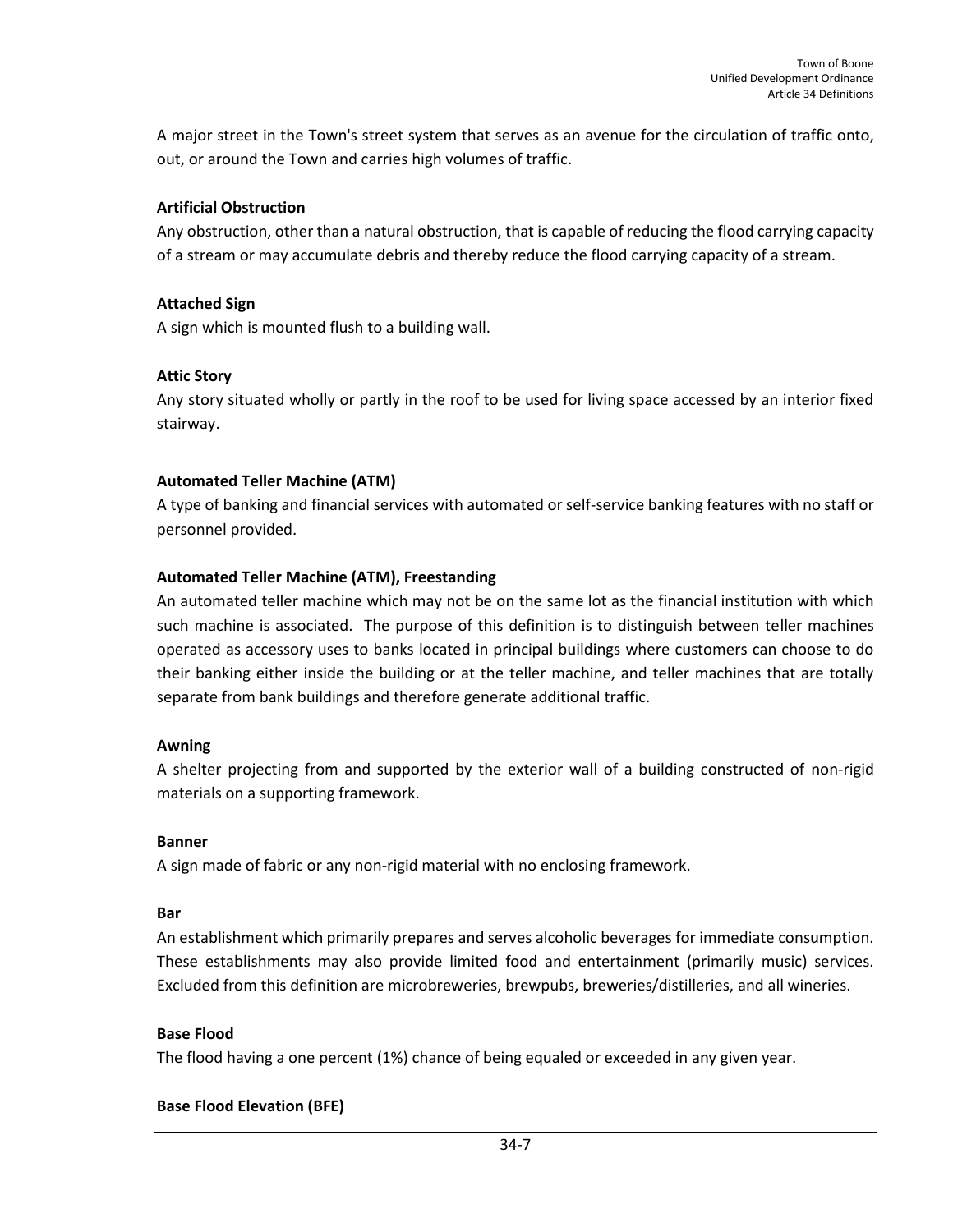A determination of the water surface elevations of the base flood as published in the Flood Insurance Study. When the BFE has not been provided in a "Special Flood Hazard Area", it may be obtained from engineering studies available from a Federal, State, or other source using FEMA approved engineering methodologies. This elevation, when combined with the "Freeboard", establishes the "Regulatory Flood Protection Elevation".

## **Base Station**

A station at a specific site authorized to communicate with mobile stations, generally consisting of radio receivers, antennas, coaxial cables, power supplies, and other associated electronics. The term does not include a wireless support structure or any equipment associated with a tower.

#### **Basement**

That portion of a building that is partially or completely below grade.

## **Basement (as applied in Article 30 Flood Damage Prevention)**

Any area of the building having its floor subgrade (below ground level) on all sides.

## **Bed and Breakfast, Category 1**

A single –family dwelling with one to three guest rooms (enclosed within one structure) where overnight accommodations and a morning meal are provided daily or weekly for compensation.

#### **Bed and Breakfast, Category 2**

A dwelling with more than three guest rooms within one or more structures where overnight accommodations and meals are provided daily or weekly for compensation.

#### **Bees**

Insects of the superfamily Apoidea; in particular, the honeybees, Apis mellifera (L). It includes all life stages of such insects, their genetic material, and dead remains.

#### **Bench Sign**

A sign located on the surface of a bench. The size of the bench is limited to seventy inches (70") in length and thirty-six inches (36") in height.

#### **Bicycle**

A pedal-driven, human-powered vehicle with two wheels attached to a frame, one behind the other.

## **Billboard**

A sign identifying advertising and/or directing the public to a business, merchandise, service, entertainment or product which is located at a place other than the property on which such sign is located. These signs are also known as off-premise outdoor advertising signs.

#### **Boarding House**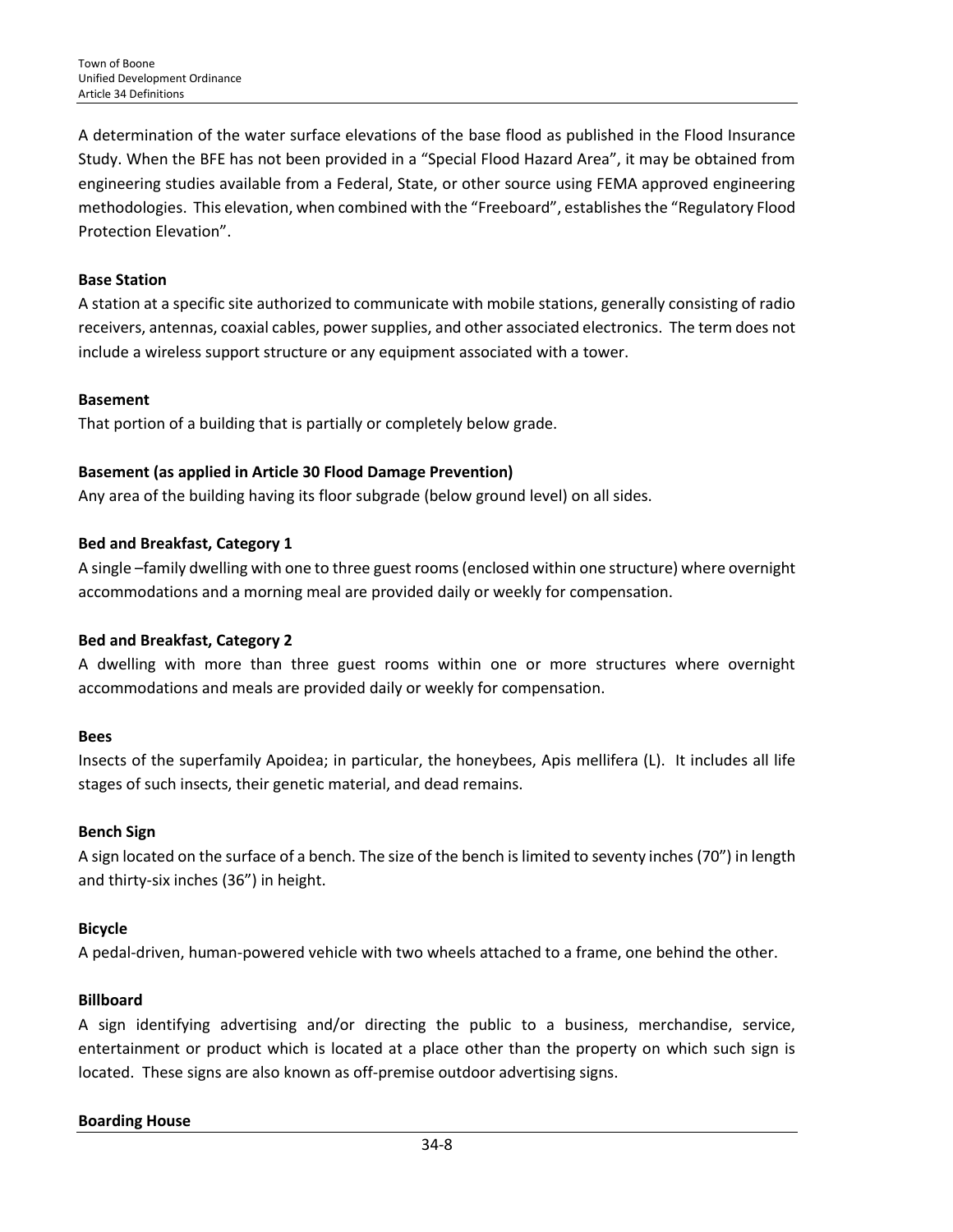A dwelling unit where three (3) or more rooms (not to exceed nine (9)) are provided for lodging for definite periods exceeding seven days. Meals may or may not be provided, but there is only one common kitchen facility and no meals are provided to outside guests.

- a. Single-family Detached Dwelling:
	- 1. A single-family detached dwelling in the R3 Multiple Family, B3 General Business, or M1 Manufacturing zoning districts shall be classified as a boarding house if occupied by more than four (4) unrelated persons.
	- 2. A single-family detached dwelling in any other zoning district shall be classified as a boarding house if occupied by more than two (2) unrelated persons.
- b. Duplex:
	- 1. A duplex in the R3 Multiple Family, B3 General Business, or M1 Manufacturing zoning districts shall be classified as a boarding house if occupied by more than four (4) unrelated persons.
	- 2. A duplex in any other zoning district shall be classified as a boarding house if occupied by more than two (2) unrelated persons.
- c. Accessory Dwelling Unit:
	- 1. An accessory dwelling unit in the R3 Multiple Family, B3 General Business, or M1 Manufacturing zoning districts shall be classified as a boarding house if occupied by more than four (4) unrelated persons.
	- 2. An accessory dwelling unit in any other zoning district shall be classified as a boarding house if occupied by more than two (2) unrelated persons.

## **Boarding School**

A school at which some or all of the pupils receive board and lodging during the school term.

## **Boat or Marine Craft Sales or Service**

The storage, display, sale, lease, rental or repair of new or used boats, personal watercraft or new or used outboard motors, and boat trailer.

## **Borrow**

Fill material which is required for onsite construction and is obtained from other locations.

## **Brewery/Distillery**

A manufacturing operation engaged in the production of malt and distilled beverages, which has all operations contained within a fully enclosed building, and is not classified in these definitions as a microbrewery or a brewpub.

## **Brewery/Distillery, Other**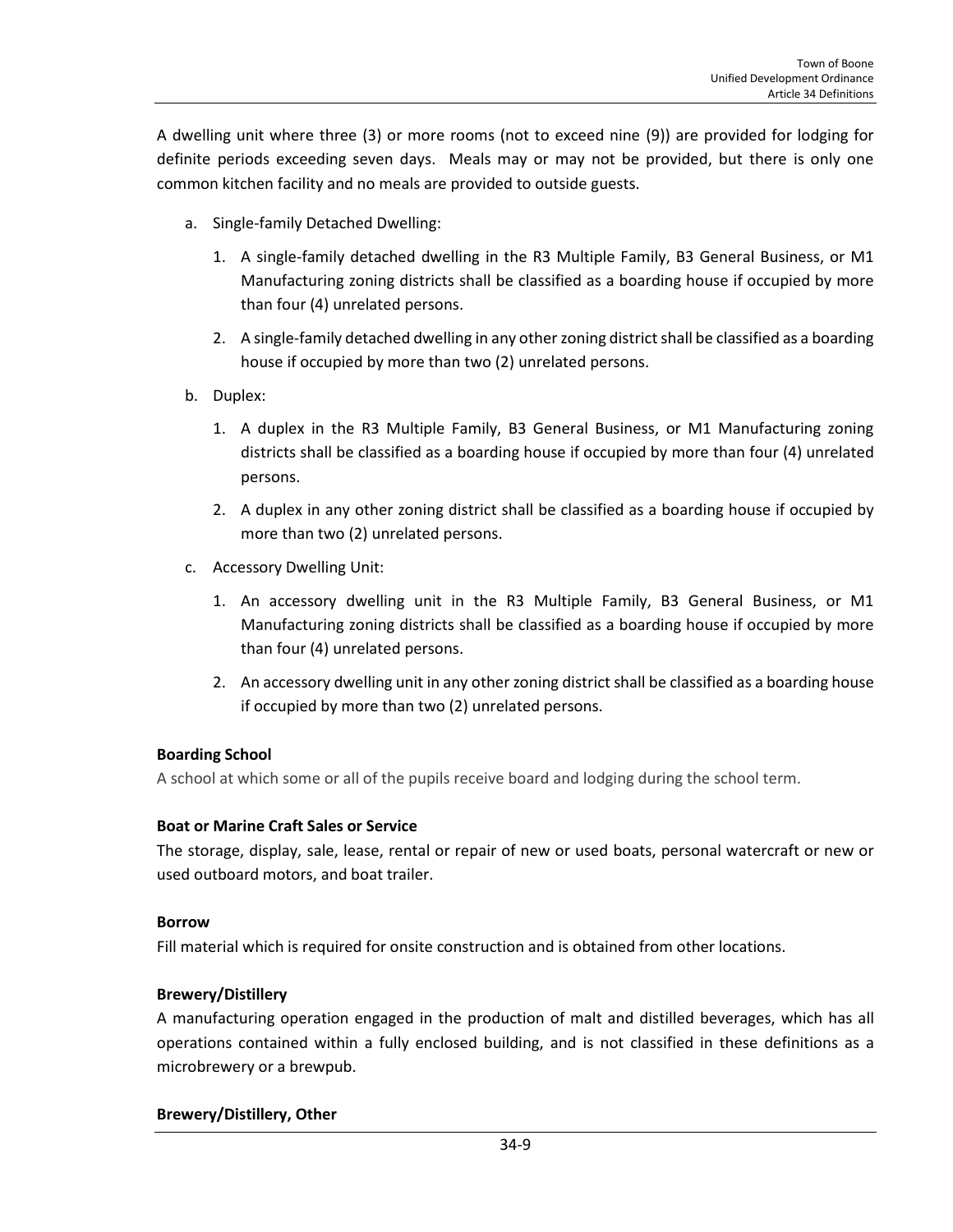A manufacturing operation engaged in the production of malt and distilled beverages, and is not classified in these definitions as a brewery/distillery, microbrewery or a brewpub.

#### **Brewpub**

A restaurant which includes a manufacturing operation engaged in the production of malt, distilled beverages, and wine, with an annual production less than 15,000 US beer barrels (1,800,000 L); which has all operations contained within a fully enclosed building and sells 50% or more of their production on site. Microbreweries with restaurants in the M1 Manufacturing District shall be excluded from being classified as a "brewpub". Instead the microbrewery and restaurant uses should be classified as a combination use as regulated in UDO Section 14.02.04.

#### **Buffer Zone**

The strip of land adjacent to a lake or natural watercourse, the width of which is measured from the edge of the water to the nearest edge of the disturbed area, with the twenty-five percent (25%) of the strip nearer the land-disturbing activity containing natural or artificial means of confining visible siltation. Waters that have been classified as trout waters by the Environmental Management Commission shall have an undisturbed buffer zone twenty-five feet (25') wide. Buffer zones within designated Water Supply Watersheds shall have an undisturbed buffer zone thirty feet (30') wide.

#### **Building**

Any structure used or intended for supporting or sheltering any use or occupancy.

#### **Building Footprint**

The exterior dimensions of the largest floor of a building(s) excluding porches which are fully open on three (3) sides.

#### **Built-Upon Area**

Built-upon areas shall include that portion of a development project that is covered by impervious or partially impervious cover including buildings, pavement, gravel roads, recreation facilities, etc. (Note: Wooden slatted decks and the water area of a swimming pool are considered pervious).

#### **Business or Professional Office**

An establishment where business is conducted that does not primarily involve the sale or transfer of goods by the business to the customer at the location. This includes, but is not limited to, general business offices, insurance offices, law offices and real estate sales or management offices.

#### **Caliper**

Standard trunk diameter measurement for nursery grown stock taken six inches (6") above the ground up to and including four-inch (4") caliper size, and twelve inches (12") above the ground for larger sizes.

#### **Campground**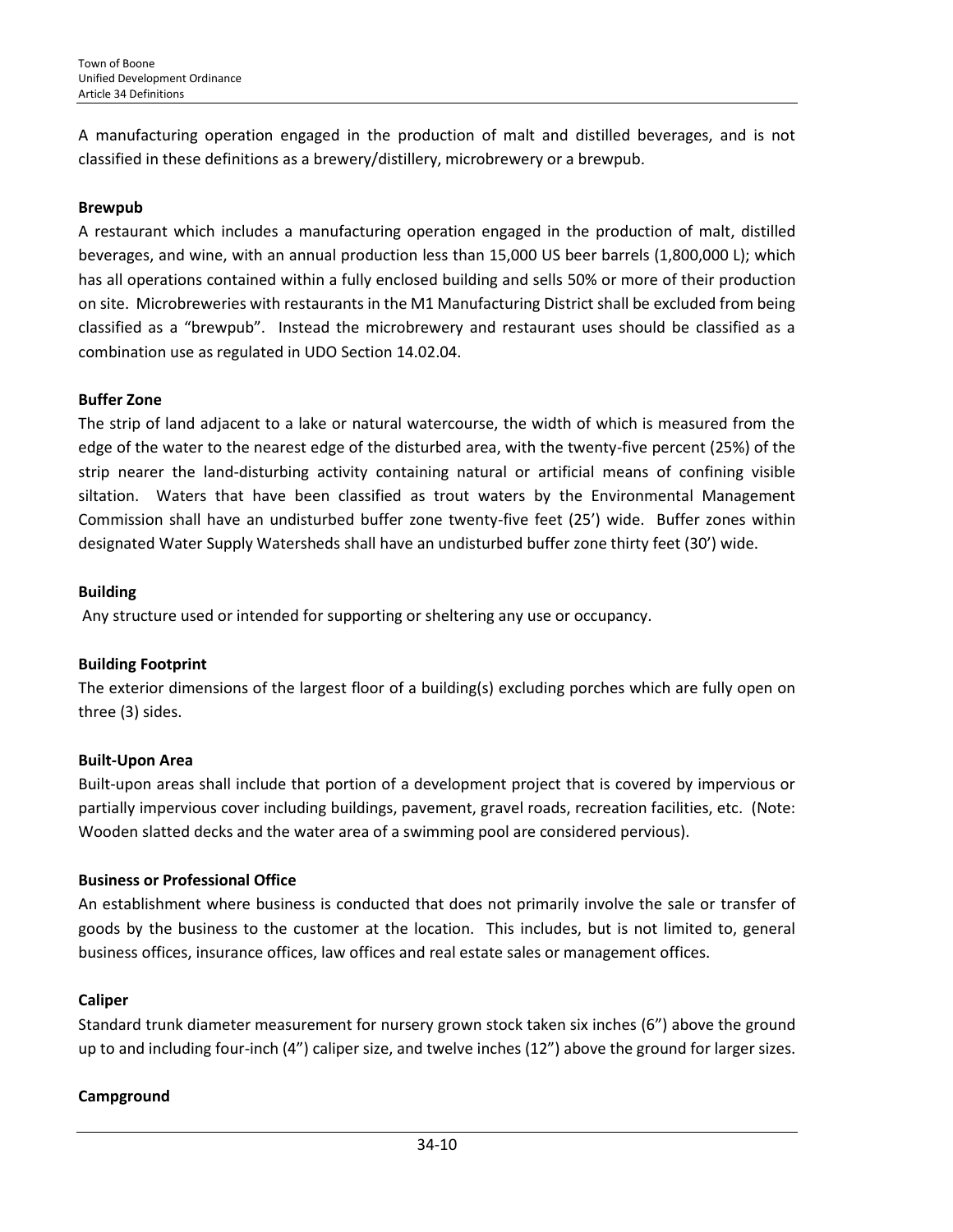Any site or tract of land upon which campsites are located, established or maintained for occupancy by the general public as temporary living quarters for recreation, travel, or vacation purposes.

## **Canopy Sign**

Sign that is part of, or attached to, an awning, canopy or other fabric, plastic or structural protective cover over a door, window, entrance or outdoor service area.

#### **Car Wash**

A commercial establishment that washes, cleans, and/or waxes automobiles or other motor vehicles, whether or not in conjunction with other goods or services provided to customers.

## **Caregiver**

An individual 18 years of age or older who (i) provides care for a mentally or physically impaired person and (ii) is a first- or second-degree relative of the mentally or physically impaired person for whom the individual is caring.

## **Caretaker's Residence**

A dwelling unit on the site of a non-residential use and occupied by a guard or the person who oversees the operation of the non-residential use.

#### **Central Leader**

Primary or terminal shoot, i.e. the trunk of a tree.

#### **Cemetery**

A place used or to be used and dedicated or designated for one or more of the following purposes: a burial park, for earth interment, a mausoleum or a columbarium for human remains.

## **Certificate of Completion**

A document issued by the Administrator, following issuance of certificates of compliance if necessary, certifying compliance of a structure other than a building with all applicable requirements of the UDO and other relevant State and local laws, which authorizes use of the structure.

#### **Certificate of Compliance**

A document issued by the Building Inspector certifying compliance with applicable building, mechanical, plumbing, electrical, fire protection or gas codes.

## **Certificate of Occupancy**

A document issued by the Administrator, following issuance of certificates of compliance if necessary, certifying compliance of a building with all applicable requirements of the UDO and other relevant State and local laws, the sole document which authorizes occupancy.

## **Certificate of Zoning Compliance**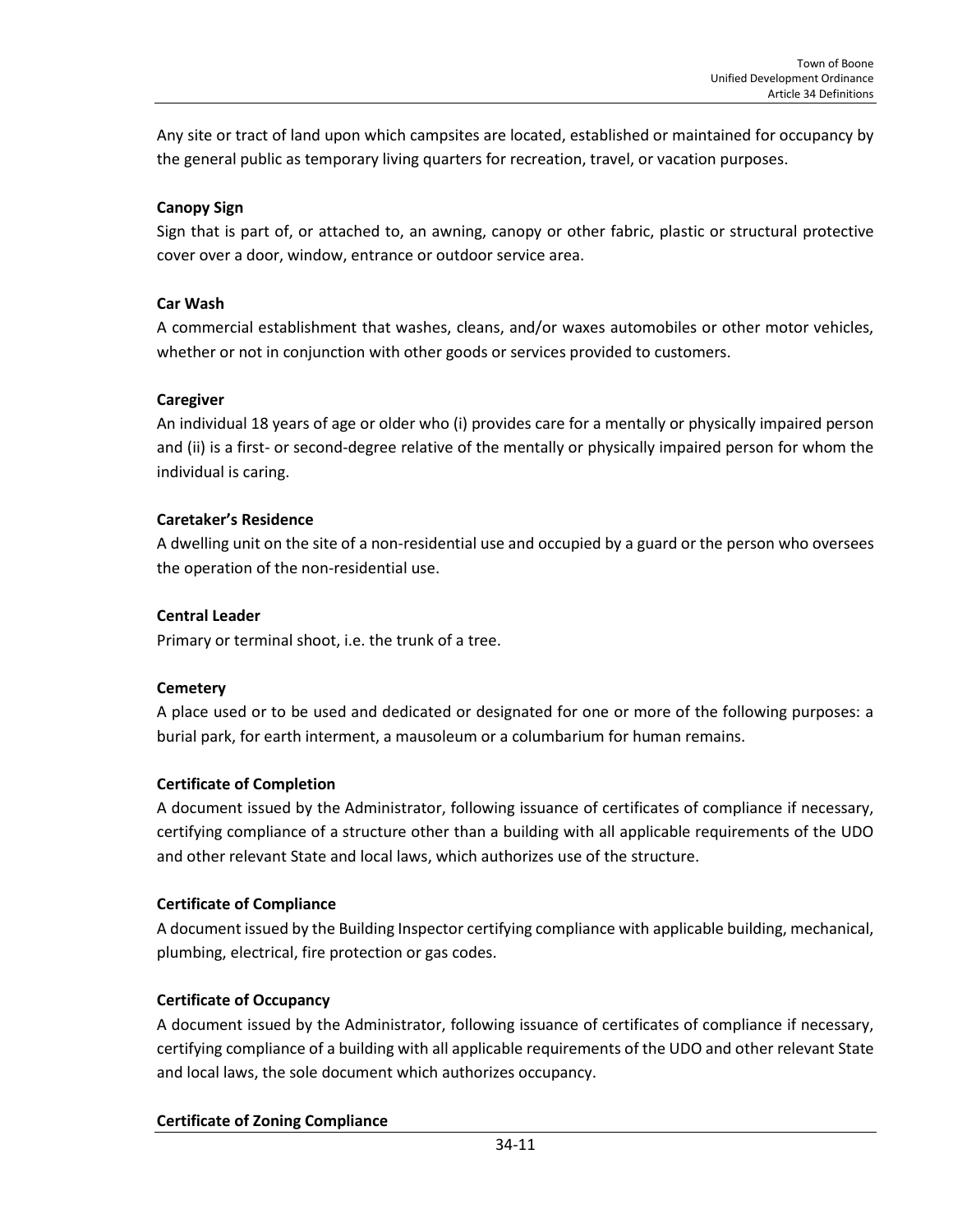A document issued by the Administrator, where neither a Certificate of Completion or Certificate of Occupancy is needed, certifying compliance with all applicable requirements of the UDO and other relevant State and local laws, which authorizes a use.

## **Changeable Copy Sign**

Sign on which copy changes through mechanical, electronic, digital or manual means and reader boards with changeable letters.

## **Chemical Storage Facility**

A building, portion of a building, or exterior area adjacent to a building used for the storage of any chemical or chemically reactive products.

## **Child/Children**

Unless otherwise defined or implied from context, "child" or "children" means an individual under 18 years of age.

## **Child Daycare, Small**

A program or arrangement where no more than two (2) children, who are no more than sixteen (16), and who do not reside where the care is provided, receive care on a regular basis of at least once per week for no more than twelve (12) hours per day from persons other than their guardians or full-time custodians, or from persons not related to them by birth, marriage, or adoption. This type of Child Daycare shall be operated by the owner of the home.

#### **Child Daycare, Large**

A program or arrangement where at least three and up to eight (8) children, who are no more than sixteen (16), and who do not reside where the care is provided, receive care on a regular basis of at least once per week for no more than twelve (12) hours per day from persons other than their guardians or full-time custodians, or from persons not related to them by birth, marriage, or adoption. This type of Child Daycare shall be operated by the owner of the home.

## **Child Daycare Center**

A program or arrangement where over eight children, whom are no more than sixteen (16) years old, and who do not reside where the care is provided, receive care on a regular basis of at least once per week for more than four (4) hours but less than twenty-four (24) hours per day from persons other than their guardians or full-time custodians, or from persons not related to them by birth, marriage, or adoption.

## **Circulation Area**

That portion of the vehicle accommodation area used for access to parking or loading areas or other facilities on the lot. Essentially, driveways and other maneuvering areas comprise the circulation area.

**Club/Lodge, Category 1**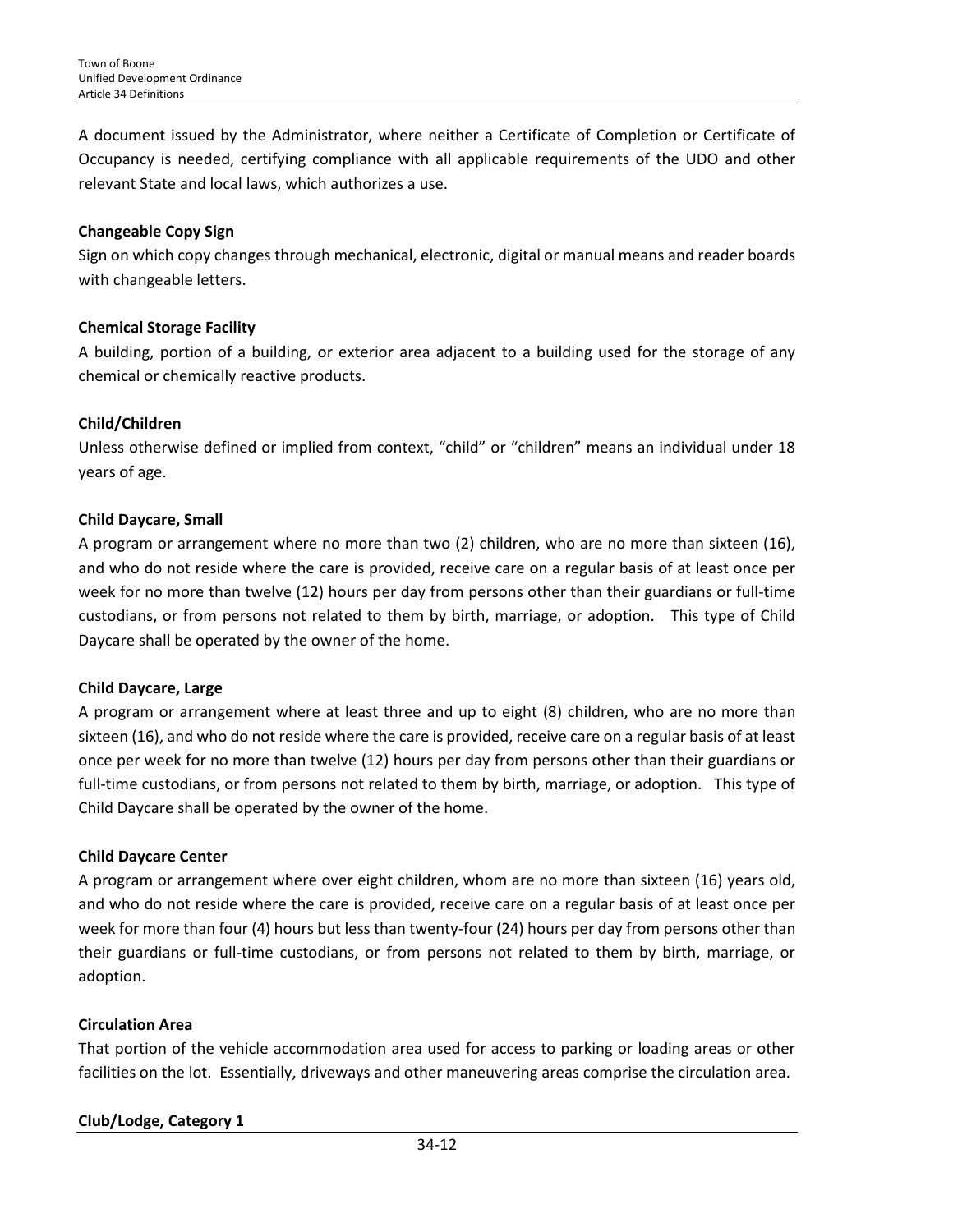A building used for recurring non-profit social, literary, political, educational, fraternal, or charitable purposes with seating capacity for 100 or less, with all regular activities conducted within fully enclosed building(s). May include other associated uses such as occasional outdoor activities and which does not serve or consume alcoholic beverages on its premises.

## **Club/Lodge, Category 2**

A building used for recurring non-profit social, literary, political, educational, fraternal, or charitable purposes with seating capacity between 100 and 500 with the majority of its regular activities conducted within fully enclosed building(s). May include other associated uses such as occasional outdoor activities and may serve or consume alcoholic beverages on its premises.

#### **Club/Lodge, Category 3**

A building used for recurring non-profit social, literary, political, educational, fraternal, or charitable purposes with seating capacity greater than 500 or activities and uses not permitted for Club/Lodge, Categories 1 or 2.

#### **Coliseum**

An arena or stadium with a seating capacity exceeding 5,000.

#### **Collector Street**

A street whose principal function is to carry traffic between minor, local, and subcollector streets and arterial streets but that may also provide direct access to abutting properties. It serves or is designated to serve, directly or indirectly, more than one hundred (100) dwelling units and is designed to be used or is used to carry more than eight hundred (800) trips per day

#### **College or University**

A degree-granting institution, other than a trade school, which provides education beyond the highschool level, and typically has programs resulting in an Associate's, Bachelor's, or Master's degree. In addition to classroom buildings, it may include offices, laboratories, lecture halls, dormitories, residence halls, athletic facilities, and similar buildings and other facilities as applicable to the university.

#### **Collocation**

The placement, installation, maintenance, modification, operation, or replacement of wireless facilities on, under, within, or on the surface of the earth adjacent to existing structures, including utility poles, city utility poles, water towers, buildings, and other structures capable of structurally supporting the attachment of wireless facilities in compliance with applicable codes. The term "collocation" does not include the installation of new utility poles, city utility poles, or wireless support structures.

#### **Colonnade**

A range of columns that supports a string of continuous arches or a horizontal entablature.

#### **Column**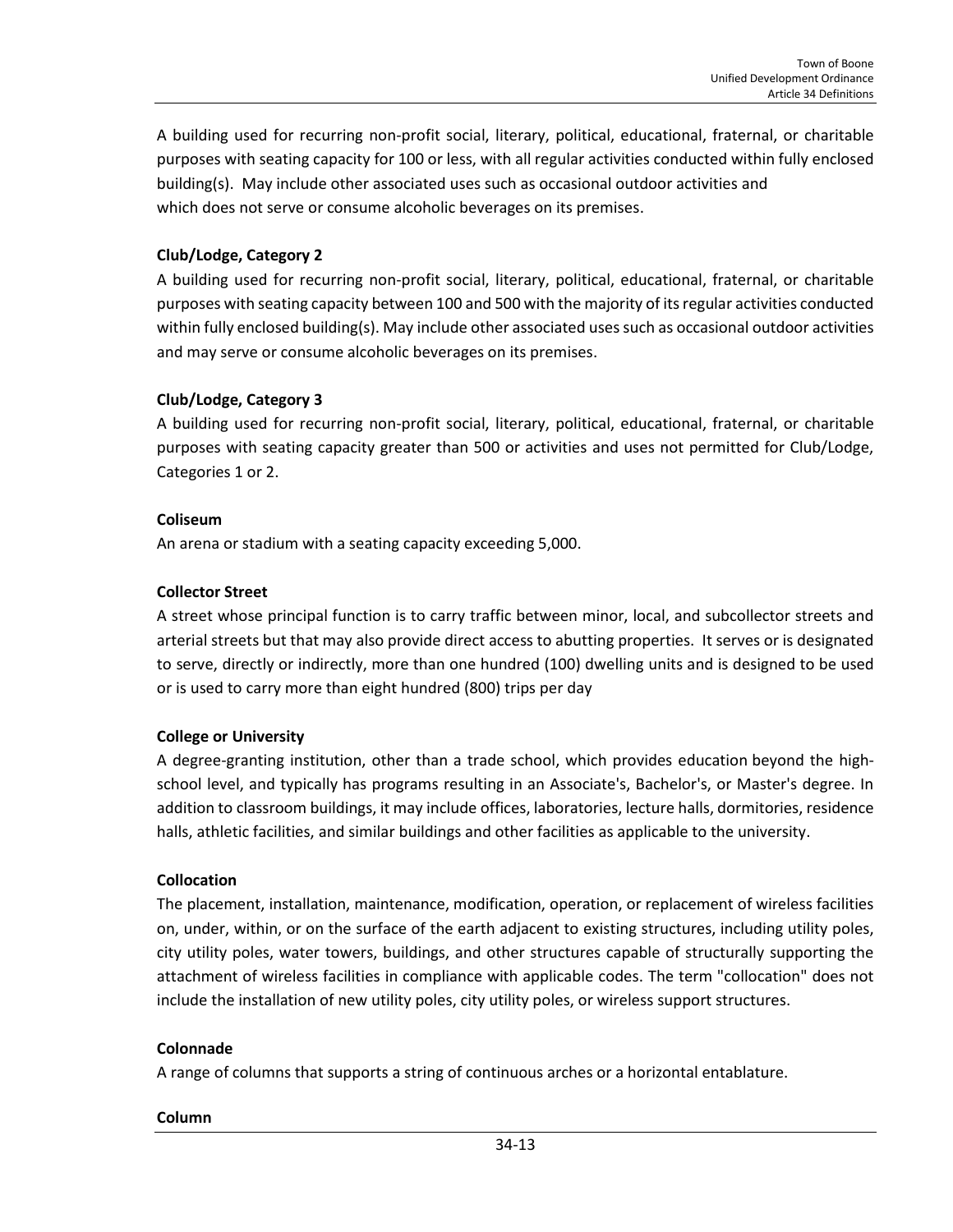A supporting pillar consisting of a base, a cylindrical shaft, and a capital on top of the shaft. Columns may be plain or ornamental.

#### **Combination Use**

Two or more principal uses in or proposed on a single property.

#### **Community College**

An educational institution dedicated primarily to the educational needs of the area which it serves, and may offer freshmen and sophomore courses for transfer credit to a senior college or university, organized credit curricula for the training of technicians, and courses in general adult education.

## **Community Enterprise**

An enterprise dedicated to meeting the civic, cultural, or informational needs of the community as a whole.

## **Community Event Signs**

An annual temporary sign, other than a commercial sign, posted to direct patrons to community events for public agencies, schools, churches, civic-fraternal organizations or similar non-commercial organizations, or an annual temporary sign posted to direct patrons to a commercial event, when that event, as determined by the Boone Town Council, provides a significant economic benefit to the Town as a whole, is open to all citizenry of the Town of Boone and its planning jurisdiction, portrays the Town of Boone in a positive light, and which has received the written endorsement of a non-profit group whose mission includes promoting the economic vitality of Boone such as, but not limited to, the Downtown Business Development Association, the Boone Chamber of Commerce, or the High Country Host.

## **Conditional Zoning**

A legislative zoning map amendment with site-specific conditions incorporated into the zoning map amendment.

## **Confined Animal Feed Operation (CAFO)**

An establishment primarily engaged in the breeding, and/or raising of livestock in confinement at a high stocking density. The main products of which may include meat, milk and eggs.

## **Construction Sign**

Sign identifying an architect, engineer, contractor, subcontractor, financial institution, material supplier, etc., participating in construction on the property where the sign is located.

## **Cooperative Winery**

A manufacturing operation engaged in the production of wine and wine-like beverages, which has all operations contained within a fully enclosed building and is independent of a vineyard.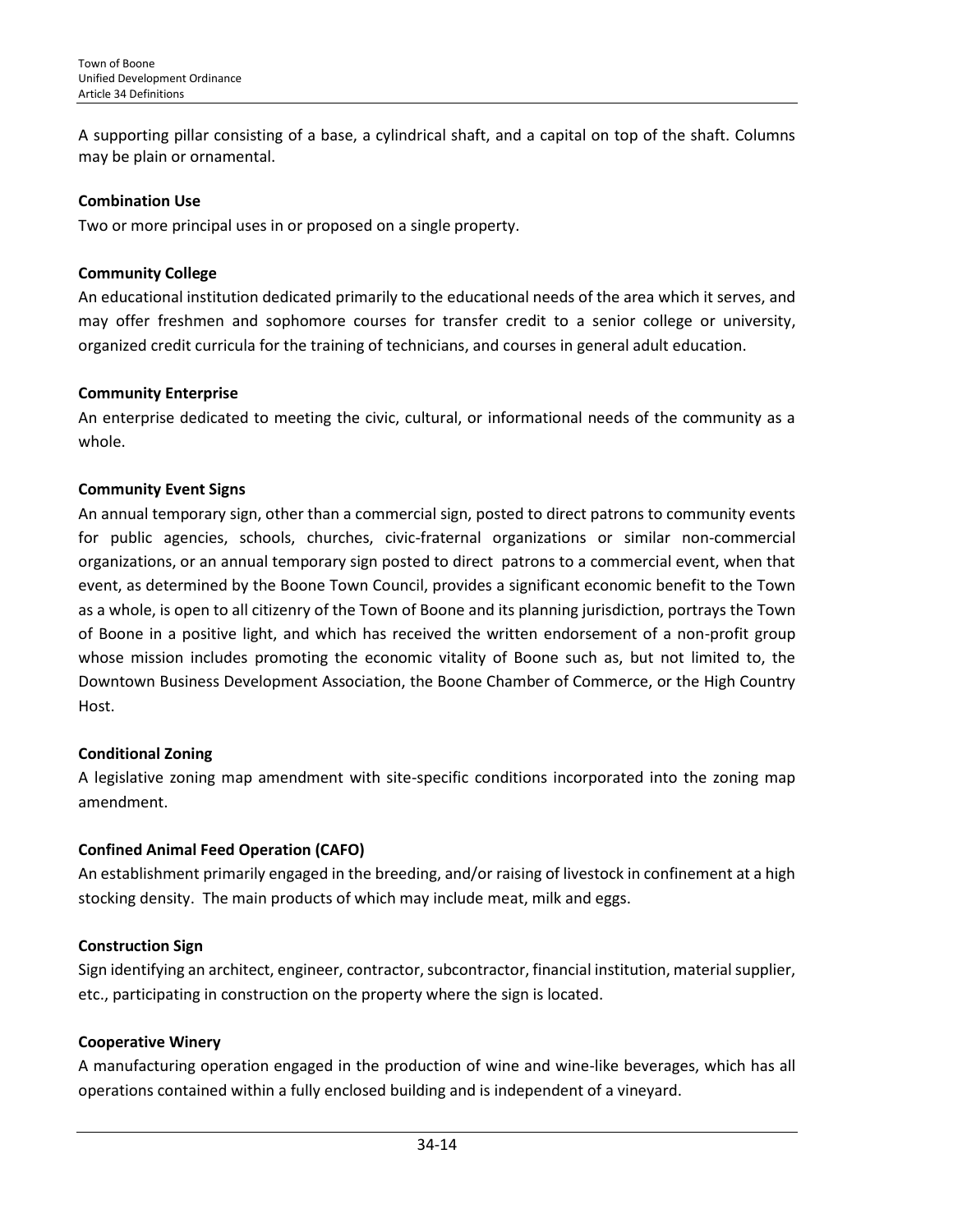#### **Cornice**

A cornice is the finished edge of the roof where it meets the exterior wall, of varying sizes, sometime plain, but often decorative and marked by brackets, dentils, medallions or some other decorative feature.

## **Council**

The governing body of the Town of Boone, consisting of a mayor and five (5) Council members, as established in the Charter of the Town of Boone.

## **Critical Area**

The area adjacent to a water supply intake or reservoir where risk associated with pollution is greater than from the remaining portions of the watershed. The critical area is defined as extending either one mile from the normal pool elevation of the reservoir in which the intake is located or to the ridge line of the watershed (whichever comes first) except within the Winkler's Creek Watershed where the limits of the Town of Boone Jurisdiction are the Critical Area; or one mile upstream from the intake located directly in the stream or river (run-of-the-river) or the ridge line of the watershed (whichever comes first). Local governments may extend the critical areas as needed. Major landmarks such as highways and property lines may be used to delineate the outer boundary of the critical area if these landmarks are immediately adjacent to the appropriate outer boundary of one-half mile.

## **Cul-de-sac**

A street that terminates in a vehicular turnaround.

## **Cultural Facility**

A building owned or operated by a government entity in which objects of interest or performances in the fine arts, humanities, or sciences are displayed, preserved or presented for exhibition or education.

## **Custom Slaughterhouse**

These facilities slaughter and /or process Custom Exempt products: meat, poultry and wild game (deer and other animals hunted for food) for private individuals only. All products are marked "NOT FOR SALE" and identified by the owner's name. These facilities are inspected for sanitation and proper labeling of product. The meat and poultry products are not inspected for disease or quality and cannot enter commerce. All products must be returned to the original owner for their personal use and cannot be sold.

## **Cut**

The exposed wood area that remains after a branch has been removed.

## **Diameter-at-breast-height (Dbh)**

Diameter-at-breast-height is a standard measurement of existing tree size, and is a tree trunk measured in inches at a height of four and one-half feet (4 ½') above the ground.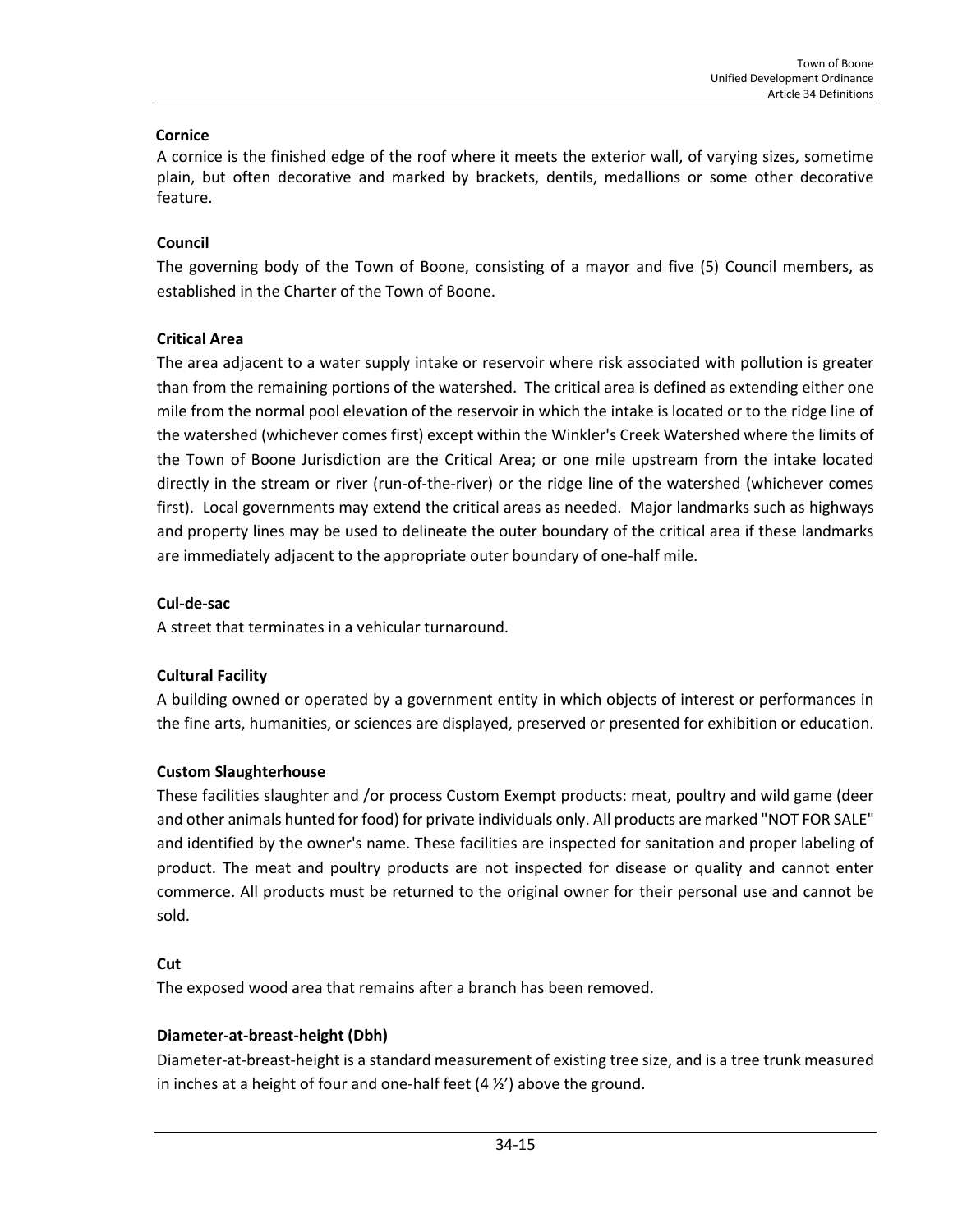#### **Deciduous Plant**

Those plants that annually lose their leaves.

#### **Deciduous Tree**

Small to large tree, from a height of twenty feet (20') to over forty feet (40') at maturity, planted for aesthetic purposes such as canopy of shade, interesting bark, or fall foliage.

#### **Determination**

A written, final, and binding order, requirement, or determination regarding an administrative decision.

#### **Development**

Unless the context clearly indicates otherwise, and without altering the scope of any regulatory authority granted by statute or local act, the term means any of the following:

- a. The construction, erection, alteration, enlargement, renovation, substantial repair, movement to another site, or demolition of any structure.
- b. The excavation, grading, filling, clearing, or alteration of land.
- c. The subdivision of land as defined in G.S. 160D-802.
- d. The initiation of or substantial change in the use of land or the intensity of use of land.

#### **Development Approval**

An administrative or quasi-judicial approval made pursuant to this Chapter that is written and that is required prior to commencing development or undertaking a specific activity, project, or development proposal. Development approvals include but are not limited to zoning permits, site plan approvals, special use permits, variances, and certificates of appropriateness. The term also includes all other regulatory approvals required by regulations adopted pursuant to this Chapter, including plat, permit, development agreement, and building permit approvals. Except where context indicates otherwise, the term is synonymous with "development permit."

#### **Development Regulation**

A unified development ordinance, zoning regulation, subdivision regulation, erosion and sedimentation control regulation, floodplain or flood damage prevention regulation, mountain ridge protection regulation, stormwater control regulation, wireless telecommunication facility regulation, historic preservation or landmark regulation, housing code, State Building Code enforcement, or any other regulation adopted pursuant to Chapter 160D of the General Statutes or a local act or charter that regulates land use or development.

#### **Developer**

A person, including a governmental agency or redevelopment authority, who undertakes any development and who is the landowner of the property to be developed or who has been authorized by the landowner to undertake development on that property.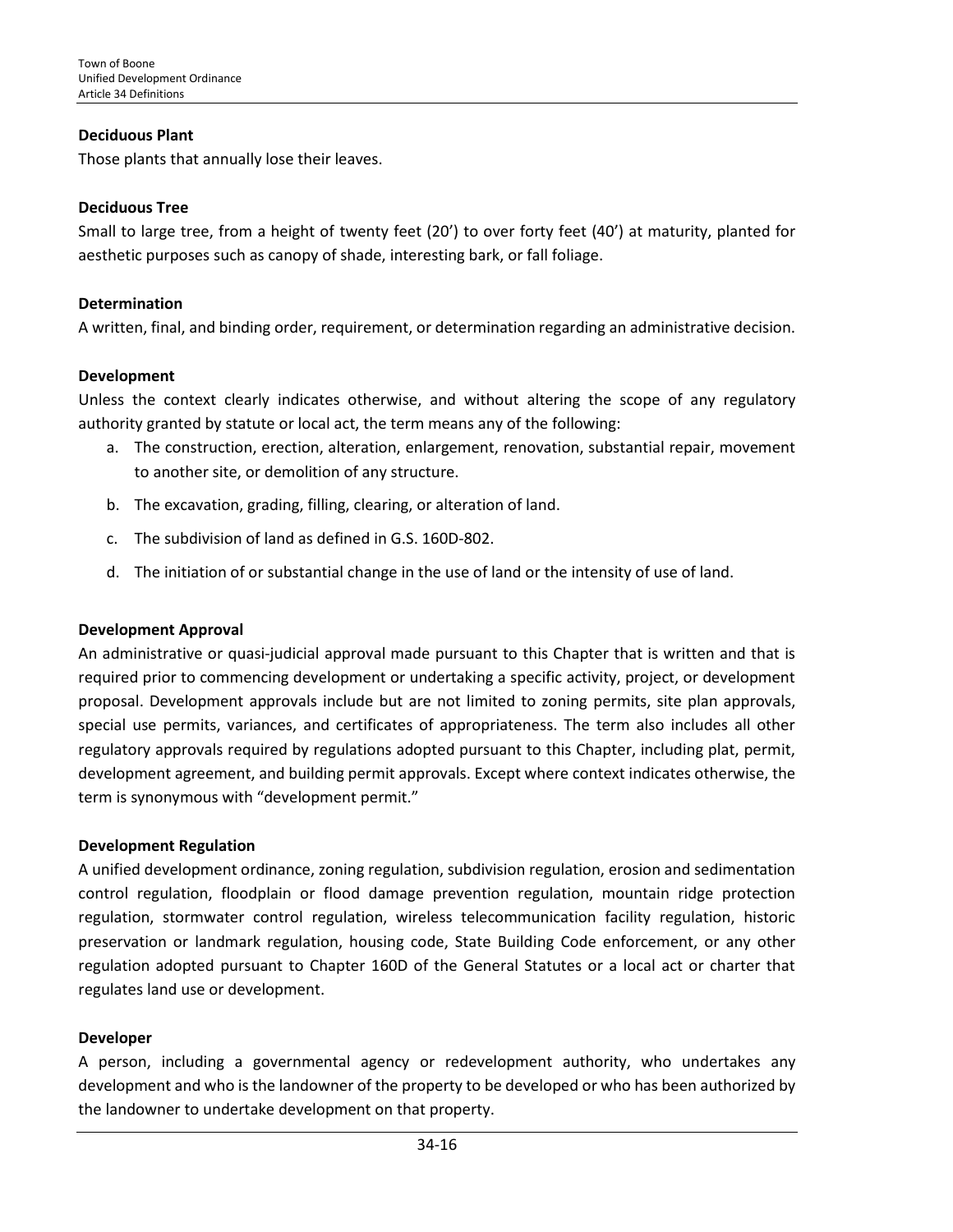#### **Directional Sign**

A sign giving directions, instructions, or facility information. The sign(s) may contain the name or logo of an establishment, but no advertising copy. Examples include "parking", "exit", "enter" or "parkingcontrol warning" signs.

#### **Directory Sign**

A sign listing the names of more than one business, activity or professional office conducted within a building, group of buildings or commercial center.

#### **Disposal**

As defined in NCGS 130A-290(a)(6), the discharge, deposit, injection, dumping, spilling, leaking, or placing of any solid waste into or on any land or water so that the solid waste or any constituent part of the solid waste may enter the environment or be emitted into the air or discharged into any waters, including groundwater.

#### **Double-Faced Sign**

A sign with two copy faces.

#### **Dormant**

A condition of non-active plant growth. Deciduous trees and shrubs are considered to be dormant from the time their leaves fall until new foliage begins to reappear.

#### **Drip Line**

A vertical line, extending from the outermost edge of the tree canopy or shrub branches, to the ground.

#### **Drive-Through**

The portion of a business (such as a bank or restaurant) that is designed so that customers can be served while remaining in their vehicles.

#### **Drive-Through Window Sign**

An attached or freestanding sign listing choices and prices. The sign also allows communication between the consumer and business.

#### **Driveway**

That portion of the vehicle accommodation area that consists of a travel lane bounded on either side by an area that is not part of the vehicle accommodation area.

#### **Duplex**

A building, not including a manufactured home, that is developed with space on all sides, containing, intended or used solely for two (2) single-family dwelling units that share a common wall or ceiling/floor and where each dwelling unit has separate access from the outside; not attached to any non-accessory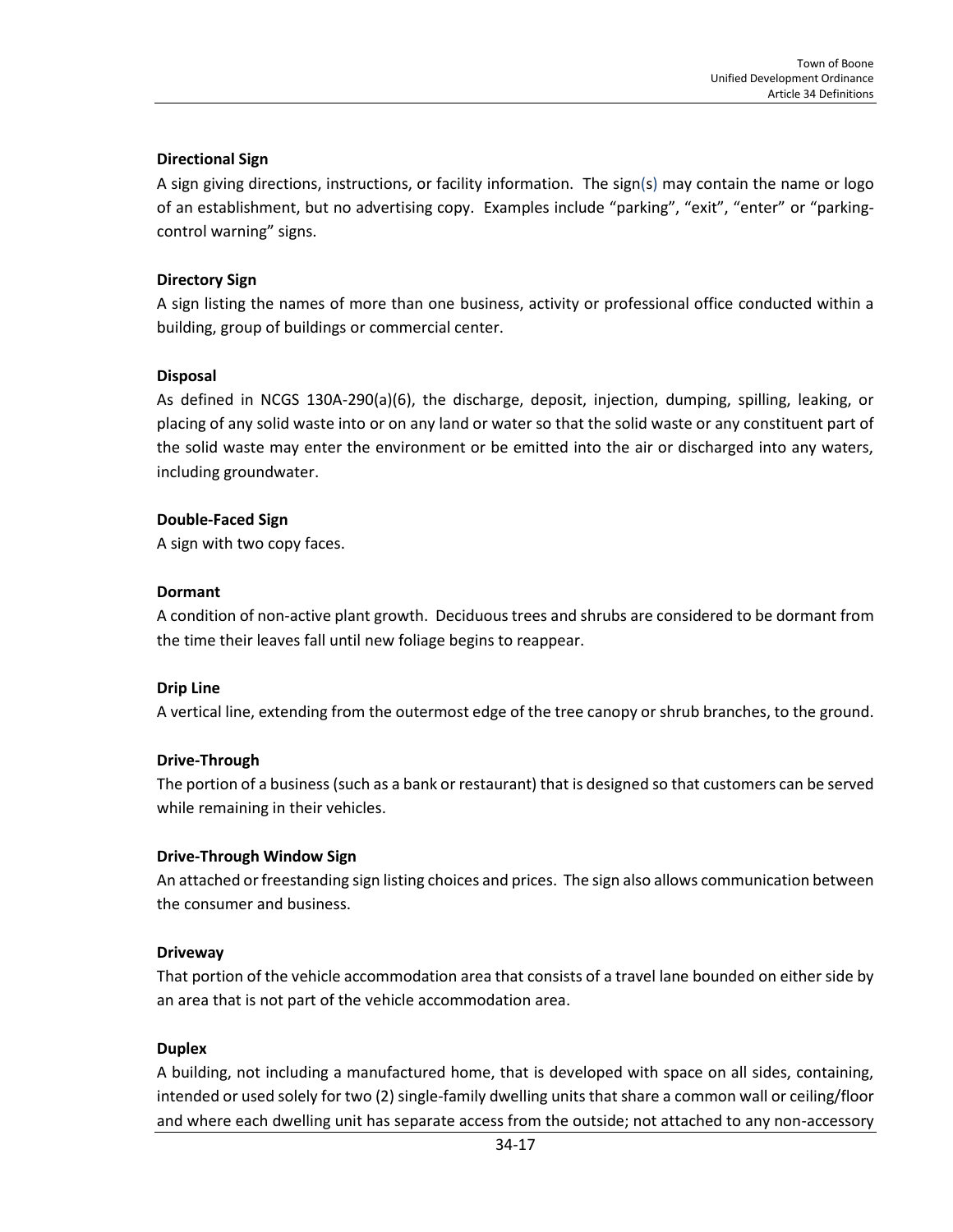building or dwelling unit; and not on the same lot as any other dwelling unit; unless another dwelling unit is explicitly authorized by this Ordinance.

- a. A duplex in the R3 Multiple Family, B3 General Business, or M1 Manufacturing zoning districts shall be classified as a boarding house if occupied by more than four (4) unrelated persons.
- b. A duplex in any other zoning district shall be classified as a boarding house if occupied by more than two (2) unrelated persons.

## **Dwelling**

Any building, structure, manufactured home, or mobile home, or part thereof, used, intended or designed to be used, rented, leased, let or hired out to be occupied for human habitation, and includes any outhouses and appurtenances belonging thereto or usually enjoyed therewith.

## **Dwelling Unit**

A single unit providing living space for one or more persons, including facilities for sleeping, cooking and sanitation.

## **Electronic and Internet Gaming Use**

A use, whether principal or accessory, where person(s) utilize electronic machines, including but not limited to computers or gaming terminals, to conduct or participate in games of chance, including sweepstakes and gambling activities not prohibited under N.C. Gen. Stat. Chapter 14, Article 37, and where cash, merchandise or other items of value are redeemed or otherwise distributed, whether or not the value of such distribution is determined by electronic games played or by predetermined odds, including but not limited to Internet cafes, Internet sweepstakes, electronic gaming machines/operations or cybercafés, and excluding a business solely participating in a lottery approved by the State of North Carolina.

## **Electric Vehicle Charging Station**

A structure that connects an electric vehicle (EV) to a source of electricity to recharge electric vehicles, and plug-in hybrids.

## **Element of a building**

An exterior wall, roof, or site wall which is manmade and constructed.

## **Elementary School**

A school that includes first through eighth grades and may have a kindergarten or early childhood program.

## **Elevated Building (as applied in Article 30 Flood Damage Prevention)**

A non-basement building which has its lowest elevated floor raised above ground level by foundation walls, shear walls, posts, piers, pilings, or columns.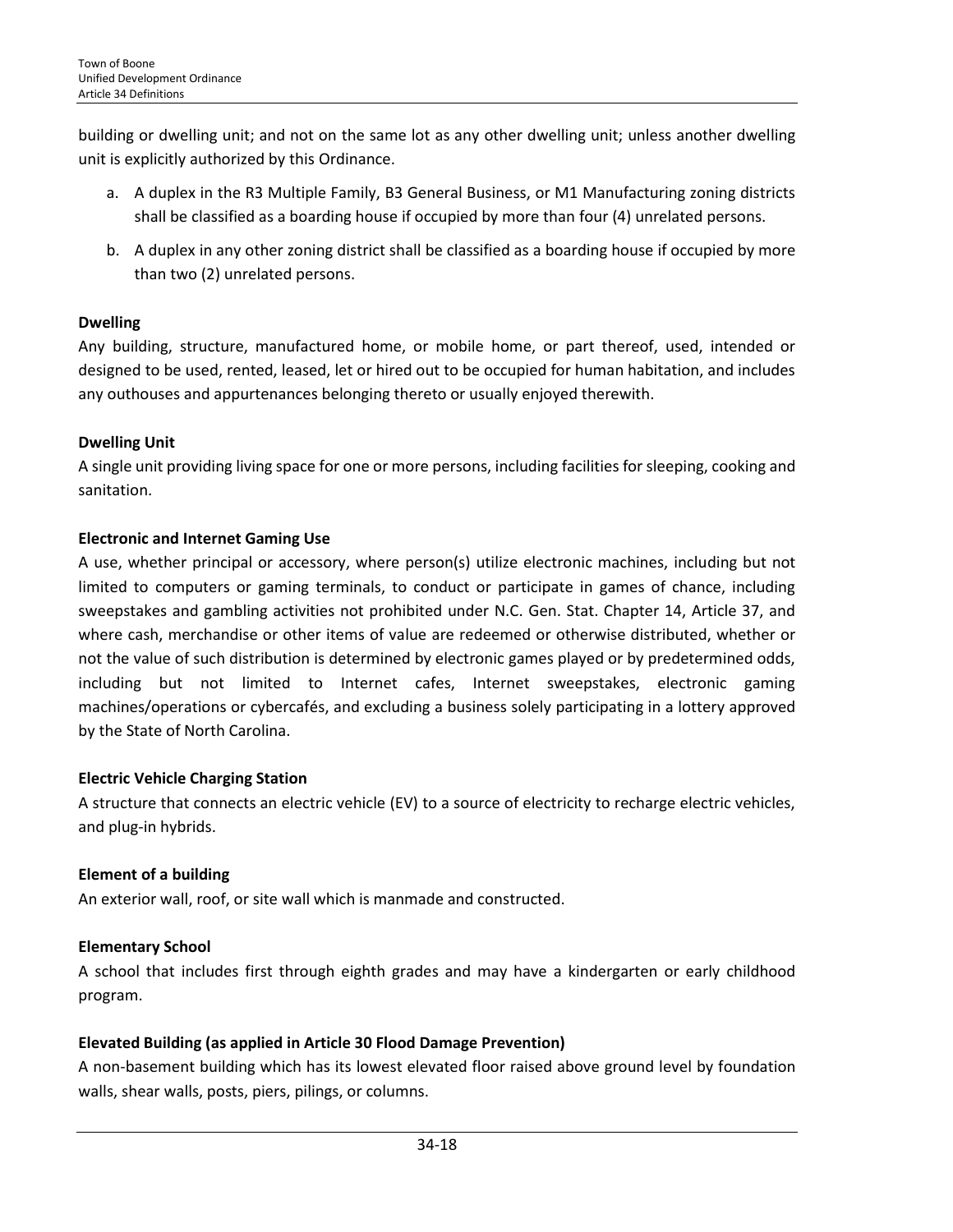#### **Emergency Response Communication Antenna**

An interoperable communication system as identified by the North Carolina Department of Public Safety (such as VIPER).

#### **Energy Dissipater**

A structure or a shaped channel section with mechanical armoring placed at the outlet of pipes or conduits to receive and break down the energy from high velocity flow.

#### **Equipment Compound**

An area surrounding or near the base of a wireless support structure within which a wireless facility is located.

#### **Equipment Sales and Service**

The storage, display, sale, lease, rental or repair of vehicles or other apparatus commonly used in commercial, farming, industrial or construction enterprises, including but not limited to trucks, tractors, trailers, bulldozers, cranes, backhoes, rollers, lifts and loaders.

#### **Erosion Control**

The wearing away of land surface by the action of wind, water, gravity, or any combination thereof.

#### **Event Venue, Category 1**

A facility for meetings and gatherings, such as reunions, weddings, conventions, anniversaries, and other similar ceremonies take place within fully enclosed buildings.

#### **Event Venue, Category 2**

A facility providing outdoor space for meetings and gatherings, such as reunions, weddings, conventions, anniversaries, and other similar ceremonies which take place between 6 a.m. and 10 p.m.

#### **Event Venue, Category 3**

A facility providing outdoor space for meetings and gatherings, such as reunions, weddings, conventions, anniversaries, and other similar ceremonies, in which any portion takes place between 10 p.m. and 6 a.m.

#### **Evergreen Plant**

Those plants that retain foliage throughout the year.

#### **Evergreen Tree**

Some medium to large evergreen tree, which, because used to screen views, must keep branches to the ground. Examples are White Pine and Carolina Hemlock.

#### **Existing Lot (Lot of Record)**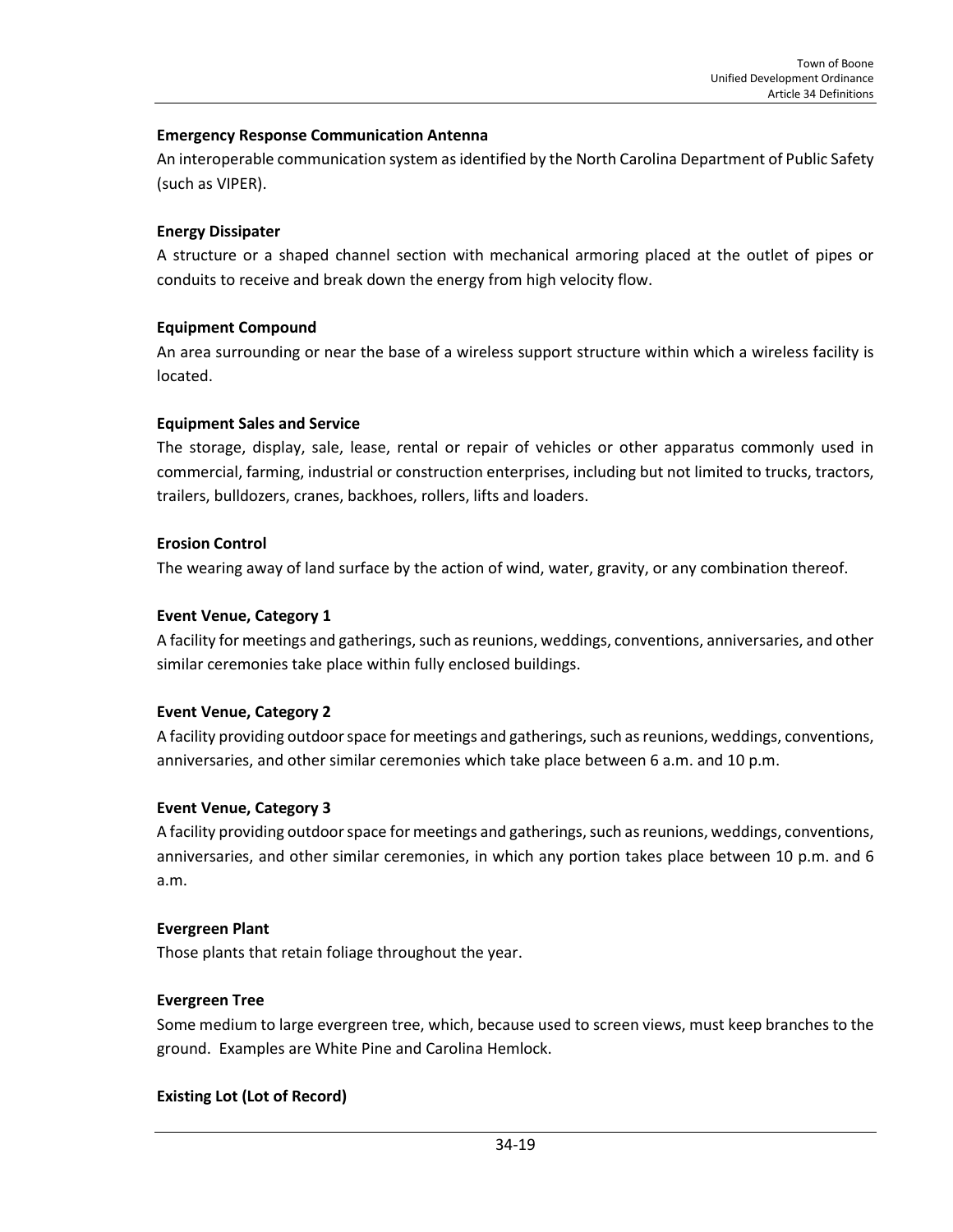A lot which is part of a subdivision, a plat of which has been recorded in the Office of the Register of Deeds prior to the adoption of this Ordinance, or a lot described by metes and bounds, the description of which has been so recorded prior to the adoption of this Ordinance.

## **Existing Manufactured Home Park or Manufactured Home Subdivision**

A manufactured home park or subdivision for which the construction of facilities for servicing the lots on which the manufactured homes are to be affixed (including, at a minimum, the installation of utilities, the construction of streets, and either final site grading or the pouring of concrete pads) was completed before the initial effective date of the floodplain management regulations adopted by the community.

## **Exterior Walls**

The vertical or nearly-vertical planes which form the exterior envelope of a building.

## **Extraction of Earth Products**

The process of removal of natural deposits of mineral ores, soils, or other solid matter from their original location, not including processing of such material beyond incidental mechanical consolidation or sorting to facilitate transportation from the site.

## **Façade**

The entire building side, including wall faces, parapets, fascia, windows, doors, canopy and visible roof structures, viewed as one complete elevation.

#### **Fall Zone**

The area in which a wireless support structure may be expected to fall in the event of a structural failure, as measured by engineering standards.

#### **Family**

Individuals related by blood, marriage, domestic partnership, or adoption, occupying a premises and living as a single, non-profit housekeeping unit, which may include live-in help. A "single, non-profit housekeeping unit" means individuals who live and cook together, as with or similar to a traditional family, on a single lease if renting the premises. The following individuals may constitute a family: a single person or a couple that is married or are domestic partners; that person's or persons' children, parents, siblings, grandparents, great-grandparents, grandchildren, or great-grandchildren; and the spouses of any of the foregoing persons. "Domestic partners" means two persons who are both at least 18 years of age, are each other's sole domestic partner, have a common residence, and intend to maintain a common residence together indefinitely. "Child" and "children" shall for these purposes include a biological, foster, step- or adopted child, legal ward or other legal dependent, or other person who is or has been in a child-parent relationship with an adult in the family. The term "family" shall not be construed to include a fraternity or sorority, club, rooming house, group of students rooming together, institutional group or the like.

## **Family Care Home**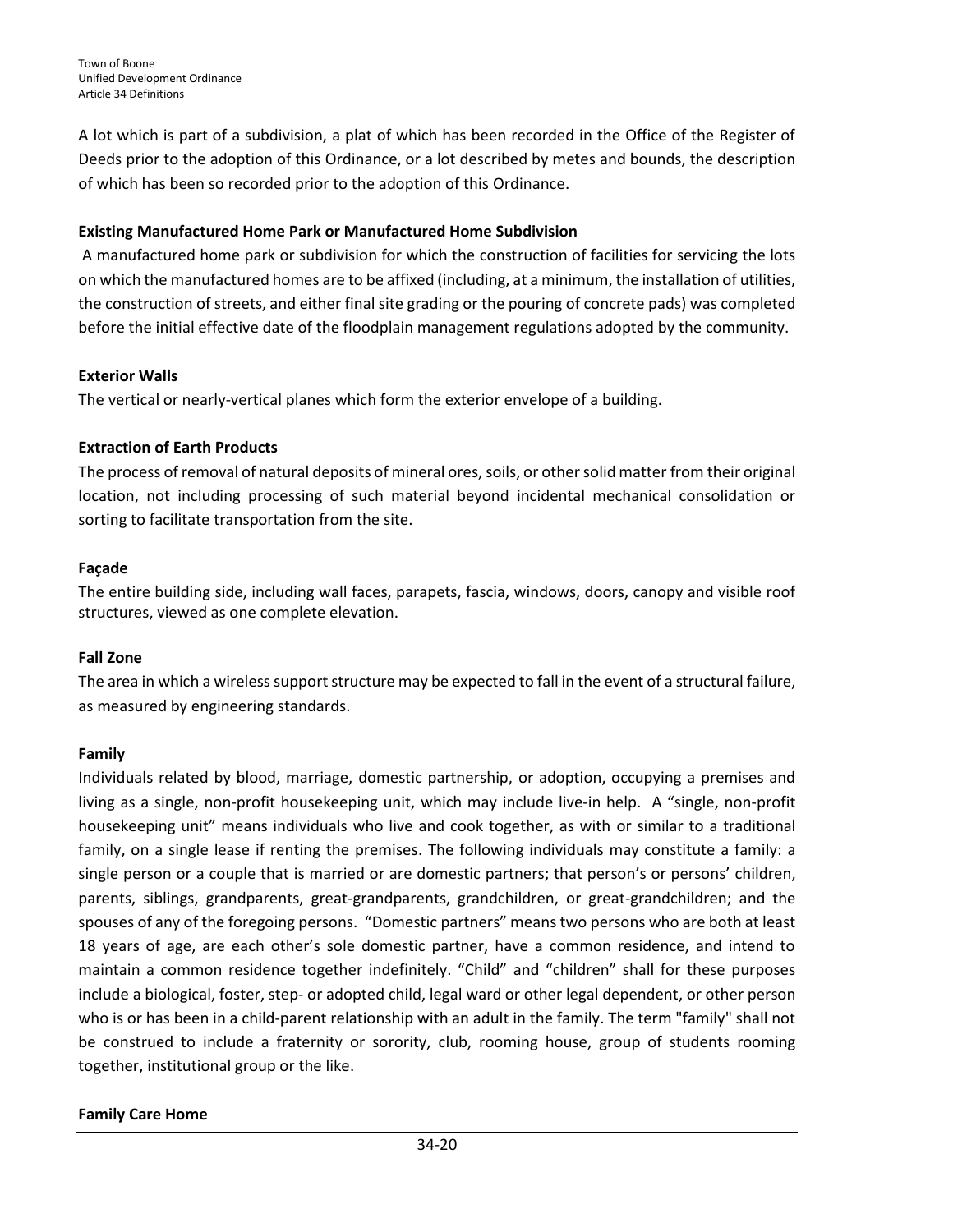A home with support and supervisory personnel that provides room and board, personal care and habilitation services in a family environment for not more than six resident persons with disabilities.

## **Family Care Institution**

A building with support and supervisory personnel that provides room and board, personal care and habilitation services in a family environment for more than six resident persons with disabilities.

## **Family in Need of Affordable Housing**

A family in need of housing protection is a family, as that term is defined herein, including persons living with each other in a "common law" or spousal relationship without the benefit of marriage, or as "domestic partners" with an aggregate current income and aggregate income for the previous twelve months equal to or less than the Area Median income, as established annually by the United States Department of Housing and Urban Development, and for which the head of the household is not claimed as a dependent on the federal tax return of any other person currently or in the most recently completed federal tax year, and for which any other adult occupant(s) is not and cannot be currently claimed as a dependent(s) for federal tax purposes by any person(s) not residing in the dwelling unit.

#### **Farmer's Market Sign**

A temporary sign posted to direct the public to a farmer's market when such farmer's market is taking place within the corporate or planning limits of the Town. A "farmer's market" is a one-day event which can take place from week to week, but in the aggregate no more than two days each week, which involves individual participants selling retail products, at least fifteen of whom sell products which derive from the cultivation of land, and which takes place under the sponsorship of a non-profit organization.

#### **Fenestration**

The arrangement of windows and doors on the façade of a building.

#### **Field Color**

A single paint color which is used most extensively in a building's visible façade.

#### **Financial Institution**

Establishments that provide retail banking services, mortgage lending, and similar financial services to individuals and businesses. This specific use includes those institutions engaged in the on-site circulation of cash money and check-cashing facilities. Financial institutions may or may not have drive-through service depending on the zoning district in which they are located.

## **Final Plat**

The final map of all or a portion of a subdivision, showing the boundaries and location of lots, streets, easements, and any other information required in Sec. 30-4-1.3 and Sec. 30-4-15.7, presented for local government approval and subsequent recordation in the Watauga County Register of Deeds.

#### **Finish**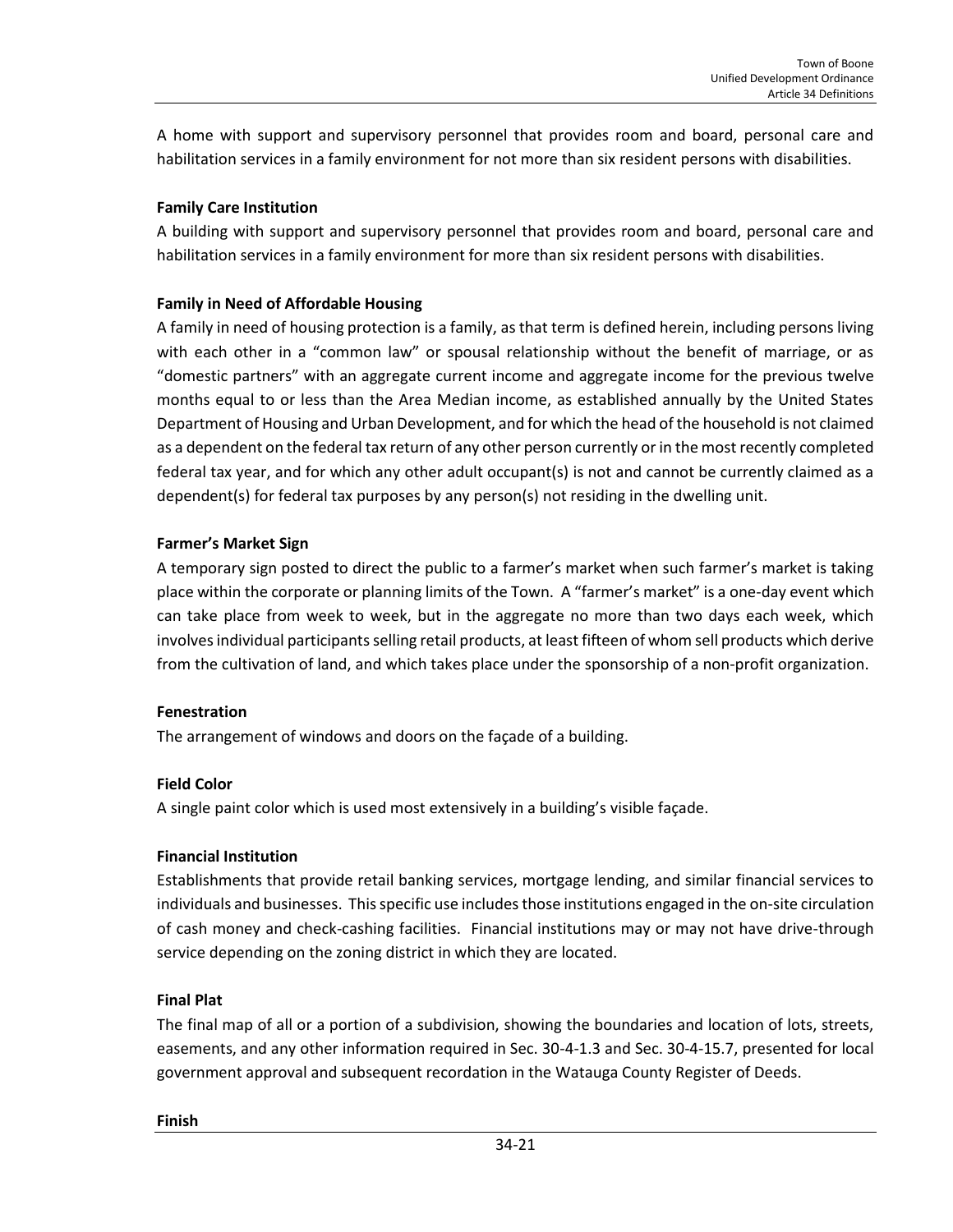The visual characteristics including color, texture, and reflectivity of exterior materials.

#### **Flat Roof**

The external covering of a building having a  $2(v):12(h)$  slope or less.

## **Flood or Flooding**

A general and temporary condition of partial or complete inundation of normally dry land areas from the overflow of inland waters and/or the unusual and rapid accumulation or runoff of surface waters from any source.

## **Flood Insurance**

The insurance coverage provided under the National Flood Insurance Program.

## **Flood Insurance Rate Map (FIRM)**

An official map of a community, issued by the Federal Emergency Management Agency, on which both the Special Flood Hazard Areas and the risk premium zones applicable to the community are delineated.

## **Flood Insurance Study (FIS)**

An examination, evaluation, and determination of flood hazards, corresponding water surface elevations (if appropriate), flood hazard risk zones, and other flood data in a community issued by the Federal Emergency Management Agency. The Flood Insurance Study report includes Flood Insurance Rate Maps (FIRMs) and Flood Boundary and Floodway Maps (FBFMs), if published.

#### **Flood Zone**

A geographical area shown on a Flood Hazard Boundary Map or Flood Insurance Rate Map that reflects the severity or type of flooding in the area.

#### **Floodplain**

Any land area susceptible to being inundated by water from any source.

## **Floodplain Administrator**

The individual appointed by the Administrator to administer and enforce the floodplain management regulations.

#### **Floodplain Development Permit**

Any type of permit that is required in conformance with the provisions of Article 30 Flood Damage Prevention, prior to the commencement of any development activity.

#### **Floodplain Encroachment**

The advance or infringement of uses, fill, excavation, buildings, structures or development into a floodplain, which may impede or alter the flow capacity of a floodplain.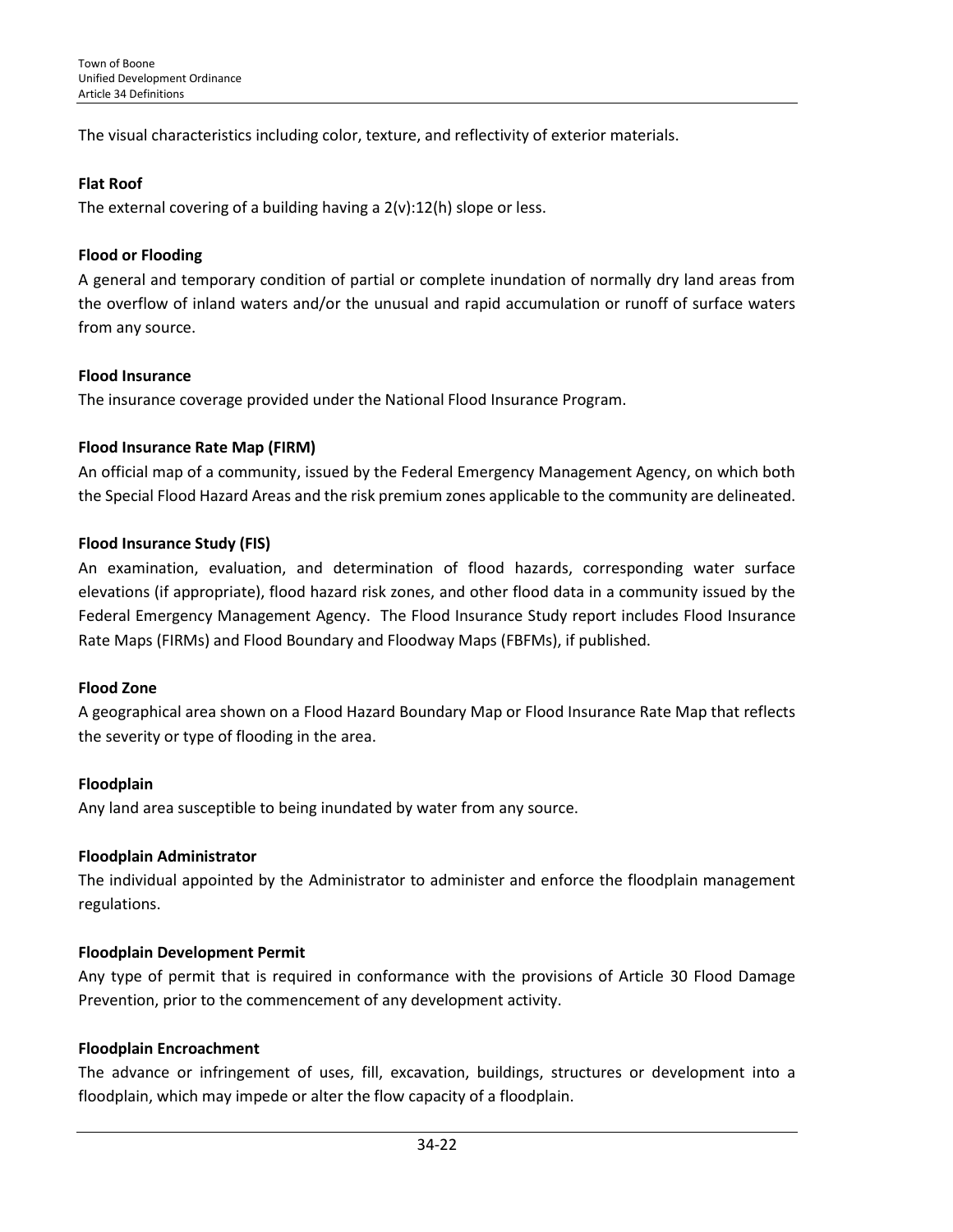#### **Floodplain Management**

The operation of an overall program of corrective and preventive measures for reducing flood damage and preserving and enhancing, where possible, natural resources in the floodplain, including, but not limited to, emergency preparedness plans, flood control works, floodplain management regulations, and open space plans.

#### **Floodproofing**

Any combination of structural and nonstructural additions, changes, or adjustments to structures which reduce or eliminate flood damage to real estate or improved real property, water and sanitation facilities, structures, and their contents.

#### **Floodway**

The channel of a river or other watercourse and the adjacent land areas that must be reserved in order to discharge the base flood without cumulatively increasing the water surface elevation more than one (1) foot.

#### **Floor Area**

The sum of the enclosed areas on all floors of a building measured from the outside faces of the exterior walls. It includes halls, lobbies, stairways, elevator shafts, enclosed porches and balconies and any below grade floor areas used for habitation or storage. It does not include open terraces, patios, atriums, balconies, carports, garages or any floor space in an accessory building.

#### **Forestry**

The professional practice embracing the science, business, and the art of creating, conserving, and managing forests and forestlands for the sustained use and enjoyment of their resources, material, or other forest products.

#### **Fraternity or Sorority Dwelling**

A dwelling or combination of dwellings on a single lot occupied by and maintained exclusively for college, university, or professional school students who are affiliated with a social, honorary, or professional organization.

#### **Freeboard**

The height added to the Base Flood Elevation (BFE) to account for the many unknown factors that could contribute to flood heights greater than the height calculated for a selected size flood and floodway conditions, such as wave action, blockage of bridge openings, and the hydrological effect of urbanization of the watershed. The Base Flood Elevation (BFE) plus the freeboard establishes the "Regulatory Flood Protection Elevation".

#### **Freestanding Sign**

A sign supported by a sign structure placed in the ground which is wholly independent of any building, fence, vehicle, or object other than the sign structure for support.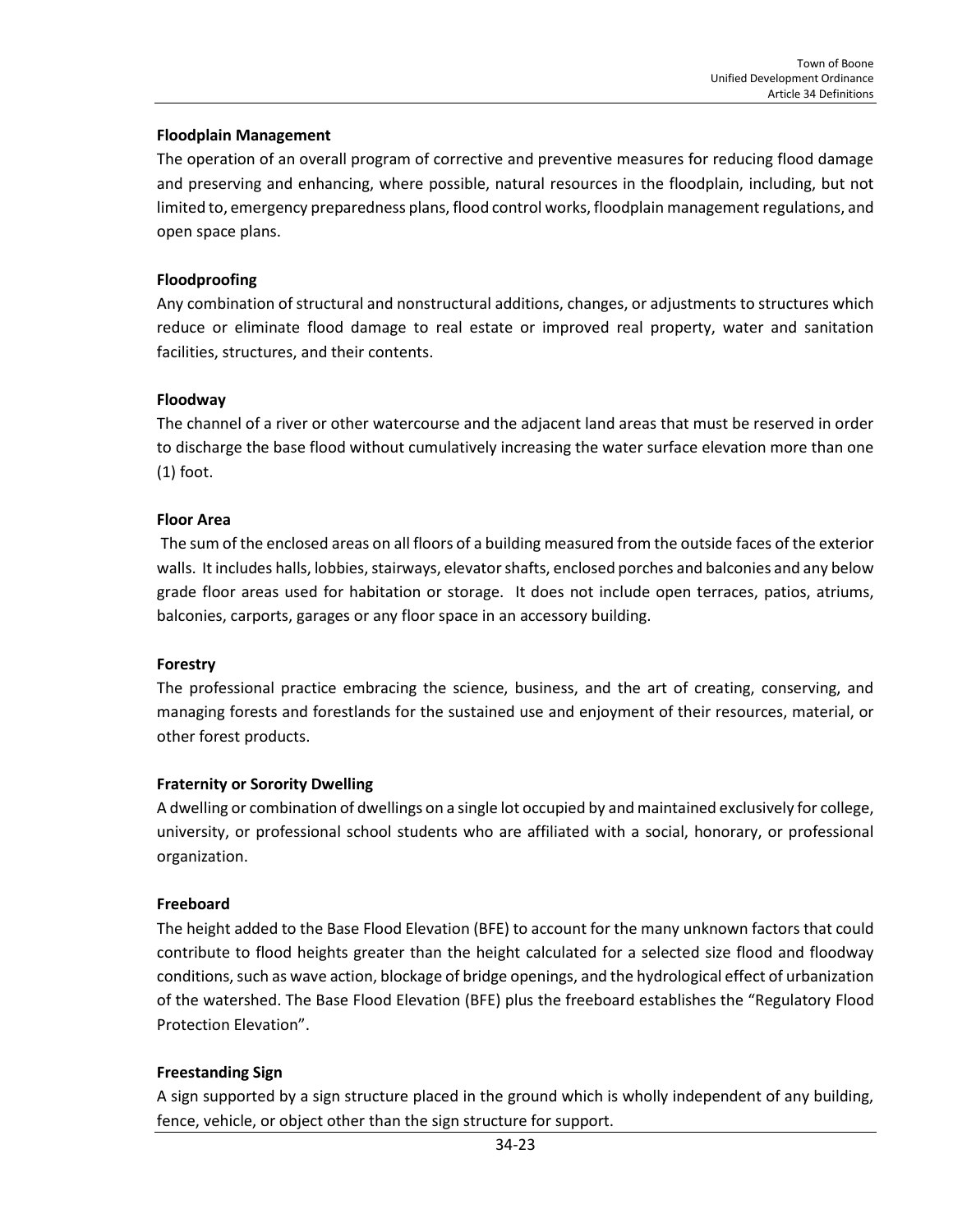## **Full Cutoff Fixture**

A light fixture designed so that no light is projected at or above a ninety degree (90◦) plane running through the lowest point on the fixture where the light is emitted and less than ten percent (10%) of the rated lumens are projected between ninety degrees (90◦) and eighty degrees (80◦).

## **Functionally Dependent Facility**

A facility which cannot be used for its intended purpose unless it is located in close proximity to water, limited to a docking or port facility necessary for the loading and unloading of cargo or passengers, shipbuilding, or ship repair. The term does not include long-term storage, manufacture, sales, or service facilities.

## **Funeral Establishment**

Every place or premises devoted to or used in the care, arrangement and preparation for the funeral and final disposition of dead human bodies and maintained for the convenience of the public in connection with dead human bodies or as the place for carrying on the practice of funeral service.

## **Garden, Community**

Areas of land managed and maintained by a group of individuals to grow and harvest food crops and/or non-food ornamental crops, such as flowers, for personal or group use, consumption or donation.

## **Garden, Residential**

A planned outdoor space set aside to grow and harvest food crops and/or non-food ornamental crops, such as flowers, for personal use.

## **Gas Station**

A facility which sells fuel and lubricants for motor vehicles, often with a retail component.

#### **Gasoline Pump Sign**

Signs which are normally associated with the sale of gasoline including the price, self-service, etc. information contained on the pump.

#### **Geological Hazard Indicator**

A condition or series of conditions which suggest or from which a reasonable inference may be drawn that a particular tract of land may have qualities of instability or danger which require further investigation and possible remediation. Such indicators may include, but are not limited to one or more of the following: fault zone cataclastic (broken) rocks; pre-existing landslide deposits; daylighting fracture sets; daylighting sedimentary layers (bedding), foliations (metamorphic layering), or other planar structures; thick soils (greater than ten feet (10') thick), zones of likely debris flow deposition.

#### **Geotechnical Engineer**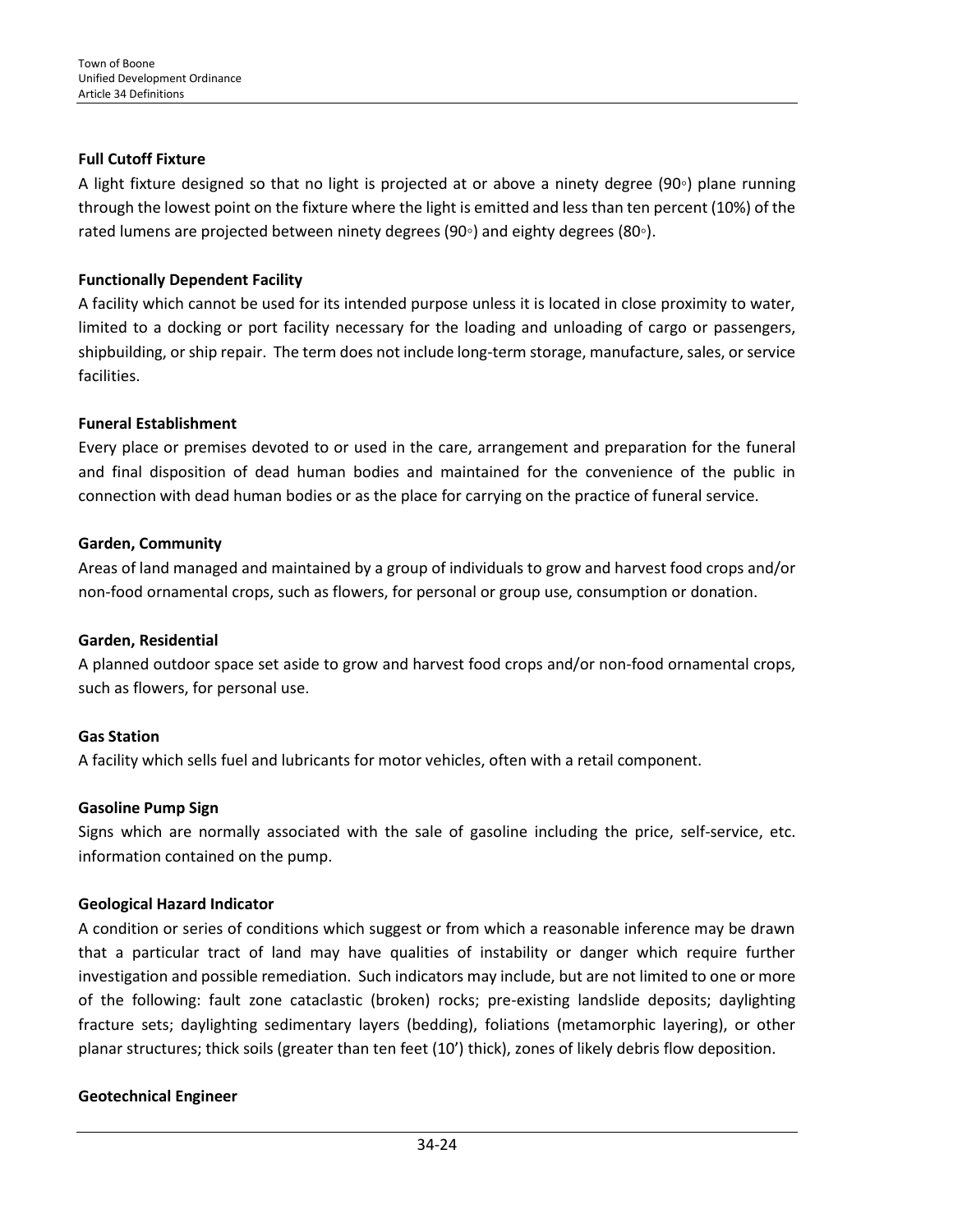A North Carolina licensed engineer that has documented experience of at least five years in the full-time practice of geotechnical engineering including design and construction overview of site preparation and foundation installation of projects.

#### **Government Cultural Facility**

A building owned or operated by a government entity in which objects of interest or performances in the fine arts, humanities, or sciences are displayed, preserved or presented for exhibition or education of the general public.

## **Government Neighborhood Cultural Facility**

A government cultural facility which does not exceed 5,000 square feet.

## **Governmental Entity**

The Town and its departments, the Watauga County Board of Education, Watauga County, the State of North Carolina and its departments, and the United States of America and its departments.

#### **Government Facility**

A building, structure, or use of land, excluding the other uses specifically listed in Government Uses 5.0, operated by a governmental entity that is used to provide government services such as administration of a political subdivision of the State, or centralized operations of cultural resources, fire protection, law enforcement, planning and zoning, public utilities, or public works.

#### **Government Sign**

Any temporary or permanent sign erected and maintained by a governmental entity.

#### **Greenway**

A corridor of protected open space, usually located adjacent to natural features that is managed for conservation and/or recreation purposes.

#### **Gross Floor Area**

The total area of a building measured by taking the outside dimensions of the building at each floor level intended for occupancy or storage.

#### **Gross Land Area**

All the area within the boundaries of a lot as described in a fee simple deed.

#### **Ground Cover**

Any natural vegetation growth or other material, usually evergreen, which renders the soil surface stable against accelerated erosion and can also be used to control pedestrian traffic.

## **Ground Mounted Sign/Monument Sign**

A freestanding sign that is less than six feet (6') in height.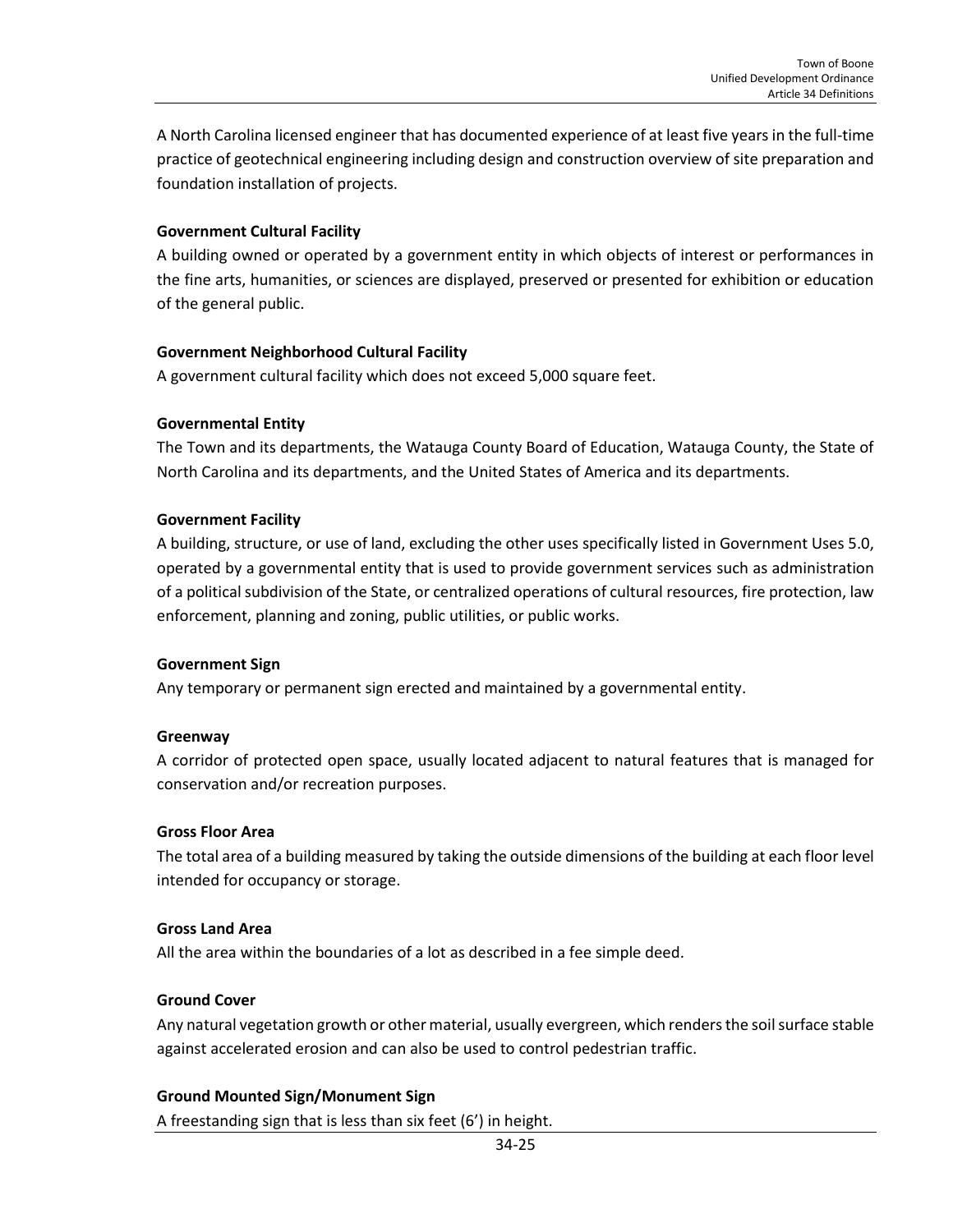#### **Guest Room**

A room designed for and outfitted to be used for sleeping and/or lodging of guests. A shared space outfitted to be used for any purpose other than sleeping or lodging of guests shall not be counted as a guest room (e.g. living rooms, parlors, offices, game room, or utility room).

## **Habitable Floor**

Any floor usable for living purposes, which includes working, sleeping, eating, cooking or recreation, or any combination thereof. A floor used only for storage is not a habitable floor.

## **Half Street**

A street of less than the full required right-of-way and pavement width.

## **Halfway House, Category 1**

A facility in which not more than six (6) persons at one time temporarily reside, where each of the residents is in transition from in-patient treatment for alcoholism or drug abuse or from incarceration back into the community.

## **Halfway House, Category 2**

A facility in which more than six (6) persons temporarily reside, where each of the residents is in transition from in-patient treatment for alcoholism or drug abuse or from incarceration back into the community.

#### **Hazardous Material**

Any substance listed as such in: SARA Section 302, Extremely Hazardous Substances, CERCLA Hazardous Substances, or Section 311 of CWA (oil and hazardous substances).

## **Hazardous Waste Management Facility**

As defined in N.C. Gen. Stat. § 130A, Article 9, a facility for the collection, storage, processing, treatment, recycling, recovery, or disposal of hazardous waste.

## **Height (of a sign)**

The vertical distance measured from the highest point of the sign to the lowest point of surface grade beneath the sign.

#### **Height (of a structure or part thereof)**

The vertical distance from the mean natural grade at the foundation to the highest portion of the structure, or part thereof.

## **Height Measurement (landscape)**

Shrubs height in inches, deciduous trees caliper and height in feet, evergreen trees height in feet.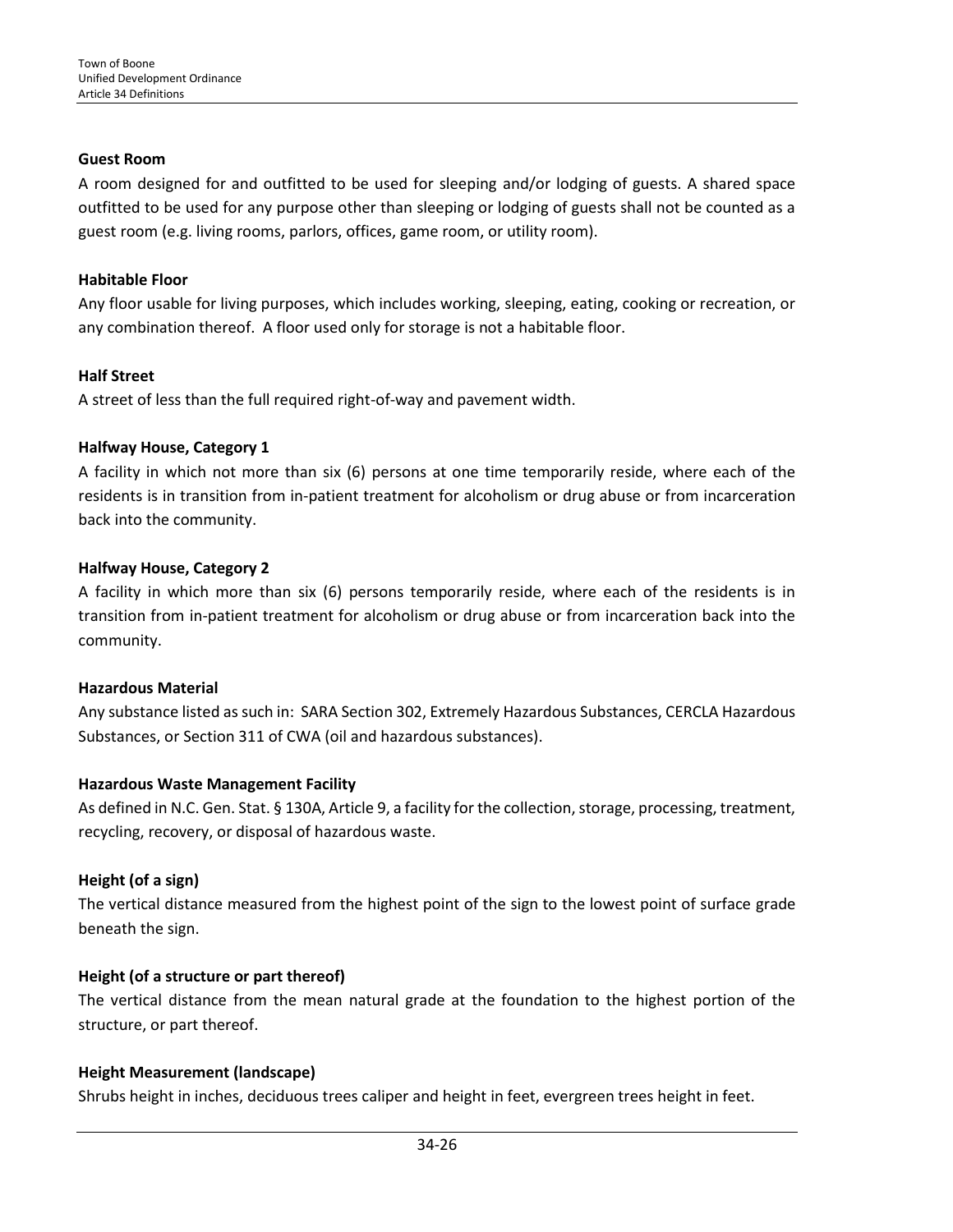#### **Heliport**

An area designed, used, or intended for use for the landing and take-off of helicopters, and any supporting operations, such as maintenance, loading and unloading, storage, fueling or terminal facilities.

## **Helistop**

A public or private land are or roof structure designated for the pick-up or discharge of passengers and cargo, which does not provide helicopter maintenance and repair facilities or fueling services.

## **High School**

A school that includes grades nine (9) through twelve (12) and that offers at least the minimum high school course of study prescribed by the State Board of Education.

## **Highest Adjacent Grade (HAG) (as applied in Article 30 Flood Damage Prevention)**

The highest natural elevation of the ground surface, prior to construction, immediately next to the proposed walls of the structure.

## **Historic District**

An area which is deemed to be of special significance in terms of its history, prehistory, architecture, and/or culture, and which is deemed to possess integrity of design, setting, materials, feeling, and association.

#### **Historic Landmark**

A building, structure, site, area, or object deemed to be of special significance in terms of its history, prehistory, architecture, or culture and to possess integrity of design, setting, workmanship, materials, feeling and/or association.

#### **Historic Structures**

Buildings or structures which are listed individually on the National Register of Historic Places, are located within a National Register Historic District and are certified as contributing to the district, are located in or contributing to a local historic district that has been certified by the National Park Service, or are listed individually by the Town of Boone's Historic Preservation Commission and certified by the Commission as meeting the criteria established for a local historic property designation.

#### **Historic Tree**

Any healthy tree with a diameter of twenty-five inches (25") or more measured Diameter-at-breastheight (Dbh).

#### **Hive**

Any receptacle or container, or part of receptacle or container, which is made or prepared for the use of bees, or which is in habited by bees.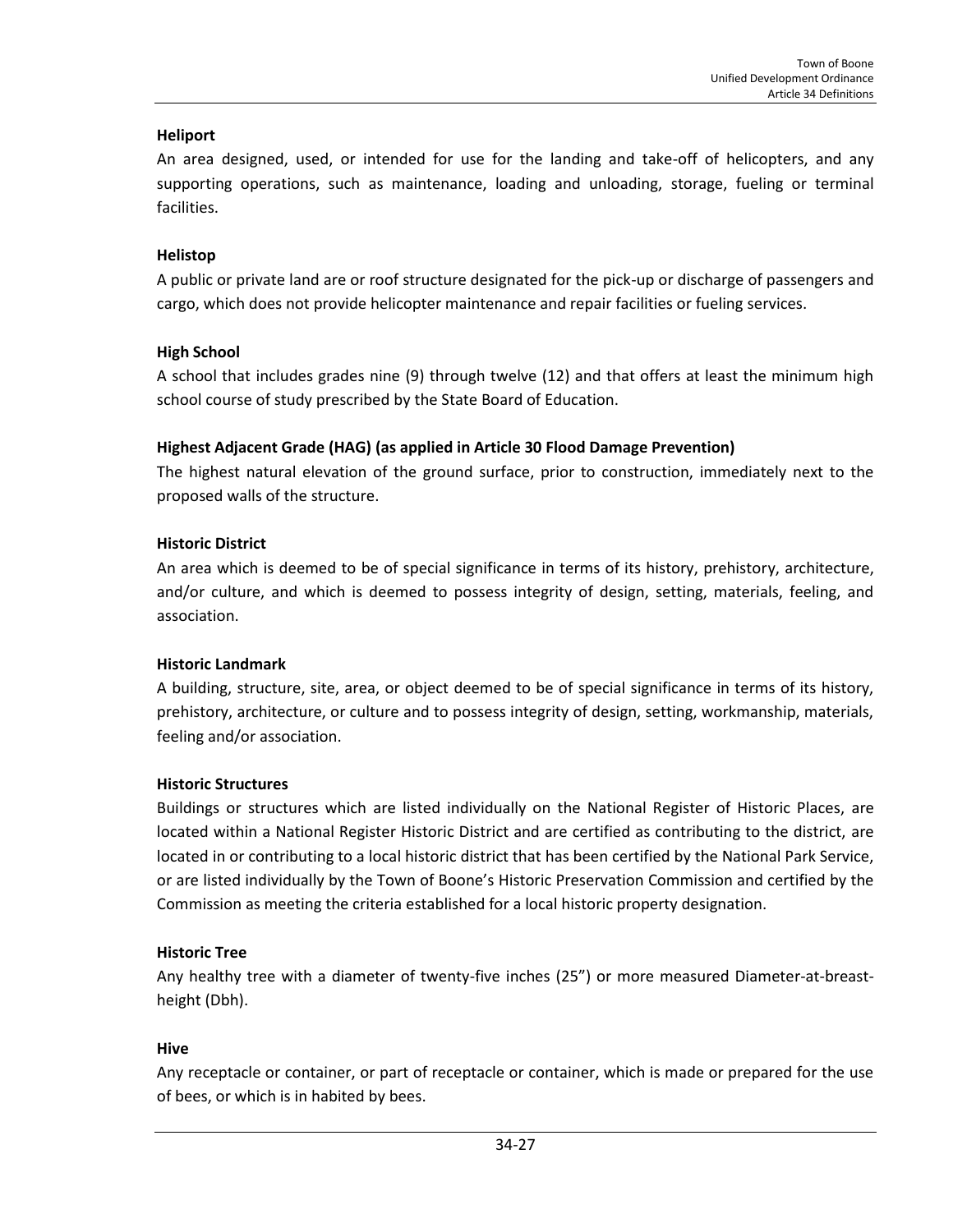#### **Home for Survivors of Domestic Violence**

A home that provides room and board, personal care and habilitation services in a family environment for persons and their children who have been aggrieved by acts of domestic violence and/or sexual assault.

#### **Home Occupation**

An accessory use conducted entirely within a dwelling and carried on by the occupants thereof, which use is incidental and secondary to the use of the dwelling for residential purposes and does not change the character thereof.

#### **Home Occupation Sign**

A sign permitted in association with a legitimate home occupation conducted on the premises of the dwelling unit occupied by the operator of the business.

#### **Homestay rental**

A homestay rental is defined as a resident-occupied dwelling or dwelling unit with up to two guest rooms that are used, offered, and/or advertised (through an online platform or any other media) for transient overnight lodging accommodations for compensation for any period of less than one month and where the use is subordinate and incidental to the main residential use of the property. A homestay rental is considered a "Lodging" use under this UDO. Any use that comes within the purview of another use under this ordinance (e.g., motel, hotel, boarding house, etc.) shall be governed by the terms of that use and not as a homestay rental.

#### **Hospital**

A licensed private or public institution that provides inpatient primary health services and medical or surgical care to persons suffering from illness, disease, injury, deformity, or other physical or mental conditions, and including related facilities such as laboratories, outpatient or training facilities.

#### **Hotel, Extended Stay**

A commercial lodging establishment containing guest rooms offered to the general public for transient overnight accommodations that quotes rates on a weekly and/or monthly basis and regularly rents guest rooms for stays of one week or more. The establishment also may contain ancillary facilities or services such as restaurants, bars, coffee shops, exercise rooms, swimming pools, spas and meeting rooms.

#### **Hotel, Large**

A commercial lodging establishment containing twenty-one (21) or more guest rooms offered to the general public for transient overnight accommodations. The establishment also may contain ancillary facilities or services such as restaurants, bars, coffee shops, exercise rooms, swimming pools, spas and meeting rooms. This definition shall not include extended stay hotels.

#### **Hotel, Small**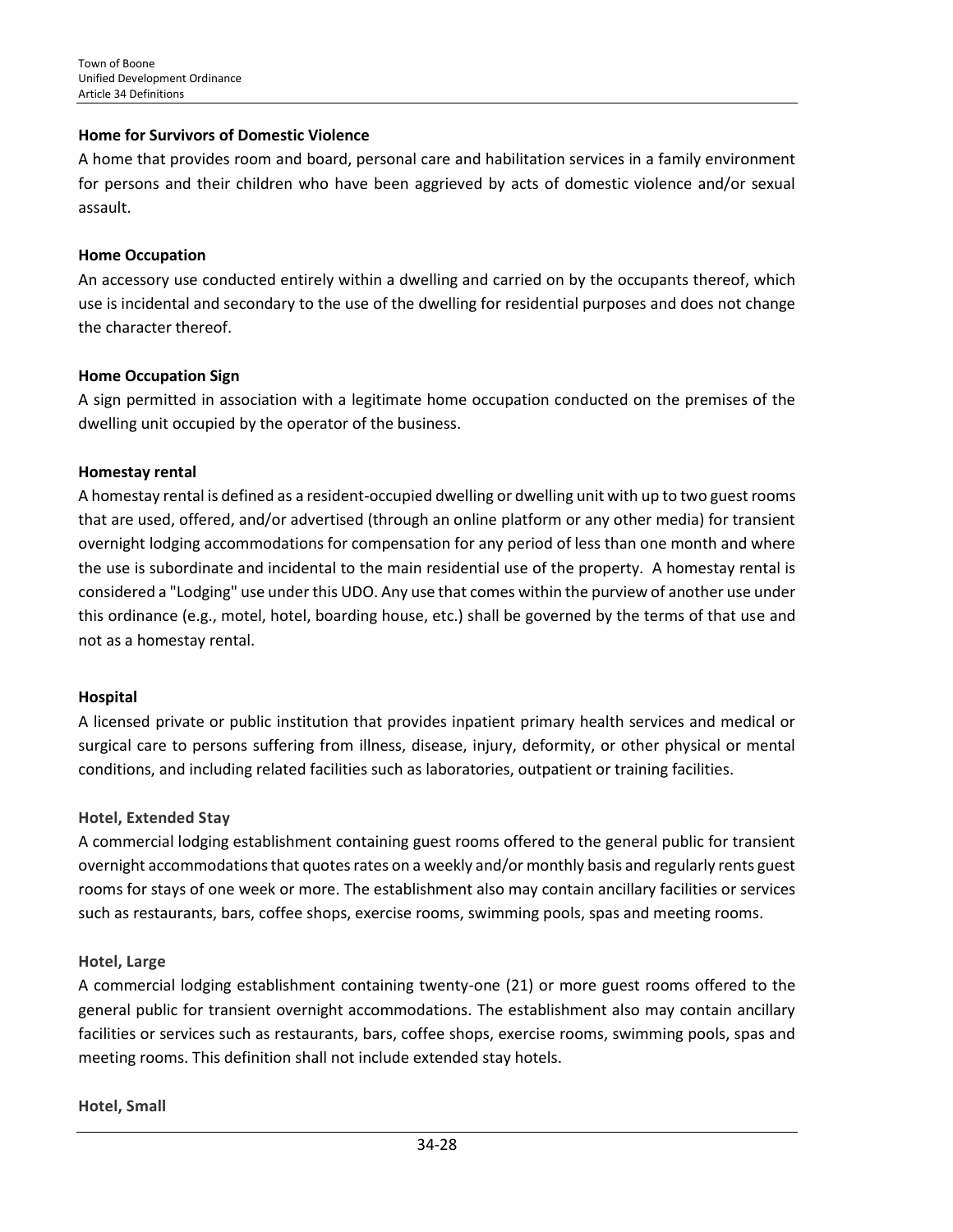A commercial lodging establishment containing up to twenty (20) guest rooms offered to the general public for transient overnight accommodations. The establishment also may contain ancillary facilities or services such as restaurants, bars, coffee shops, exercise rooms, swimming pools, spas and meeting rooms. This definition shall not include extended stay hotels.

#### **Identification Sign**

A sign whose copy is limited to the name and address of a building, institution, person and/or activity or occupation being identified.

#### **Illegal Sign**

A sign which does not meet the requirements of this Ordinance.

#### **Illuminated Sign**

A sign with an artificial light source incorporated internally or externally for the purpose of illuminating the sign.

#### **Impervious Surface**

The surface area of land covered by buildings, parking areas, driveways or other development that prevents or impedes surface water absorption. For purposes of stormwater controls in Article 21, pursuant to NC G.S. 143-214.7(b1), this definition does not include a slatted deck; the water area of a swimming pool; a surface of number 57 stone, as designated by the American Society for Testing and Materials, laid at least four inches thick over a geotextile fabric; a trail as defined in G.S. 113A-85 that is either unpaved or paved as long as the pavement is porous with a hydraulic conductivity greater than 0.001 centimeters per second (1.41 inches per hour); or landscaping material, including, but not limited to, gravel, mulch, sand, and vegetation, placed on areas that receive pedestrian or bicycle traffic or on portions of driveways and parking areas that will not be compacted by the weight of a vehicle, such as the area between sections of pavement that support the weight of a vehicle.

#### **Impound Lot/Towing Service**

A lot used for storing vehicles which have been towed.

#### **Improper Pruning**

For deciduous trees: the removal of the central leader or the shortening of branch ends. For deciduous shrubs: removal of more than a third of healthy growth. For evergreen trees and shrubs: removal of more than a third of growth. For all trees and shrubs: use of tools leaving uneven or broken cuts or wounds.

#### **Income-producing Structures**

Structures put into service as places of business, such as commercial, retail or rental use.

#### **Indoor Theater**

A completely enclosed building used for showing motion pictures or live performances.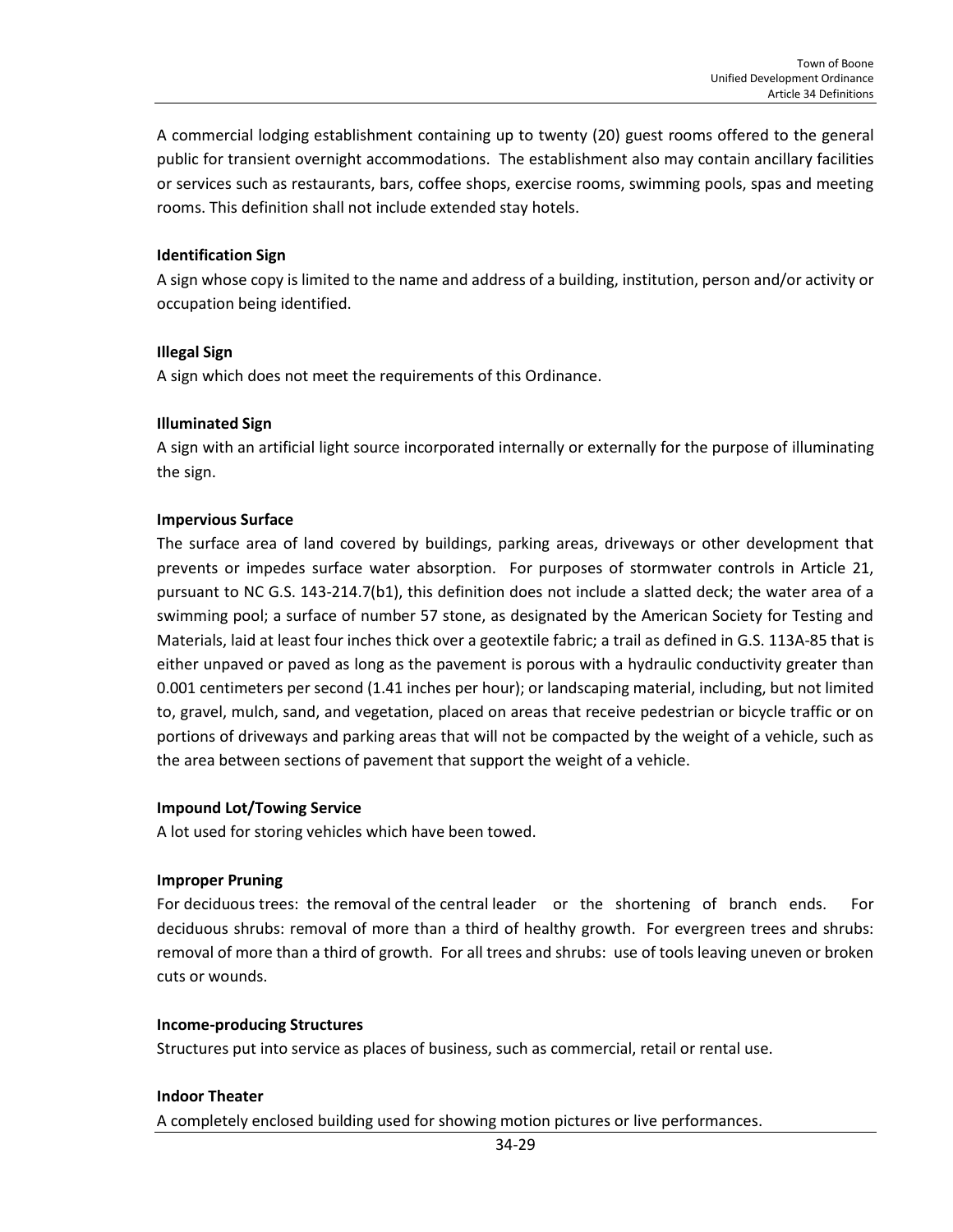#### **Industrial Park**

An approved development zoned M1 Manufacturing District, which typically contains manufacturing or transportation uses within one or more buildings on individual sites, which are interrelated by the utilization of a combination of common facilities, such as driveway entrances, public or private street networks, and parking areas.

## **Inflatable Sign**

A sign or figure filled with air or gas to enlarge said sign or figure.

## **Informational Sign**

A sign that informs the public of goods, facilities or services available on the premises, e.g., credit card sign or sign indicating hours of business.

#### **Interior Setback**

The land area between the interior lot line and the closest wall of a building located on the property.

## **Itinerant Merchant**

A person who transports an inventory of goods to a building, vacant lot, or other location in the town, other than the persons' permanent place of business, and who, at that location, displays the goods for sale and sells the goods at retail or offers the goods for sale at retail.

#### **Junkyard**

Any establishment or land used, in whole or in part, for commercial or industrial storage, dismantling, and/or sale of waste paper, rags, scrap metal, motor vehicles, machinery, tires, or other junk outside of an enclosed building. This shall not include a landfill, other public utility facility, or a recycling and salvage operation.

#### **Kennel**

Any premises wherein any person, firm or organization boards, lets for hire, trains for fee, breeds, buys or sells animals.

#### **Lake or Natural Watercourse**

Any stream, river, brook, swamp, sound, bay, creek, run, branch, canal, waterway, estuary, and any reservoir, lake or pond, natural or impounded, in which sediment may be moved or carried in suspension, and which could be damaged by accumulation of sediment.

#### **Land Disturbing Activity**

Any disturbance of land, including but not limited to clearing, grading, filling, excavation, or other alteration of land that includes the removal of brush, grass, ground cover or other vegetative matter from a site that results in a change in the natural cover or topography; *provided*, that this definition does not include (i) selective cutting of trees or undergrowth consistent with the requirements of Article 31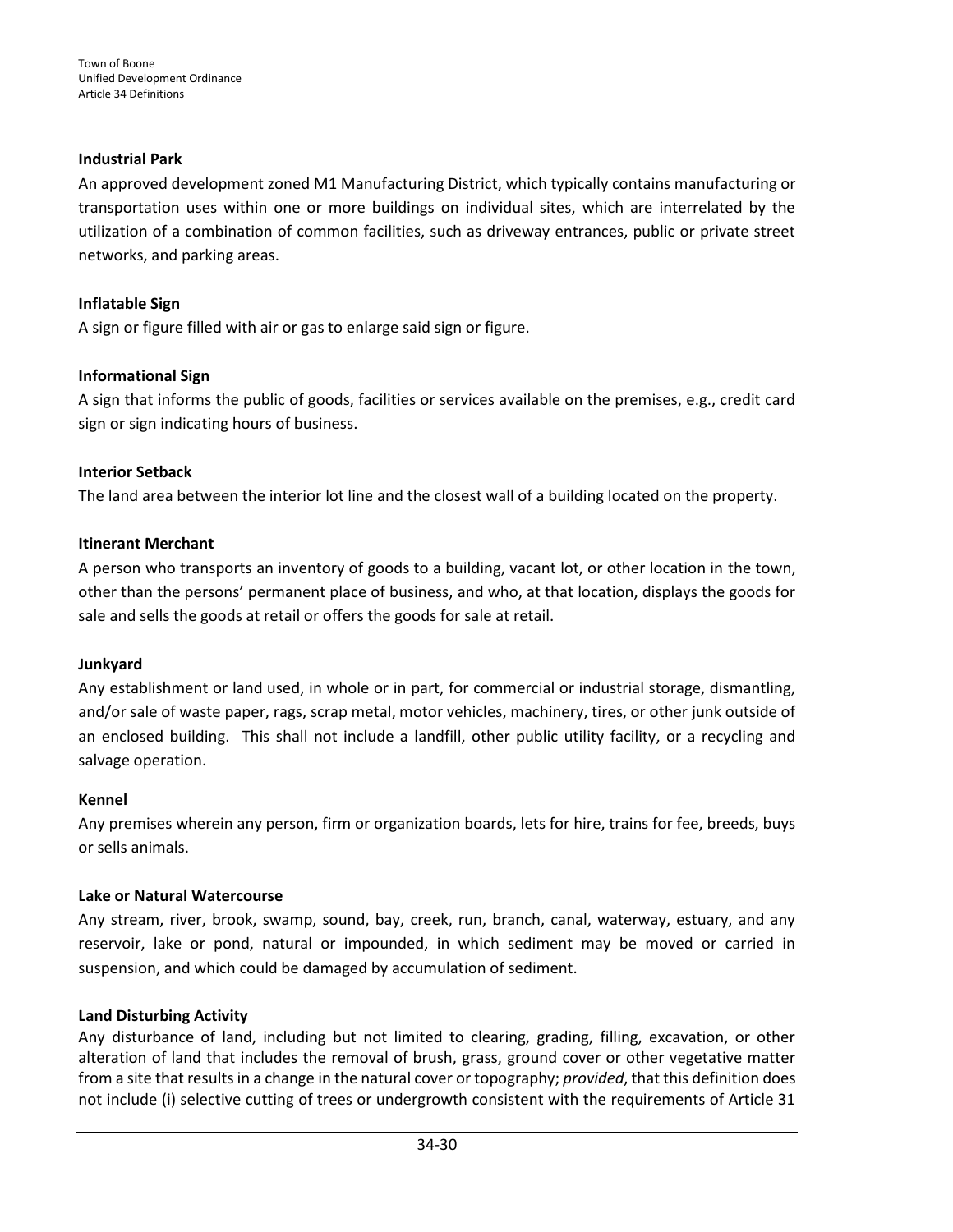or (ii) additions or modifications of landscaping or gardens, so long as the same does not cause or contribute to erosion and sedimentation.

## **Land Use Intensity Ratios**

A technique for regulating density in the form of a fraction, expressed in decimal form, with the minimum square footage as the numerator and the gross land area of the lot as the denominator.

#### **Landfill**

A government facility for the disposal of solid waste in or on land authorized by N.C. Gen. Stat. Chapter 130A Article 9 of the North Carolina General Statutes.

#### **Landowner or owner**

The holder of the title in fee simple. Absent evidence to the contrary, a local government may rely on the county tax records to determine who is a landowner. The landowner may authorize a person holding a valid option, lease, or contract to purchase to act as their agent or representative for the purpose of making applications for development approvals.

## **Landscaped Greenspace**

A pedestrian oriented urban open space which includes manicured landscaping and other pedestrian oriented amenities (such as benches) which is at or near the same grade as the sidewalk or the street and is easily accessible to pedestrians.

## **Large Craft Brewery/Distillery**

A manufacturing operation engaged in the production of malt and distilled beverages, which has all operations contained within a fully enclosed building, and is greater than 3,000 square feet but does not exceed 10,000 square feet.

#### **Licensed Engineer**

A person who is licensed as an engineer under the provisions of the North Carolina Engineering and Land Surveying Act.

#### **Licensed Geologist**

A person who is licensed as a geologist under the provisions of the Geologist Licensing Act of the State of North Carolina.

#### **Lifting or Limbing Up**

The removal of lower branches for under clearance.

#### **Little League Sign**

Sponsorship signs placed at the Optimist Club field.

#### **Livability Space**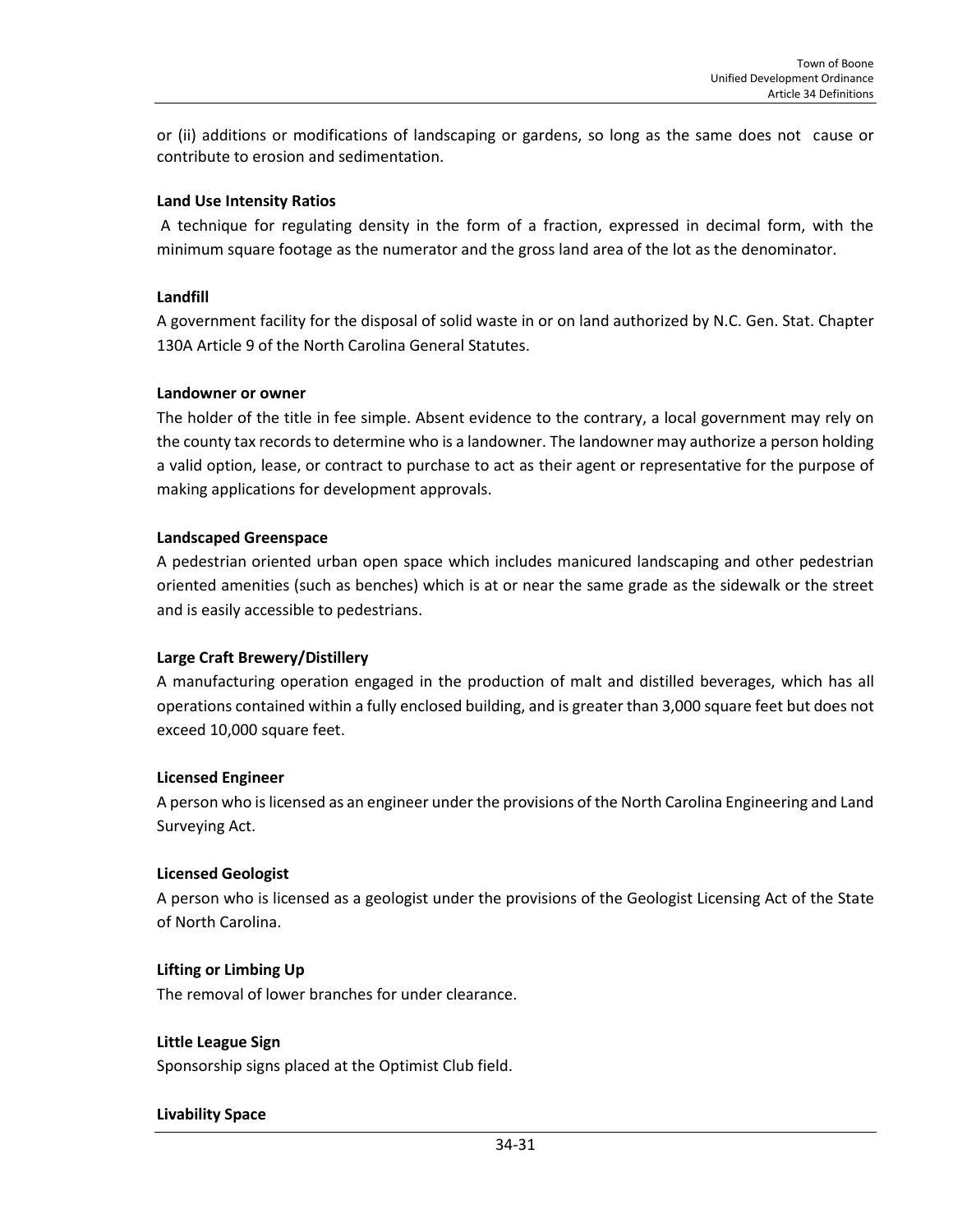Natural areas, lawns and other landscaped areas, walkways, terraces, sitting areas, outdoor recreational areas and the pervious, landscaped portion of street rights-of-way. Livability space does not include paved pedestrian sidewalks or vehicular areas.

## **Livestock, Large**

Cattle, swine, sheep, goats, mules, llamas, horses and similar animal breeds for which the mature animal exceeds 150 pounds in weight.

## **Livestock, Small**

Cattle, swine, sheep, goats, mules, llamas, horses and similar animal breeds for which the mature animal does not exceed 150 pounds in weight.

## **Living Sign**

A non-illuminated sign constructed of living materials such as shrubs, trees, and/or flowers.

## **Living Space**

Space within a dwelling unit utilized for living, sleeping, eating, cooking, bathing, washing, and sanitation purposes.

## **Local Street**

A street whose sole function is to provide access to abutting properties. It serves or is designed to serve at least ten (10) but not more than twenty-five (25) dwelling units and is expected to or does handle between seventy-five (75) and two hundred (200) trips per day.

#### **Lot**

A parcel of land whose boundaries have been established by a legal instrument for purposes of transfer of title.

#### **Lot of Record**

A lot, parcel, or tract which has been recorded in the Watauga County Register of Deeds' Office and which was in conformance with land development ordinances in effect at the time it was created.

#### **Lot Area**

The total area circumscribed by the boundaries of a lot, except that: [i] when the legal instrument creating a lot shows the boundary of the lot extending into a public street right-of-way, then the lot boundary for purposes of computing the lot area shall be the street right-of-way line, or if the right-ofway line cannot be determined, a line running parallel to and thirty feet (30') from the traveled portion of the street, and [ii] in a residential district, when a private road that serves more than three (3) dwelling units is located along any lot boundary, then the lot boundary for purposes of computing the lot area shall be the inside boundary of the traveled portion of that road.

#### **Lot Line**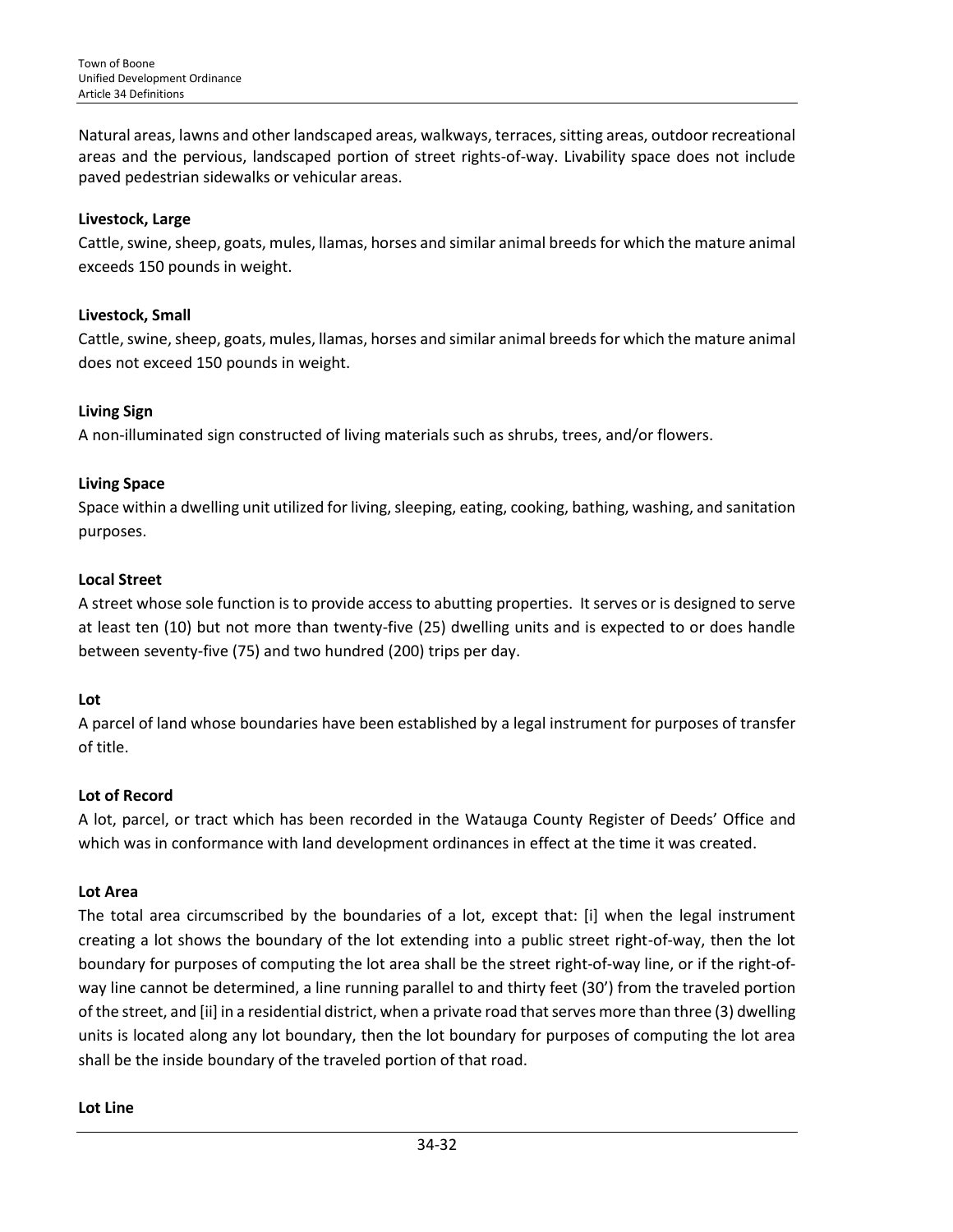A line that marks the boundary of a lot.

#### **Lot Front**

The lot line and yard area where the primary access is located. In the case of additional equally significant access points located on other lot lines, the lot line and yard area for that access shall also be deemed a front.

#### **Lot Line, Interior**

Any lot line that is not a street lot line; a lot line separating a lot from another lot.

#### **Lot Width**

The horizontal distance between the side lot lines at the front building line measured parallel with the front lot line; or in the case of a lot fronting on a curved street, the straight-line distance between the side lot lines measured from the building line.

#### **Lowest Adjacent Grade (LAG)**

The elevation of the ground, sidewalk or patio slab immediately next to the building, or deck support, after completion of the building.

#### **Lowest Floor**

The lowest floor of the lowest enclosed area (including basement). An unfinished or flood resistant enclosure, usable solely for parking of vehicles, building access, or limited storage in an area other than a basement area is not considered a building's lowest floor, provided that such an enclosure is not built so as to render the structure in violation of the applicable non-elevation design requirements of Article 30 Flood Damage Prevention.

#### **Machine/Welding Shop**

A workshop where metals are cut, shaped, welded and worked, using machine tools, for purposes of fabrication or repair.

#### **Major Traffic Corridor**

U.S. Routes 221, 321, 421 and North Carolina Routes 105, including 105 Extension and 105 By-Pass, and 194.

#### **Major Variance (From Statewide Watershed Protection Rules)**

A variance that results in the complete waiver of a watershed management requirement and/or the relaxation, by a factor of ten percent (10%) or more, of any watershed management requirement that takes the form of a numerical standard.

#### **Major Mountain Ridge**

A ridge with an elevation higher than 3000 feet above mean sea level and an elevation 500 feet or more above the elevation of an adjacent valley floor.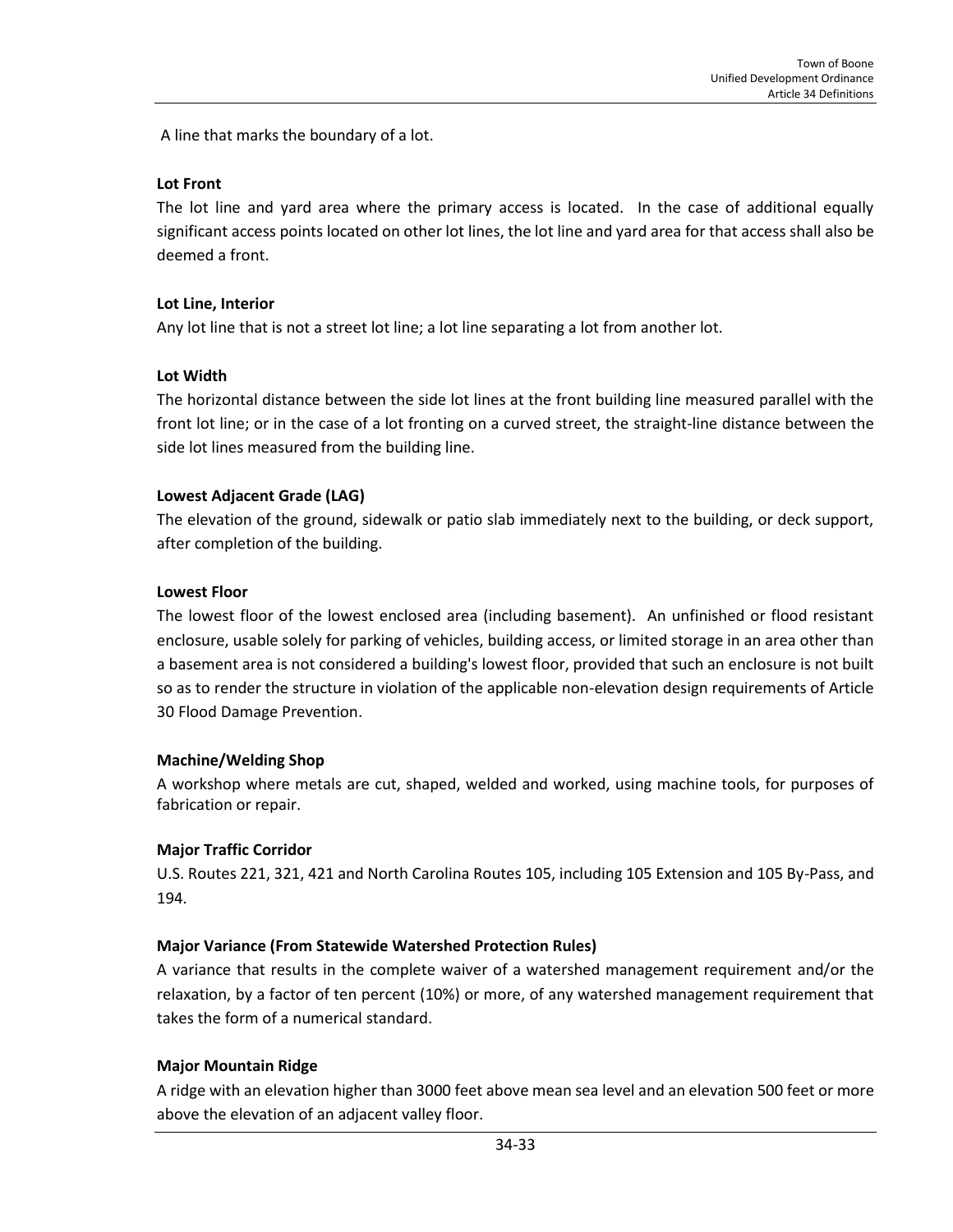## **Major Subdivision**

A subdivision that involves:

- **A.** The creation of eleven or more lots, regardless of whether the lots are created at one time or over an extended period of time; or
- **B.** The creation of any new streets (either public or private); or
- **C.** The creation or extension of a public water or sewer system, or
- **D.** The installation of drainage improvements through one (1) or more lots to serve one (1) or more other lots.

## **Managing Agent**

An adult individual designated by the owner of a rental property for service of process and receiving notices and demands and to perform the obligation of the owner under this Ordinance.

## **Manufactured Home "Class A"**

A structure that meets or exceeds the construction standards promulgated by the U.S. Department of Housing and Urban Development that were in effect at the time of construction, transportable in one or more sections, which in the traveling mode is eight feet (8') or more in width, or forty feet (40') or more in length, or, when erected on site, is 320 or more square feet; and which is built on a permanent chassis and designed to be used as a dwelling, with a continuous permanent masonry foundation (not pierced except for required ventilation and access) and connected to the required utilities for systems contained therein and satisfies the following criteria:

- **A.** The pitch of the home's roof is a minimum vertical rise of one (1) foot for each five (5) feet of horizontal run, and the roof is finished with a type of shingle that is commonly used in standard residential construction;
- **B.** The exterior siding consists of wood, hardboard, aluminum, or vinyl covering, with reflectivity in no case exceeding the reflectivity of gloss white paint, comparable in composition, appearance, and durability to the exterior siding compatible with standard residential construction; and
- **C.** The tongue, axles, transporting lights, and removable towing apparatus are removed after placement on the lot and before occupancy.

## **Manufactured Home "Class B"**

A structure that meets or exceeds the construction standards promulgated by the U.S. Department of Housing and Urban Development that were in effect at the time of construction, transportable in one or more sections, which in the traveling mode is eight feet (8') or more in width, or forty feet (40') or more in length, or, when erected on site, is 320 or more square feet; and which is built on a permanent chassis and designed to be used as a dwelling, with or without a continuous permanent masonry foundation (not pierced except for required ventilation and access) and connected to the required utilities for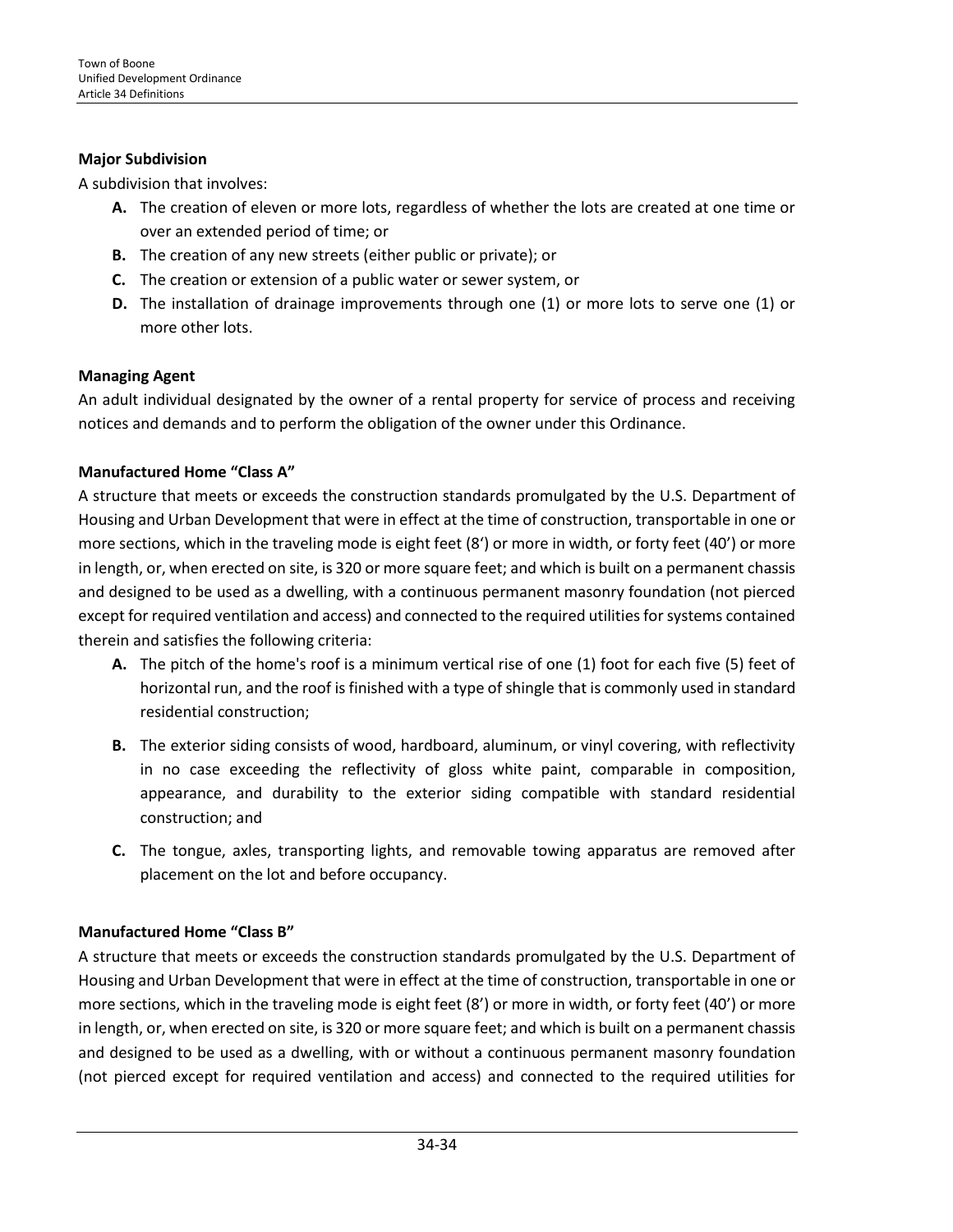systems contained therein, but that does not satisfy the criteria necessary to qualify as "Class A". Skirting is required for "Class B" manufactured homes.

## **Manufactured Home "Class C"**

Any mobile or manufactured home that does not meet the criteria of a Class A or Class B manufactured home.

#### **Manufactured Home Park**

A residential use in which more than one (1) **manufactured** home is located on a single lot.

## **Manufacturing**

The assembly, fabrication, finishing or packaging of goods and materials, including the storage and processing of raw materials into other products.

## **Marginal Access Street**

A street that is parallel to and adjacent to an arterial street and that is designed to provide access to abutting properties so that these properties are somewhat sheltered from the effects of the through traffic on the arterial street and so that the flow of traffic on the arterial street is not impeded by direct driveway access from a large number of abutting properties.

#### **Marquee**

A sign of a theater, auditorium, fairground or museum which advertises present and/or scheduled events with the use of changeable text.

#### **Mean Sea Level (as applied in Article 30 Flood Damage Prevention)**

The National Geodetic Vertical Datum (NGVD) as corrected in 1929, the North American Vertical Datum (NAVD) as corrected in 1988, or other vertical control datum used as a reference for establishing varying elevations within the floodplain, to which Base Flood Elevations (BFEs) shown on a FIRM are referenced. Refer to each FIRM panel to determine datum used.

#### **Medical Emergency Response**

Establishments providing transportation equipped with sirens, such as ambulances, for emergency medical relief.

## **Medical Office, Category 1**

A medical office, other than a hospital, which regularly receives or discharges patients by ambulances using sirens.

#### **Medical Office, Category 2**

A medical office including physician offices, dentists, chiropractors, psychiatric, optometrists, and other healthcare providers, and which is open to the public during 10 p.m. to 6 a.m. other than Medical Office Category 1.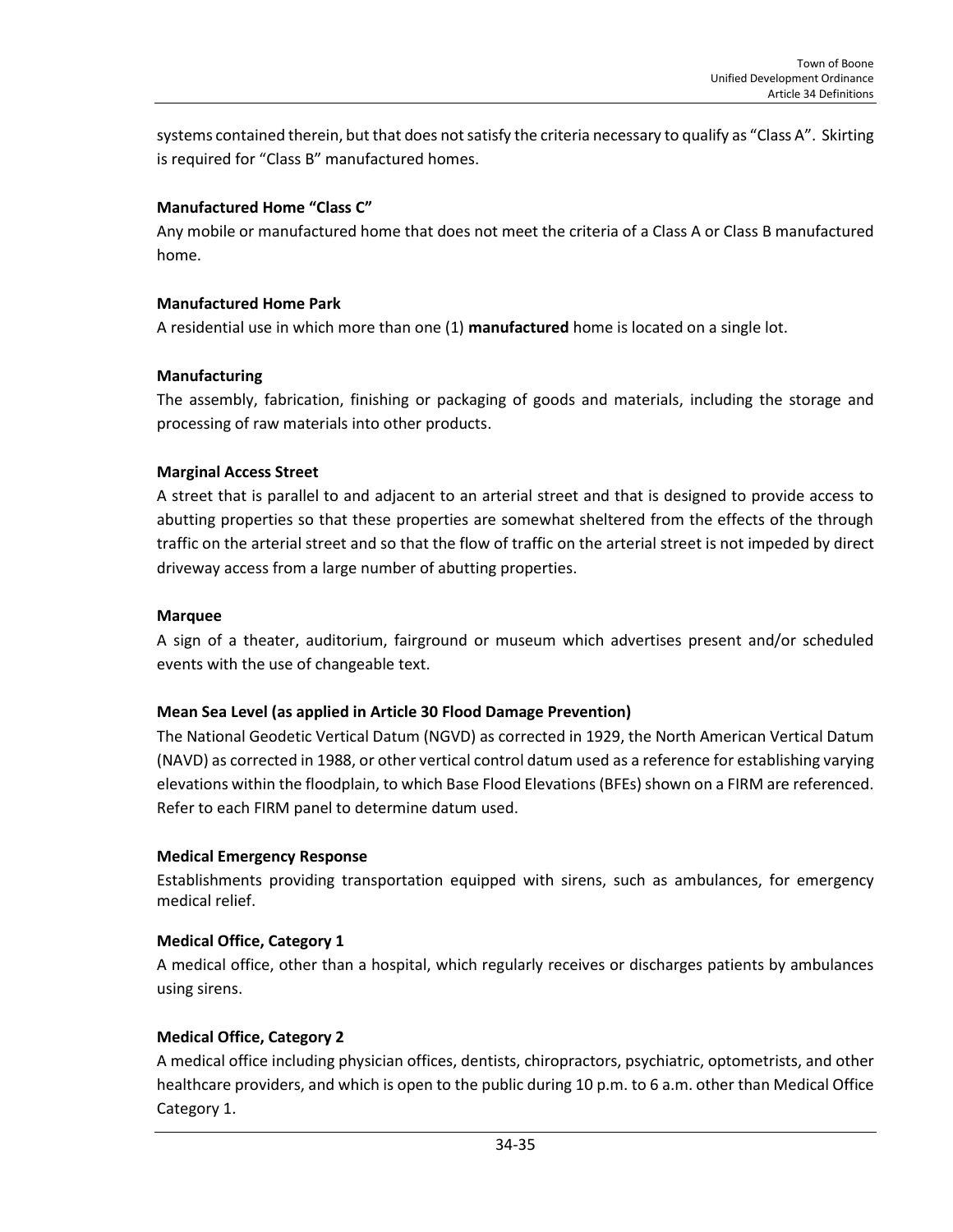## **Medical Office, Category 3**

A medical office that provides inpatient psychiatric, or principally provides inpatient or outpatient alcohol or drug addiction care, drug treatment or other similar services other than Medical Office Categories 1, 2, and 4.

## **Medical Office, Category 4**

A medical office to the public including physician offices, dentists, chiropractors, psychiatric, optometrists, and other healthcare providers other than Medical Office Categories 1, 2, and 3.

## **Microbrewery**

A manufacturing operation engaged in the production of malt and distilled beverages, with an annual production less than 15,000 US beer barrels (1,800,000 L); which has all operations contained within a fully enclosed building.

## **Micro Wireless Facility**

A small wireless facility that is no larger in dimension than 24 inches in length, 15 inches in width, and 12 inches in height and that has an exterior antenna, if any, no longer than 11 inches.

#### **Mini-Storage**

A building or group of buildings, divided into separate spaces or compartments leased to individuals, organizations, or businesses on an individual basis for self-service storage of personal property.

#### **Minor Street**

A street whose sole function is to provide access to abutting properties. It serves or is designed to serve not more than nine (9) dwelling units and is expected to or does handle up to seventy- five (75) trips per day.

#### **Minor Subdivision**

Any subdivision other than a major subdivision.

#### **Modular Home**

A dwelling unit constructed in accordance with the standards set forth in the North Carolina State Building Code and composed of components substantially assembled in a manufacturing plant and transported to the building site for final assembly on a permanent foundation. Among other possibilities, a modular home may consist of two (2) sections transported to the site in a manner similar to a mobile home (except that the modular home meets the North Carolina State Building Code applicable to site built homes), or a series of panels or room sections transported on a truck and erected or joined together on the site.

#### **Monopole**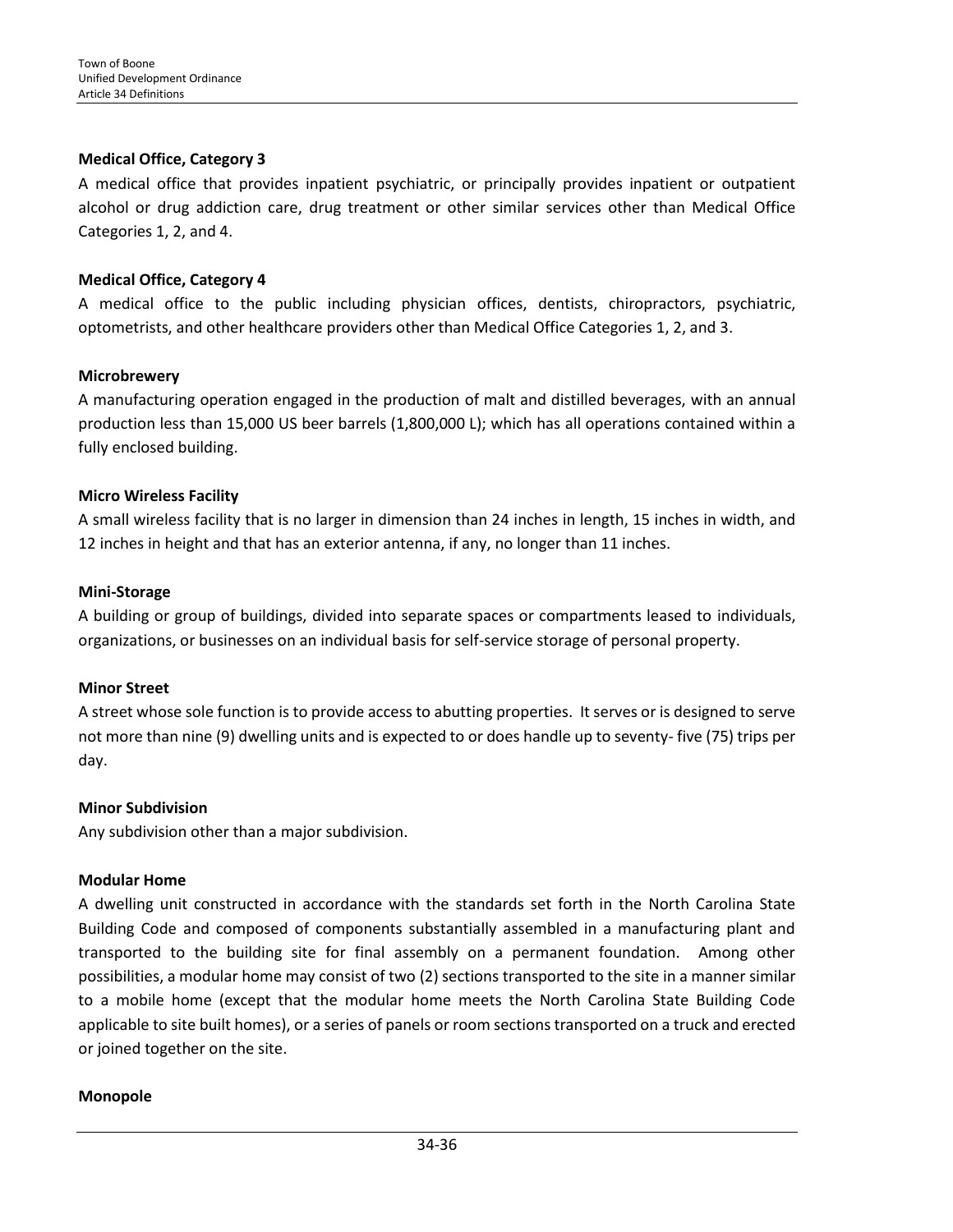A single, self-supporting, freestanding pole-type structure built for the sole purpose of supporting one or more antennae. A utility pole is not a monopole.

## **Moped Sales**

The storage, display, sale, lease, rental or repair of mopeds as defined by G.S. 105-164.3.

## **Motel**

A building or a group of buildings with guest rooms having direct access to an outdoor parking area, primarily containing guest rooms for lodging and sometimes meals and other services for travelers and other paying guests. Common accessory uses are dining areas, meeting rooms, and recreational facilities. Occupancy is by transients rather than residents.

## **Motorcycle**

A motor vehicle with two wheels and a strong frame including mopeds, scooters, and powered pedal cycles.

#### **Multi-Family Dwelling**

A building or combination of buildings on a single lot which includes three or more dwelling units.

#### **Natural Erosion**

The wearing away of the earth's surface by water, wind, or other natural agents under natural environmental conditions undisturbed by man.

#### **Natural Obstruction**

Includes any rock, tree, gravel, or analogous natural matter that is an obstruction and has been located within the Floodway Zone by a non-human cause.

#### **New Construction (as applied in Article 30 Flood Damage Prevention)**

Structures for which the "start of construction" commenced on or after the effective date of the initial floodplain management regulations and includes any subsequent improvements to such structures.

#### **Nonconforming Lot**

A lawfully established lot of record that does not conform to the current dimensional requirements of the zoning district in which it is located.

#### **Nonconforming Sign**

A sign that was lawfully constructed but does not conform to current size, height, location, design, construction, or other requirements of this Ordinance.

#### **Nonconformity**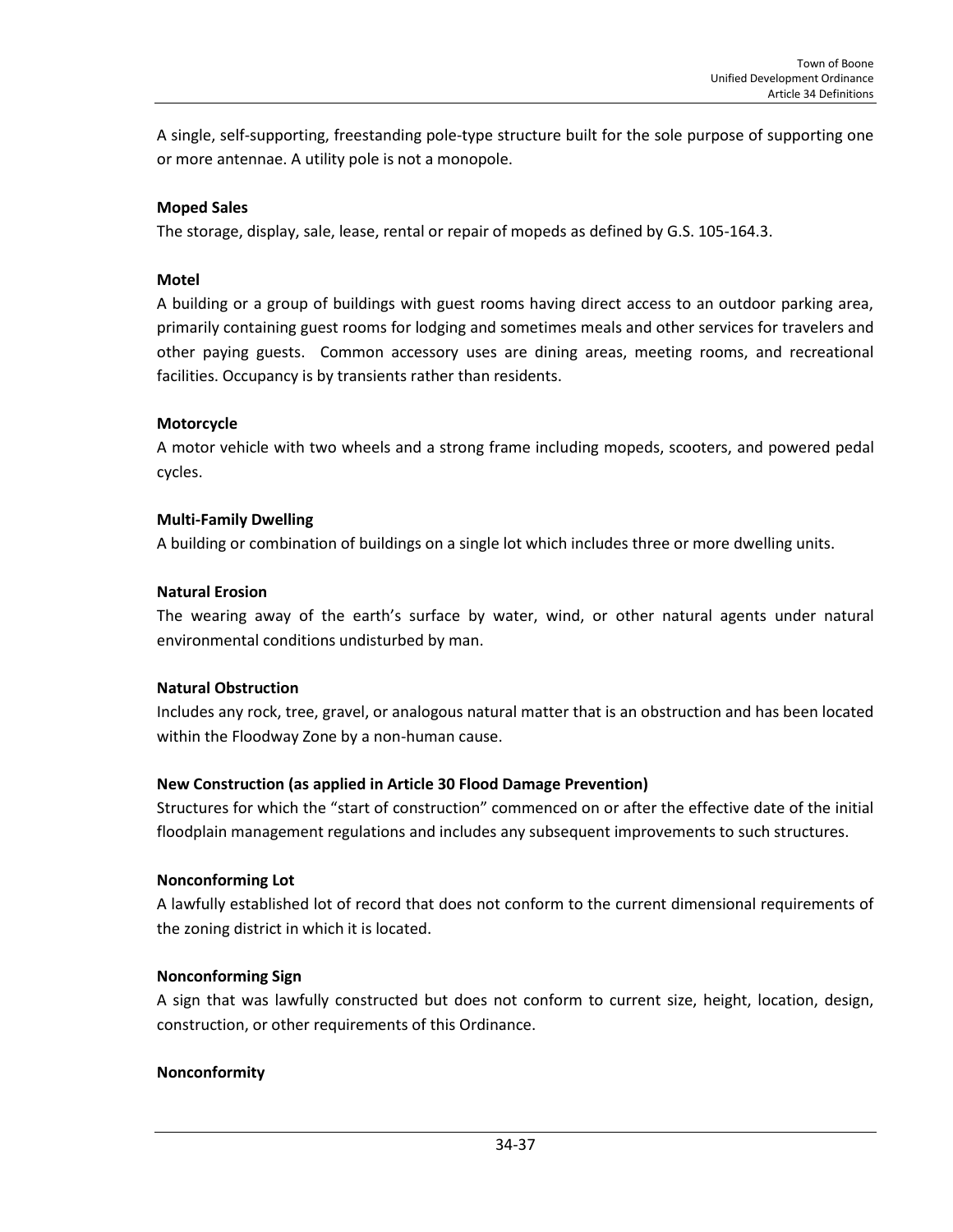An existing lot or structure or use of an existing lot or structure that does not conform to one or more of the regulations applicable to the zoning district in which the lot or structure is located or any other requirements of this Ordinance.

#### **Nonconforming Situation**

All nonconformities other than a nonconforming use, nonconforming lot or a nonconforming sign, including a lawfully established structure that does not conform to dimensional, elevation, location, or other requirements of this Ordinance.

## **Nonconforming Use**

A lawfully established [use](http://www.zoningplus.com/regs/greensboro/codetext.aspx?mode=2&xRef=1&index=893) that is not allowed in the zoning district in which it is currently located.

## **Non-Encroachment Area**

The channel of a river or other watercourse and the adjacent land areas that must be reserved in order to discharge the base flood without cumulatively increasing the water surface elevation more than one (1) foot as designated in the Flood Insurance Study report.

## **Non-Fixed Site Event Venue**

A special event, such as a carnival or circus, on a lot which does not have a dedicated facility for hosting such events.

#### **Non-income Producing Structures**

Structures, such as private homes, which do not generate income.

#### **Nude Model Studio**

Any place where a person who appears nude or semi-nude, or who displays specified anatomical areas is provided to be observed, sketched, drawn, painted, sculptured, photographed, or similarly depicted by other persons who pay money or any other form of consideration. Nude Model Studio shall not include an educational institution for which nude modeling is a legitimate part of the curriculum of the institution; and should not be held in a structure that has any sign visible from the exterior of the structure and any other advertising that indicates a nude or semi-nude person is available for viewing.

#### **Occupant, Residential**

Any person who, on a regular and recurrent basis, is present at a dwelling unit a substantial period of time.

#### **Occupy, occupies, occupied**

The relationship of a person classified as a "residential occupant," to a dwelling unit, whether or not the person is in present possession of the dwelling unit.

## **Off-Premise Sign**

A sign which does not pertain to the use of the premises on which it is located.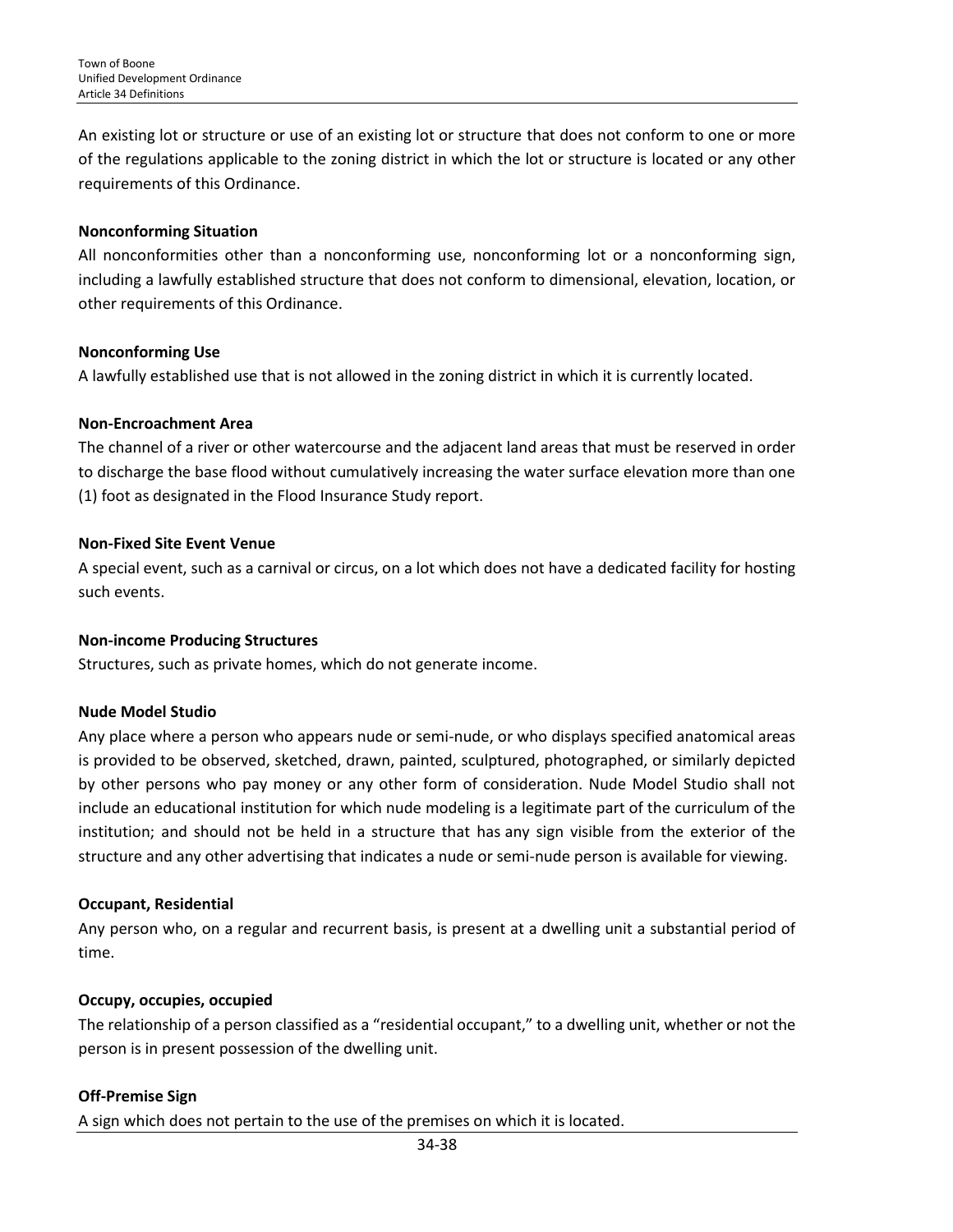## **Off-Street Loading**

Space located outside of any street right-of-way or easement and designed to accommodate the temporary parking of vehicles used for bulk pickups and deliveries.

#### **Off-Street Parking**

Space located outside of any street right-of-way or easement that is designed to accommodate the parking of motor vehicles.

#### **On-Premise Sign**

A sign which pertains to the use of the premises on which it is located.

#### **Open Air Market**

Any display of goods for sale by itinerate merchants or peddlers in a fixed outdoor setting.

## **Ordinary Maintenance (as applied to Use 7.0 Telecommunication)**

Ordinary maintenance ensures that wireless facilities are kept in good operating condition. Ordinary maintenance includes inspections, testing and modifications that maintain functional capacity, aesthetic and structural integrity.

#### **Ornamental Grasses**

Used to provide landscape interest, perhaps for screening views, or for pedestrian control. Are typically low water users.

#### **Outdoor Dining**

A portion of a restaurant which is not completely enclosed and in which food or beverages are consumed.

#### **Outdoor Display**

The display for sale of products outside of a fully enclosed structure.

#### **Outdoor Shooting Range**

An outdoor specialized facility designed for the discharge or shooting of fire arms, air rifles, air pistols, B-B guns or similar weapons.

#### **Outdoor Storage**

The storage of products outside of a fully enclosed structure.

#### **Outdoor Theater:**

An outdoor area which may be partially enclosed used for showing motion pictures or live performances.

## **Overall Height (Wireless Communications Facility)**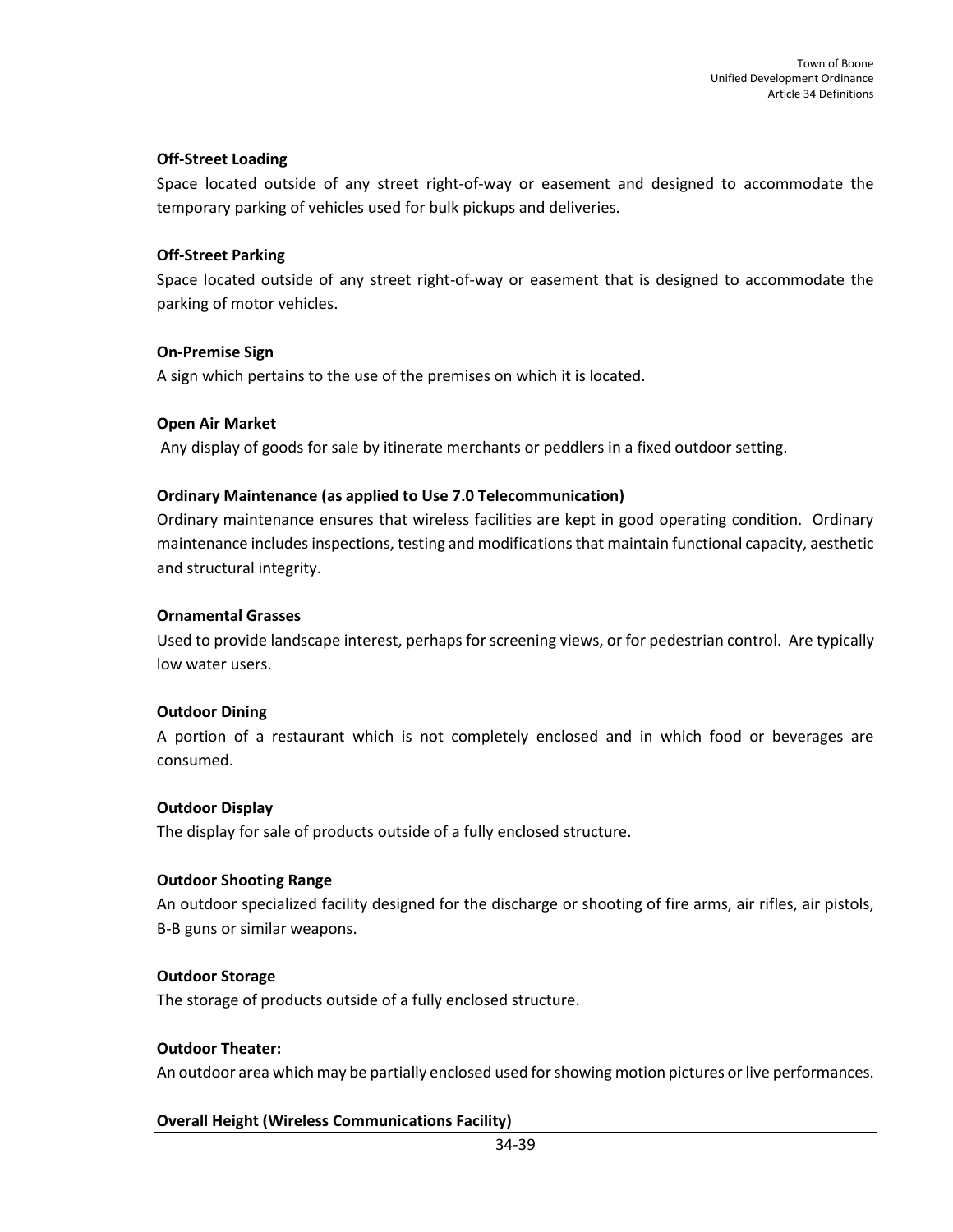Height from grade, inclusive of all antennas, lightning rods and any other associated equipment, but exclusive of lights required by the FAA that do not provide support for any antennas or other equipment.

## **Overlay District**

A zoning district is an additional zoning requirement that is placed on a geographic area but does not change the underlying zoning.

#### **Painted Wall Sign**

A sign painted directly on any exterior building wall or door surface, exclusive of window and door glass areas.

#### **Parapet**

A wall extending above the top of the roof surface at the top of the facade of a building. The height of a parapet is measured from the top roof surface to the top of the parapet wall.

## **Park and Ride Lot**

A parking lot or structure established for the purpose of allowing commuters or other people to leave their vehicles and transfer to public transit or [carpool](http://en.wikipedia.org/wiki/Carpool) for the remainder of the journey.

## **Parking Area Aisles**

That portion of the vehicle accommodation area consisting of lanes providing access to parking spaces.

#### **Parking-Control**

Towing or the use of any mechanical device, such as a "boot" or other instrument intended to disable a vehicle or prevent a vehicle from being removed from a private parking lot or space, or the imposition of a private charge for the removal of a vehicle from a private parking lot or space, or any other nonconsensual means by which a vehicle is prevented from being removed from a parking lot or space.

## **Parking-Control Warning Sign**

A sign that informs the public that the parking lot or parking structure is subject to parking-control.

#### **Parking Lot**

An off-street, surfaced, ground level area where motor vehicles or bicycles are stored for temporary, daily, or overnight parking.

## **Parking Structure**

A structure used for motor vehicle or bicycle parking which is partially or wholly enclosed and includes any above or below-grade decks for temporary, daily or overnight parking.

#### **Parking Space**

A portion of the vehicle accommodation area set aside for the parking of one vehicle.

## **Passenger Terminal**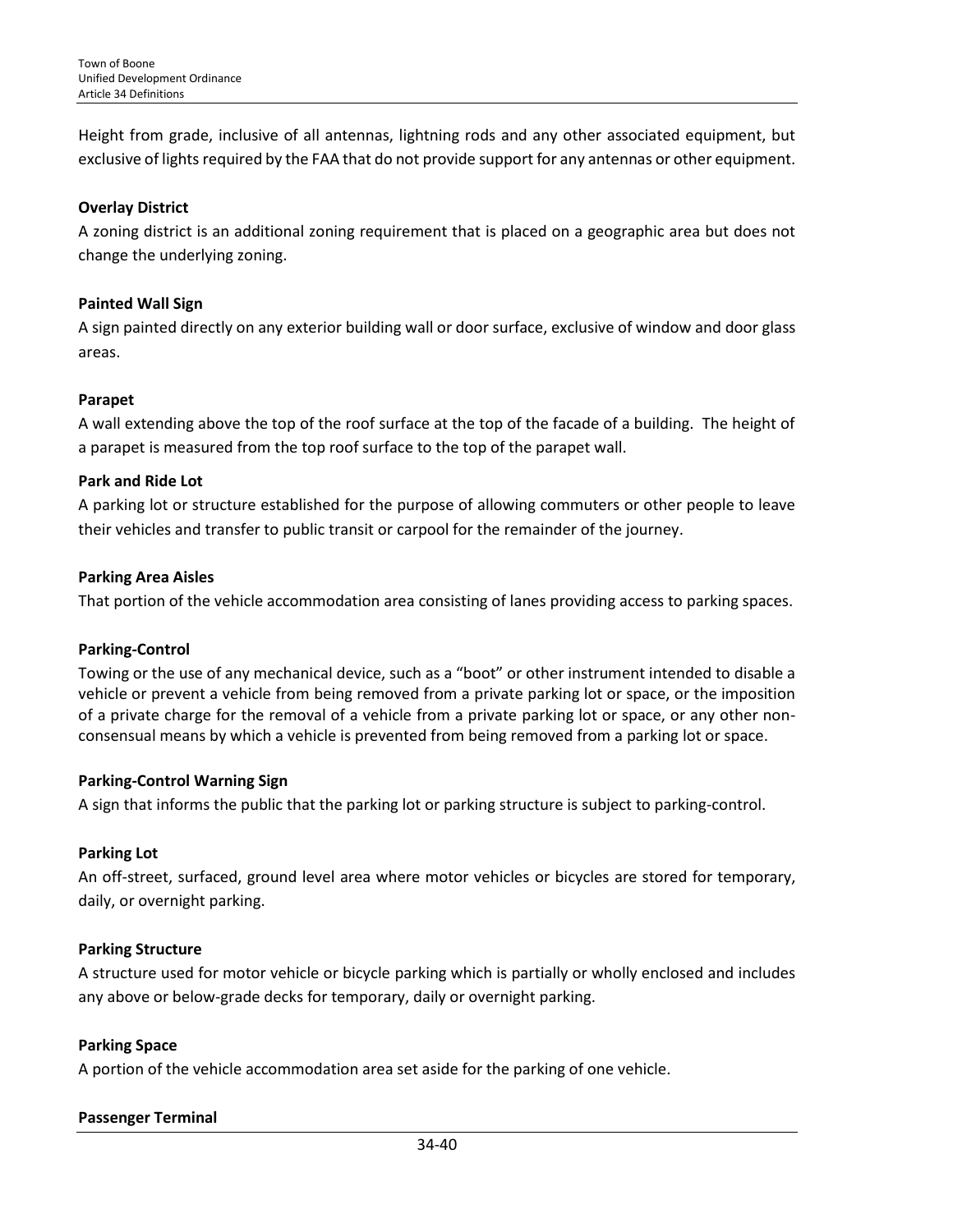Operating passenger transportation systems using a bus or other motor vehicle, including scenic and sightseeing transportation using buses or other motor vehicles.

## **Peddler**

A person who travels from place to place with an inventory of goods, who sells the goods at retail or offers the goods for sale at retail, and who delivers the identical goods.

## **Perennial Stream**

A well-defined channel that contains water year-round during a year of normal rainfall with the aquatic bed located below the water table for most of the year. Ground water is the primary source of water for a perennial stream, but it also carries stormwater runoff. A perennial stream exhibits the typical biological, hydrological, and physical characteristics commonly associated with the continual conveyance of water.

## **Perennials**

Flowering plants whose root stock survives the winter. Used to provide color/textural interest, and control pedestrian traffic, seldom used for screening.

## **Performance Guarantee**

A financial commitment to ensure successful completion of a development's required improvements. Acceptable forms include a surety bond, irrevocable letter of credit, cash (escrowed funds) or other form of guarantee that provides equivalent security to a surety bond or irrevocable letter of credit.

#### **Person**

An individual, partnership, firm, association, joint venture, public or private corporation, trust, estate, commission, board, public or private institution, utility, cooperative, interstate body, the State of North Carolina and its agencies and political subdivisions, or other legal entity.

#### **Person Liable**

The owner, tenant, or occupant of any land or structure, or part thereof, or other person who possesses a cognizable interest in the real or personal property in question, who participates in, assists, directs, causes, allows, maintains, or is otherwise responsible for any situation that is contrary to the requirements of this Ordinance.

#### **Person with Disabilities**

A person with a temporary or permanent physical, emotional, or mental disability including but not limited to mental retardation, cerebral palsy, epilepsy, autism, hearing and sight impairments, emotional disturbances and orthopedic impairments but not including mentally ill persons who are dangerous to others as defined in G.S. 122C-3(11)b.

## **Personal Service Establishment**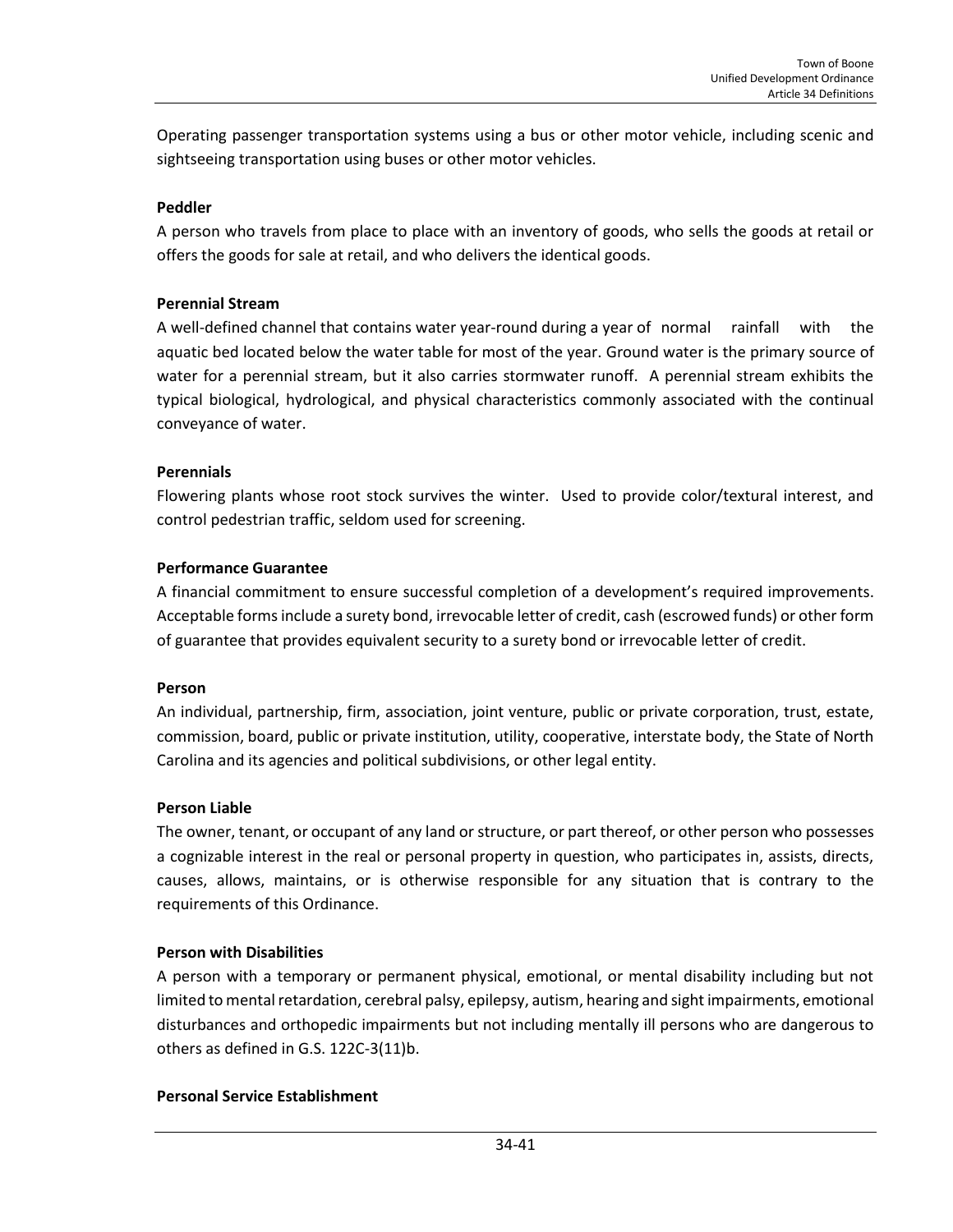A business that provides individual services related to personal needs directly to customers at the site of the business, or that receives goods from or returns goods to the customer that have been treated or processed at that location or another location. This includes travel agencies, dry-cleaners, laundries, tailors, hair stylists, cosmeticians, toning or tanning salons, photocopy centers, shoe repair shops, appliance repair shops, interior design studios, and dance and martial arts studios and other similar uses. This does not include gas stations.

## **Phase of Grading**

Defined portions (area or implementation) of grading or soil erosion and sediment control measures that are required to be done in a specific sequence as part of the Plan(s).

## **Pilaster**

A shallow, non-structural rectangular column, attached to, and projecting only slightly from, a wall surface.

#### **Pillar**

A structural support, similar to a column, but larger and more massive, and often without ornamentation. Pillars can be round or square in section, and are most often made of brick, stone, cement, or other masonry, although substantial wooden timbers can be formed into pillars.

## **Pitched Roof**

The external covering of a building having a slope greater than  $2(v):12(h)$ .

#### **Planting Plan**

A landscape plan showing types, numbers, sizes, and locations of plants to be planted or preserved.

#### **Plat**

A map or plan of a parcel of land which is to be, or has been subdivided.

## **Plaza Space**

A pedestrian oriented urban open space which is predominately hardscaped. Plaza spaces should include manicured landscaping and pedestrian oriented amenities, such as benches, and should connect the building to the public sidewalk. Plaza spaces should be at or near the same grade as the sidewalk or the street.

## **Police Substation**

A building, not greater than 2,000 square feet from which a governmental law enforcement agency operates.

## **Political Sign**

A temporary sign used in connection with a local, state, national election or referendum.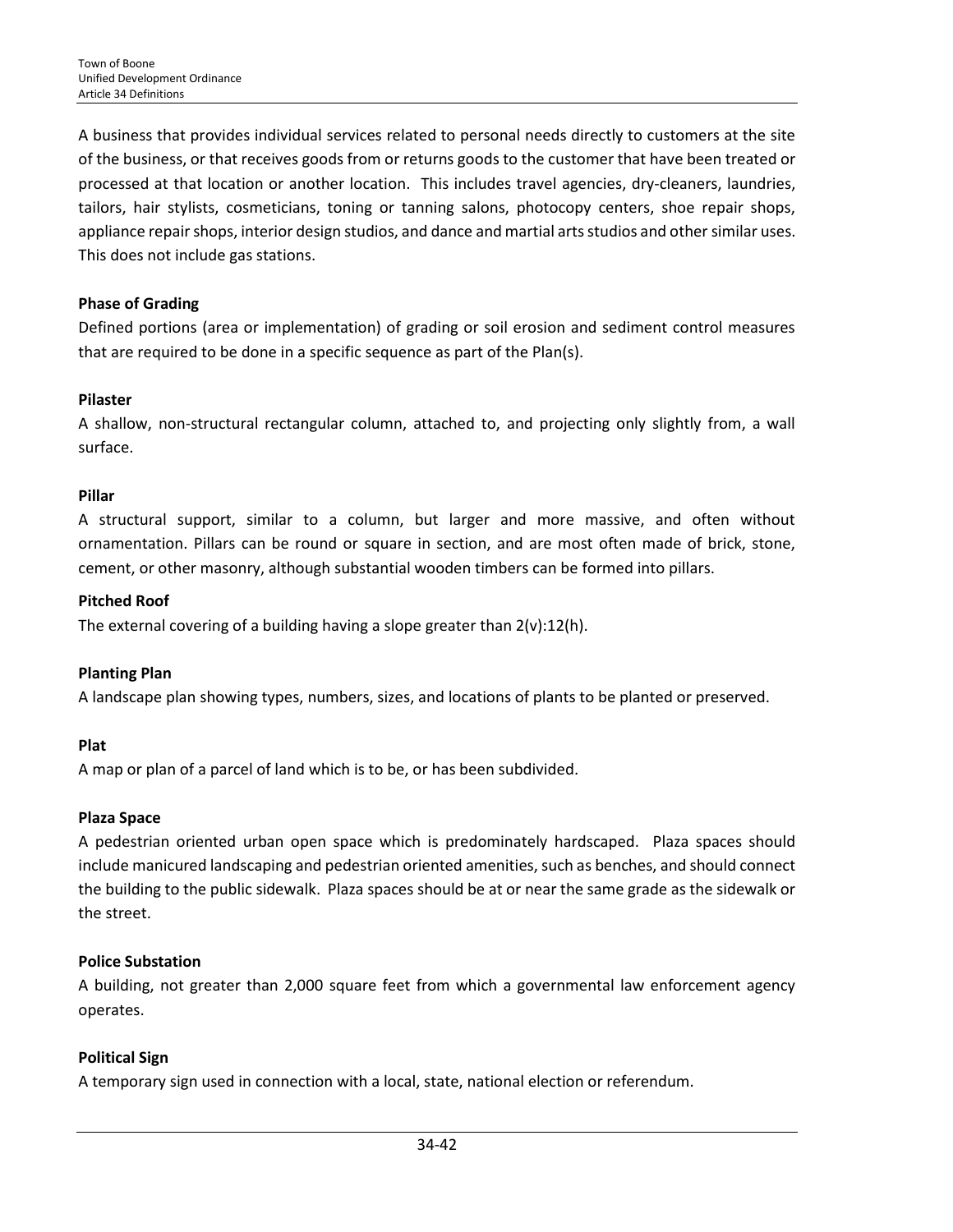#### **Portable Sign**

A sign mounted on a frame or chassis, designed to be easily relocated, and not meant to be permanently affixed to buildings, poles, or the ground.

#### **Post Office**

A government department or agency handling the transmission of mail and includes a retail operation open to the public.

## **Post Office, Distribution**

A government department or agency handling the transmission of mail and does not include a retail operation open to the public.

#### **Post-FIRM Development**

Construction or other development for which the "start of construction" occurred on or after the effective date of the initial Flood Insurance Rate Map.

#### **Poultry**

Domesticated fowl kept for eggs or meat.

## **Pre-FIRM Development**

Construction or other development for which the "start of construction" occurred before the effective date of the initial Flood Insurance Rate Map.

#### **Preliminary Plat**

A map, prepared by a registered land surveyor, indicating the proposed layout of a subdivision showing lots, streets, water, sewer, storm drainage, and any other information required in Appendix A.

#### **Primary Façade**

The face of the building that is its primary orientation to the street or other public thoroughfare; normally the front of the building that faces the street and contains the building's primary pedestrian entrance.

#### **Primary Height Limitation**

The maximum height allowed for any structure located at the minimum setback required for such structure.

#### **Primary Public Way**

The street that adjoins the property that carries the highest volume of traffic.

#### **Principal Building**

The primary building on a lot or a building that houses a principal use.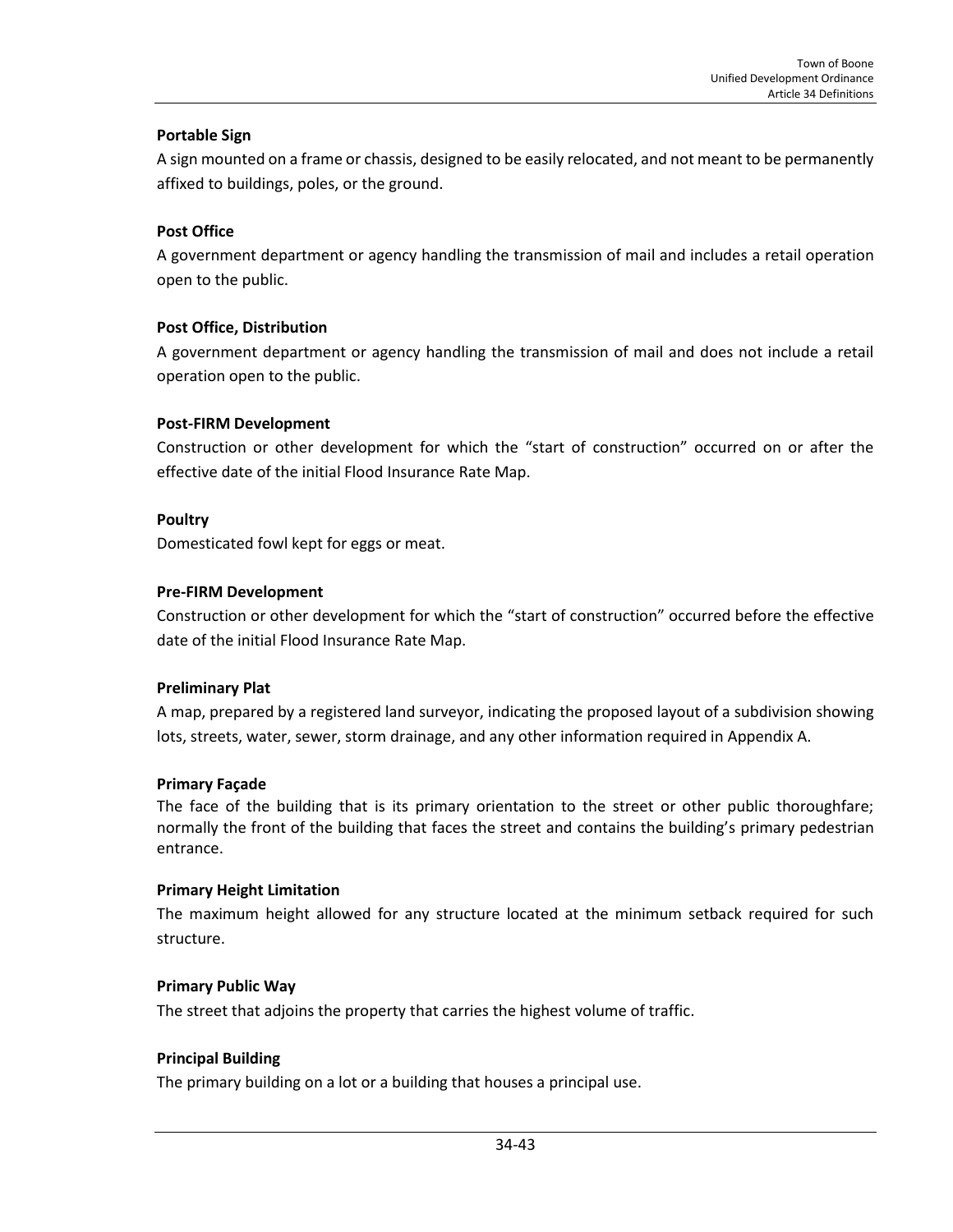#### **Principal Use**

The primary use and chief purpose of a lot or structure.

#### **Private Landfill**

A facility or use of land for the disposal of solid waste.

#### **Private Street**

A street consisting of a private easement and a privately maintained roadway.

#### **Principally Above Ground**

At a structure in which at least 51% of the actual cash value of the structure is above ground.

#### **Produce Stand**

A business establishment selling raw, unprocessed fruits, vegetables nuts, other produce in its raw or natural state, and other items which are accessory to an on-site agricultural operation.

#### **Project Manager**

A person who oversees the entire development project from start to completion and acts as the main point of contact with the Town during the project.

#### **Projecting Sign**

A sign which is attached to a building wall with the face of the sign perpendicular to the building wall.

#### **Projecting Theater Marquee**

A structure projecting from and supported by the building with independent roof and drainage provisions and which is erected over doorways as protection against weather and which also advertises present and/or scheduled events with the use of changeable text.

#### **Property**

All real property subject to land-use regulation by a local government. The term includes any improvements or structures customarily regarded as a part of real property.

#### **Pruning**

The removal of dead or diseased, live but interfering, and/or weak branches.

#### **Public Right-of-way**

The land or interest therein acquired for or devoted to transportation purposes by the Town of Boone or State of North Carolina.

#### **Publicly Visible**

An element of a building which is visible from any adjacent street or residentially zoned property.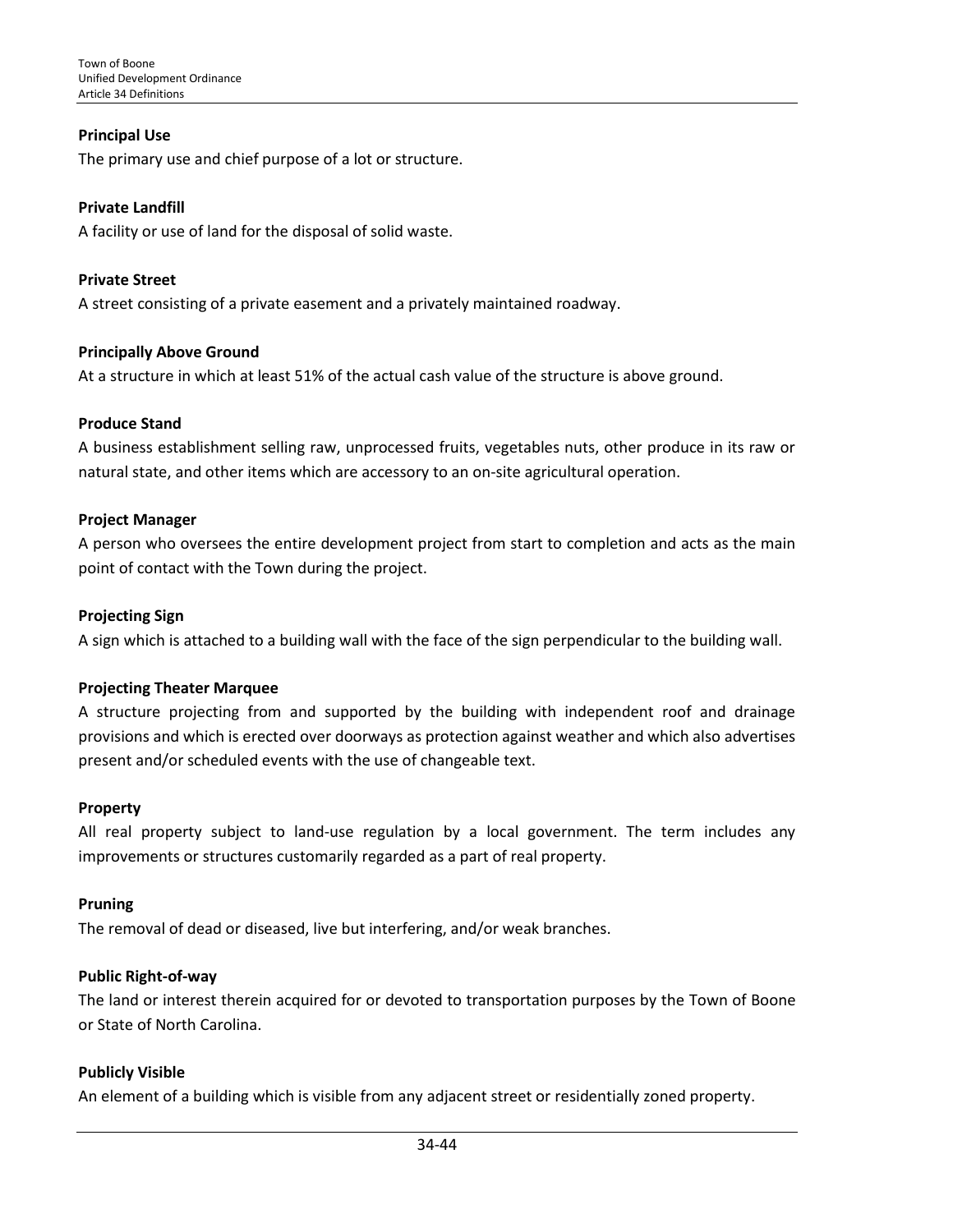#### **Public Water Supply System**

Any water supply system furnishing potable water to ten (10) or more dwelling units or businesses or any combination thereof.

## **Qualifying Small Wireless**

A new small wireless facility that does not extend more than ten (10) feet above the utility pole, town utility pole, or wireless support structure on which it is collocated and is located either (i) in the Town right-of-way or (ii) outside of Town right-of-way on property that is neither used as single family residential property nor vacant but zoned for single family residential.

## **Qualifying Town Utility Pole**

A modified or replacement town utility pole that does not exceed fifty (50) feet above ground level and that is associated with a new small wireless facility that does not extend more than ten (10) feet above such utility pole.

## **Qualifying Utility Pole**

A new utility pole or a modified or replacement utility pole that does not exceed fifty (50) feet above ground level and that is associated with a new small wireless facility that does not extend more than ten (10) feet above such utility pole.

#### **Real Estate/for Sale/Open House/or Lease Sign**

A temporary sign advertising the real estate upon which the sign is located as being for rent, lease, open house or sale.

#### **Recreation Facility, Category 1**

A facility in which regularly scheduled recreation activities take place within completely enclosed buildings.

#### **Recreation Facility, Category 2**

A facility providing outdoor space in which regularly scheduled recreation activities take place, and which does not utilize outdoor event lighting.

#### **Recreation Facility, Category 3**

A facility providing outdoor space in which regularly scheduled recreation activities take place, and which utilizes outdoor event lighting.

#### **Recreational Vehicle (RV)**

A vehicle, which is Built on a single chassis, 400 square feet or less when measured at the largest horizontal projection, designed to be self-propelled or permanently towable by a light duty truck and designed primarily not for use as a permanent dwelling, but as temporary living quarters for recreational, camping, travel, or seasonal use.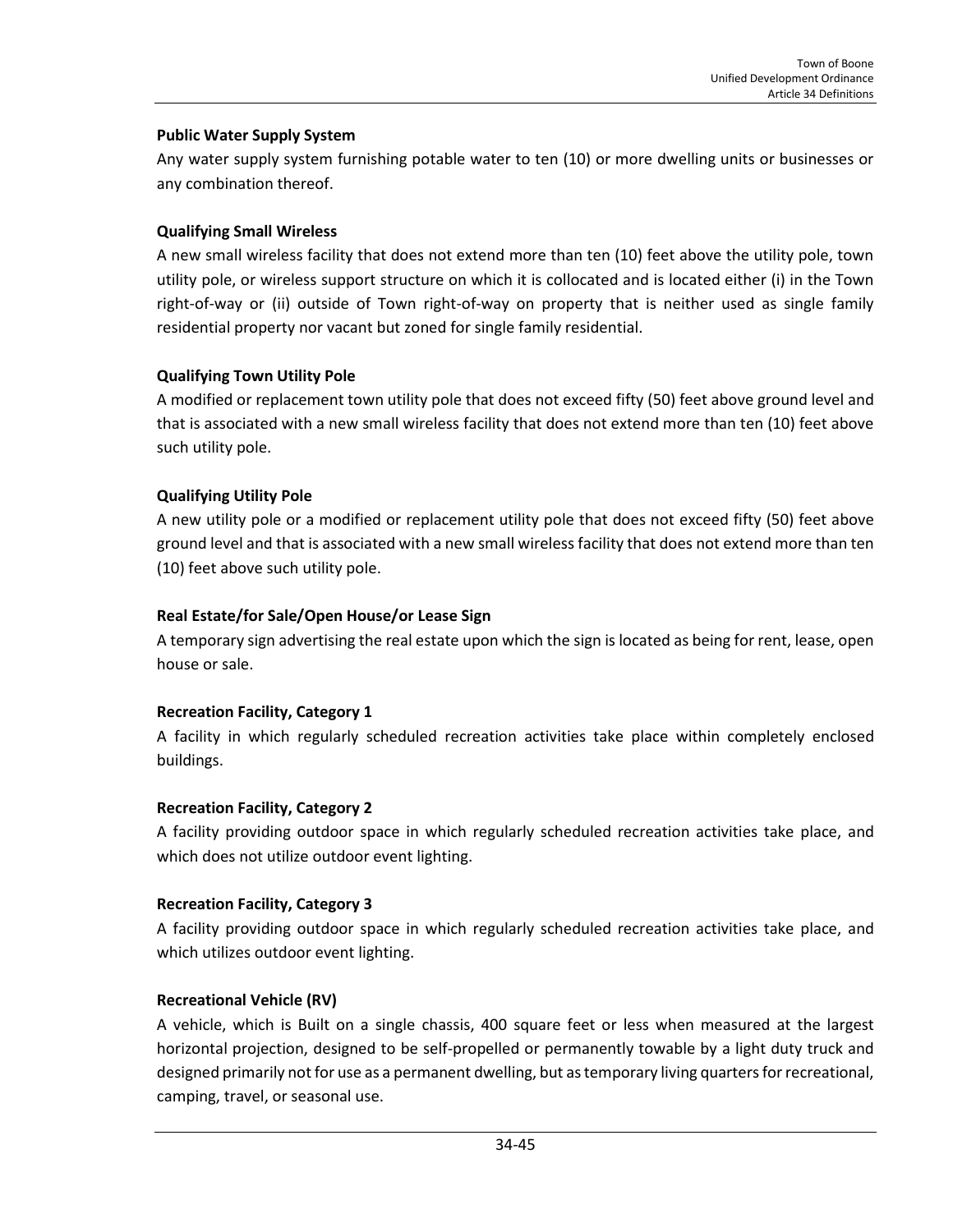#### **Recreation Vehicle Park**

Any site or tract of land upon which two (2) or more recreational vehicle spaces are located, established, or maintained for occupancy by recreational vehicles of the general public as temporary living quarters for recreation, travel, or vacation purposes.

#### **Recyclable Materials**

The term recyclable materials includes, but is not limited to, clear, green and brown container glass, aluminum cans, steel food cans, No. 1 and No. 2 plastic containers, newsprint with inserts, magazines, catalogs, phone books, junk mail, office ledger, and pasteboard.

#### **Recycling and Salvage**

A facility, other than, a recycling drop-off station, for the collection, handling, sorting, storage, processing, compaction, purchase, and/or resale of scrap or discarded material like paper, metal, rubber, plastic, glass, or cloth. The term includes facilities for separating trash and debris from recoverable materials such as paper products, glass, and metal cans which can be returned to a condition in which they may be again be used for production.

#### **Recycling Container**

A receptacle which is equipped with a close-fitting lid used for the temporary storage of recyclable materials between scheduled pickups and approved by the Department of Public Works.

#### **Recycling Container Area**

An area designed pursuant to Section 91 of the Town Code to accommodate recycling containers.

#### **Recycling Drop-off Station**

A center or collection point with containers or facilities designed and intended for the depositing of clean, separated, and recyclable materials, and the collection of such materials for processing at another location, but itself having no mechanical facilities, for the processing of such materials.

#### **Reference Level**

The top of the lowest floor for structures within Special Flood Hazard Areas designated as any Zone beginning with "A".

#### **Regulatory Flood Protection Elevation**

The "Base Flood Elevation" plus the "Freeboard" of two feet (2'). In "Special Flood Hazard Areas" where no BFE has been established, this elevation shall be at least two feet (2') above the highest adjacent grade.

#### **Religious Assembly, Category 1**

A building used for recurring religious services, including worship services, religious study and similar activities, with seating capacity for 100 or less, with all regular activities within fully enclosed buildings.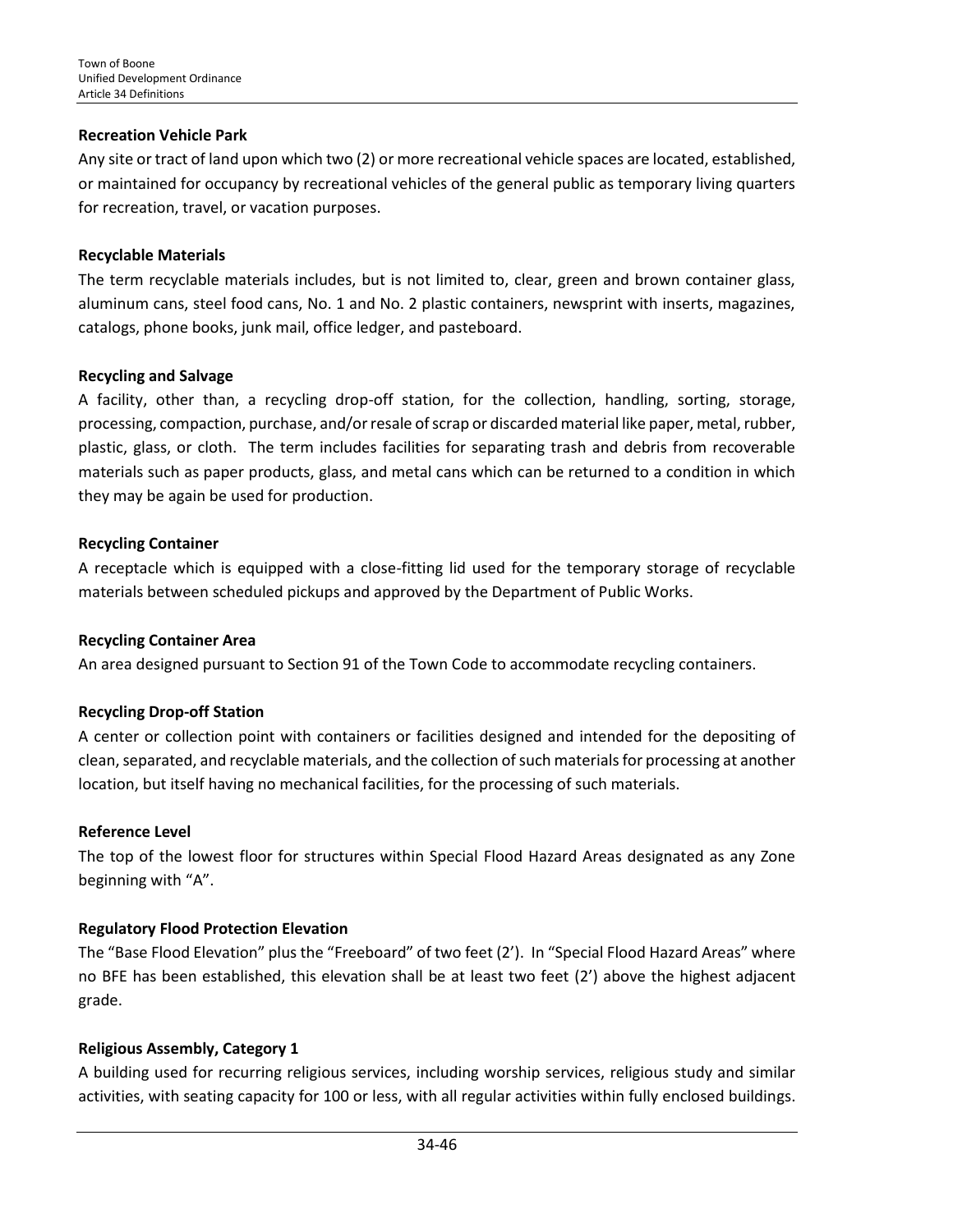May include other associated uses such as a parsonage, secondary outdoor activities such as occasional outdoor worship, social gatherings, and other customary religious activities.

#### **Religious Assembly, Category 2**

A building used for recurring religious services, including worship services, religious study and similar activities, with seating capacity between 100 and 500. May include other associated uses such as a parsonage, and secondary outdoor activities including occasional outdoor worship, social gatherings, daycare, playgrounds and other customary religious activities.

## **Religious Assembly, Category 3**

A building or land used for recurring religious services, including worship services, religious study and similar activities, with seating capacity greater than 500 or activities and uses not permitted for Religious Assembly, Categories 1 or 2.

## **Repeat Violator**

A person liable who has been determined to have violated any provision of this Ordinance within the previous thirty-six (36) months.

## **Residence Hall, Category 1**

A building used principally to provide rooms for sleeping accommodations for no more than ten (10) persons at an educational, public, or religious institution and located on the same lot as the institution. Common kitchen, sanitary, and social gathering rooms may also be provided.

## **Residence Hall, Category 2**

A building used principally to provide rooms for sleeping accommodations for more than ten (10) persons at an educational, public, or religious institution and located on the same lot as the institution. Common kitchen, sanitary, and social gathering rooms may also be provided.

## **Residence Hall, Category 3**

A building used principally to provide rooms for sleeping accommodations associated with an educational, public, or religious institution, other than ASU, CCC&TI, and other institutions of higher learning, and not located on the same lot as the institution. Common kitchen, sanitary, and social gathering rooms may also be provided.

## **Residential Care Facility**

A residential facility for the elderly, chronically ill, infirm or incurable persons that provides rooms, meals and personal care assistance, and that may provide on-site health care, medical supervision and therapies at a lower level than that available in a hospital. The term includes assisted living residences as defined at G.S. 131D-2.1 of the North Carolina General Statues, nursing homes, and skilled nursing facilities.

#### **Restaurant**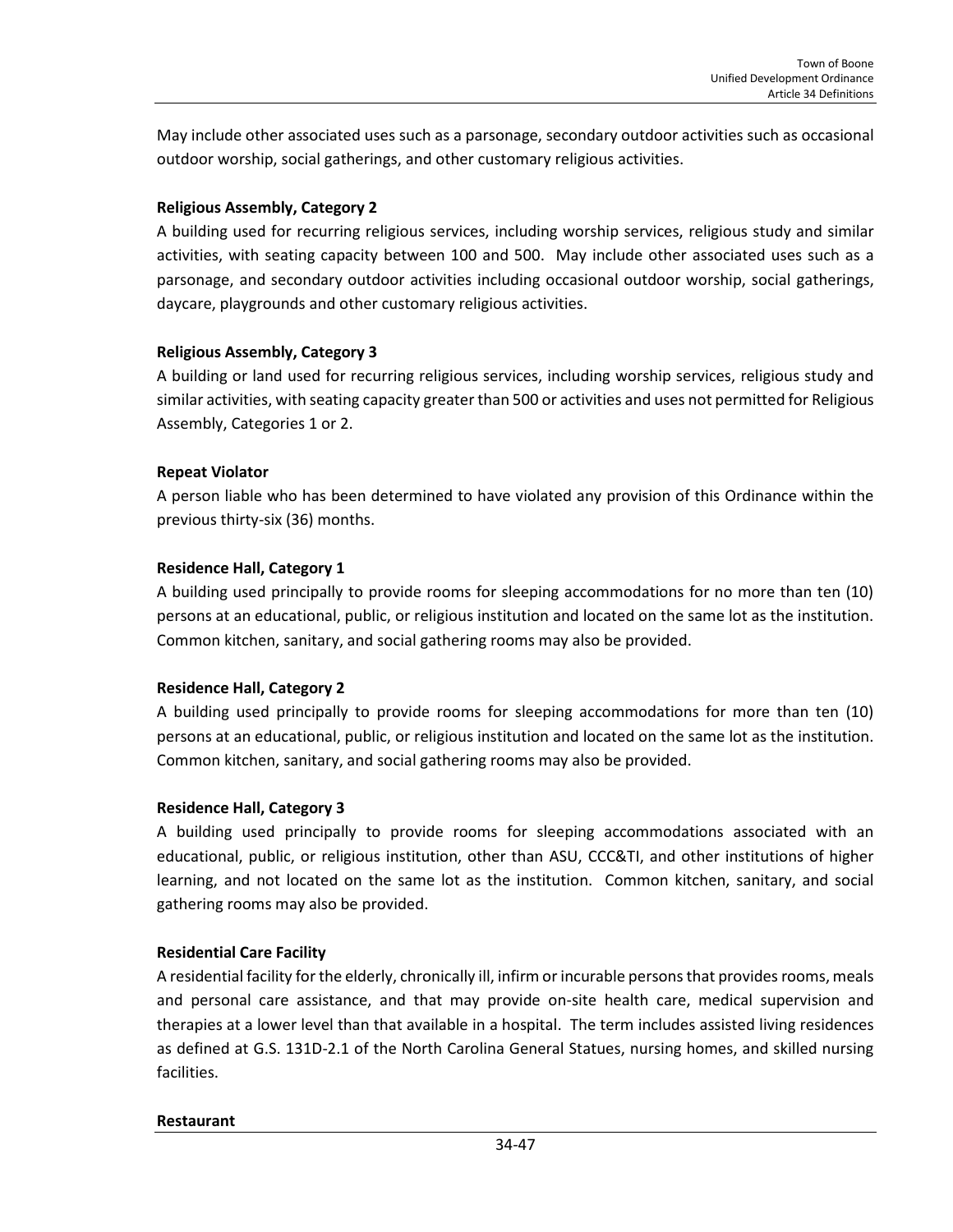An establishment which provides prepared food to patrons.

#### **Retail Store**

A commercial establishment that provides goods, products, or materials directly to the consumer. This includes clothing stores, appliance stores, bakeries, food stores, grocers, caterers, pharmacies, bookstores, florists, furniture stores, hardware stores, pet stores, toy stores, and variety stores. It does not include restaurants, personal service establishments, or gas stations.

## **Ridgeline**

The crest or series of crests at the top or uppermost point of intersection between two opposite slopes or sides of a mountain.

## **Riparian Zone**

A margin on each side of a perennial stream which extends from the edge of the stream in a direction generally perpendicular to the flow of the stream.

#### **Riverine**

Relating to, formed by, or resembling a river (including tributaries), stream, brook, etc.

#### **Road**

All public or private ways used to provide motor vehicle access to three (3) or more lots.

#### **Roof Area**

A single, unbroken, contiguous plane, measured perpendicular to slope.

#### **Roof Sign**

Any sign erected or constructed wholly upon and over the roof of any building and supported solely on the roof structure.

#### **Roomer**

A person who rents and inhabits a room in another person's dwelling unit

#### **Rotating Sign**

A sign which turns around on an axis.

#### **Sailor Course**

A sailor course is similar to the soldier course but with the wide edge facing out. It is used for decorative effects (vertical, long, wide).

#### **Satellite Receiving Antenna**

A dish antenna used to receive and transmit signals relayed by satellite.

#### **Seasonal Retail Activities and Amusements**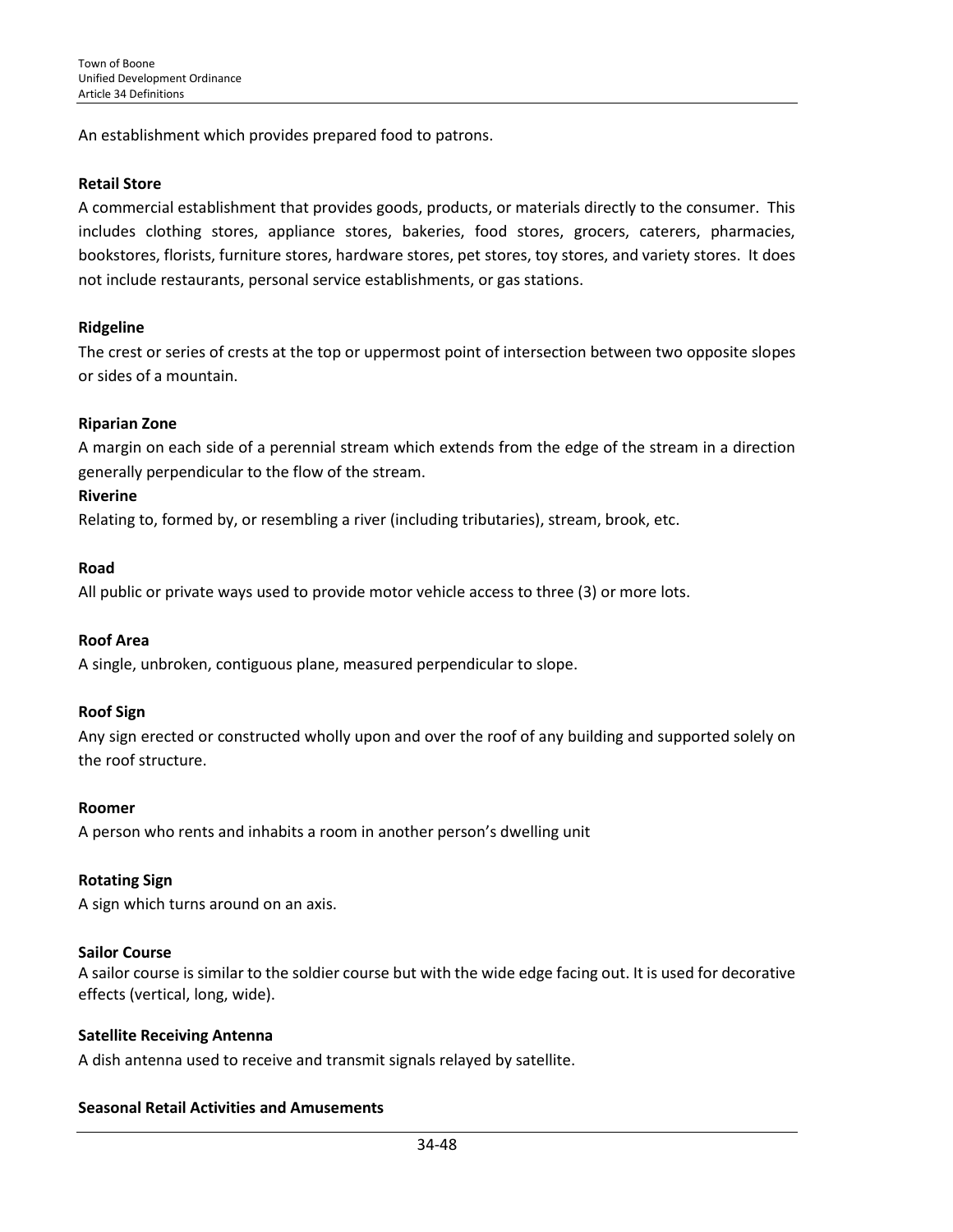Sales, services and associated attractions such as Christmas tree lots, pumpkin patches, corn mazes and similar holiday-specific commercial activities.

#### **Secondary Façade**

The façade which faces a public street and which may contain additional pedestrian entrances.

#### **Secondary Height Limitation**

The absolute maximum height allowed for any structure.

#### **Secondary Suite**

An additional separate independent living area associated with a single-family dwelling typically containing its own entrance, kitchen, bathroom and living area used by family members of the occupants of the single-family dwelling.

## **Secretary of the Interior's Standards for Historic Preservation**

Ten basic principles or standards that define how an historic property or structure shall be preserved that can be applied to most exteriors and interiors of historic properties.

## **Sediment**

The solid particulate matter, both mineral and organic, that has been or is being transported by water, air, gravity, or ice from its site of origin.

#### **Sedimentation**

The process by which sediment resulting from accelerated erosion has been or is being transported off the site of the land-disturbing activity or into a lake or natural water course.

#### **Setback**

The land area located between a property line or the established edge of a right-of-way, whichever is closer, and the closest wall of a building located on the property.

#### **Setback, Street**

The land area between the established street right-of-way and the closest wall of a building located on the property.

## **Shed Roof**

A roof in which one wall is higher than the opposite wall creating a single sloped roof**.**

#### **Shelter for Homeless, Category 1**

A short- or long-term shelter for persons who lack a fixed, regular and adequate nighttime residence. Occupancy (not including non-occupant managers) is limited to 10.

## **Shelter for Homeless, Category 2**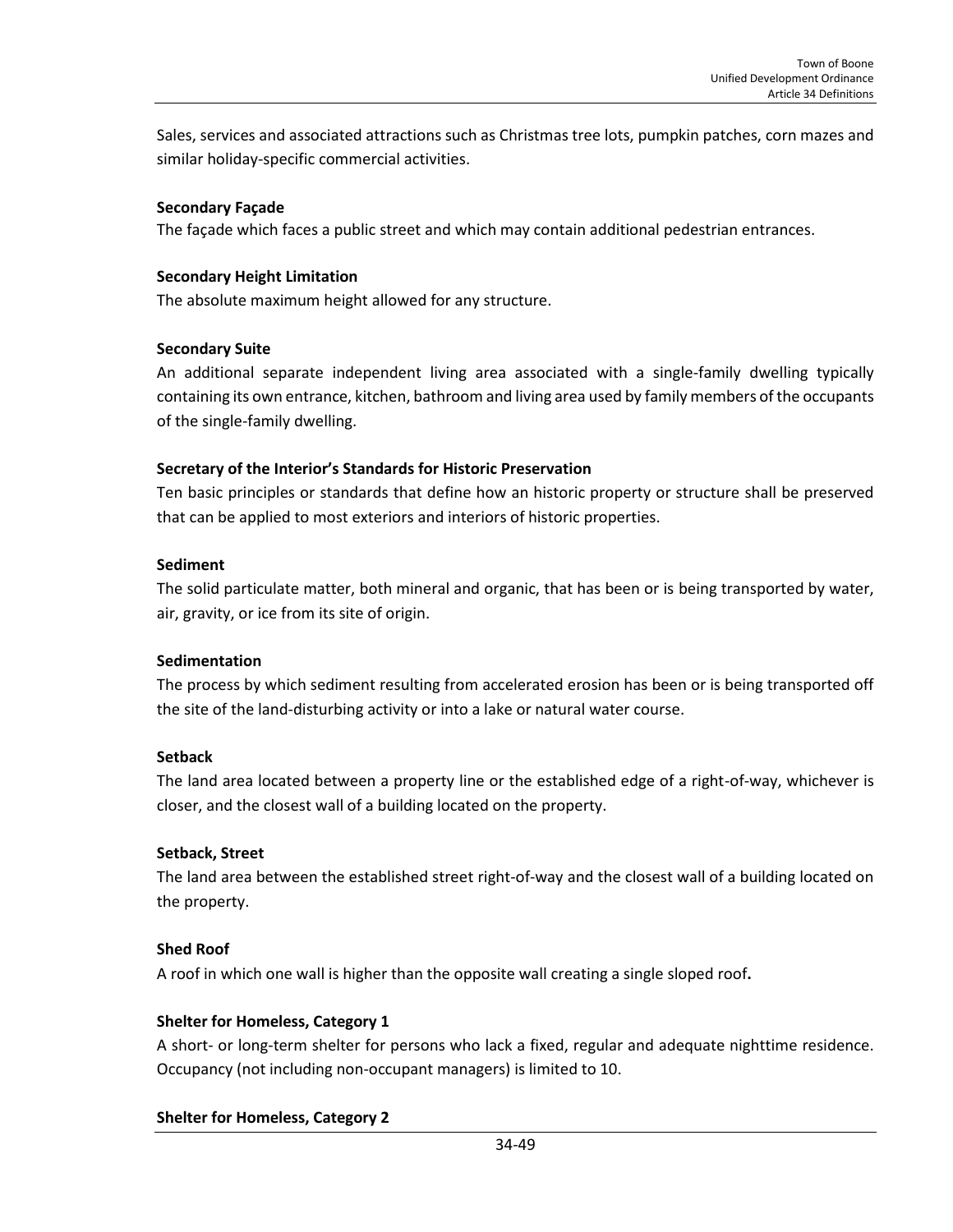A short- or long-term shelter for persons who lack a fixed, regular and adequate nighttime residence. Occupancy (not including non-occupant managers) is greater than 10.

## **Shopping Center/Mall**

A development containing more than one commercial use with shared parking and/or interconnecting walkways enabling patrons to walk from unit to unit.

## **Shroud**

A box or other container that contains, and is designed to camouflage or conceal the presence of, a wireless facility, antenna, or accessory equipment.

## **Shrubs**

May be evergreen or deciduous and have branches to the ground. Used as accent, focus, or if evergreen, as screening material.

## **Sidewalk Sign**

A temporary sign placed on the sidewalk during regular business hours.

## **Sign**

Any object, device, display, structure, or part thereof, situated outdoors, which is used solely to advertise, identify, display, direct, or visually attract attention to an object, person, institution, organization, business, product, service, event or location by any means, including but not limited to words, letters, figures, designs, symbols, fixtures, streamers, balloons, pennants, air driven devices, colors, illuminated or projected images. Signs do not include the flag or emblem of any nation, organization of nations, state, city, or any fraternal, religious or civic organizations; works of art which in no way identify a product; or scoreboards located on athletic fields.

## **Sign Copy**

The wording and/or symbols on a sign surface in either permanent or changeable form.

## **Sign Face**

The area of a sign on which copy is placed.

## **Sign Maintenance**

The cleaning, painting, repair or replacement of defective parts of a sign in a manner that does not alter the basic copy, design or structure of the sign.

## **Significant Tree**

Any healthy tree with a diameter of eight inches (8") or more measured Diameter-at-breast-height (Dbh).

#### **Sill**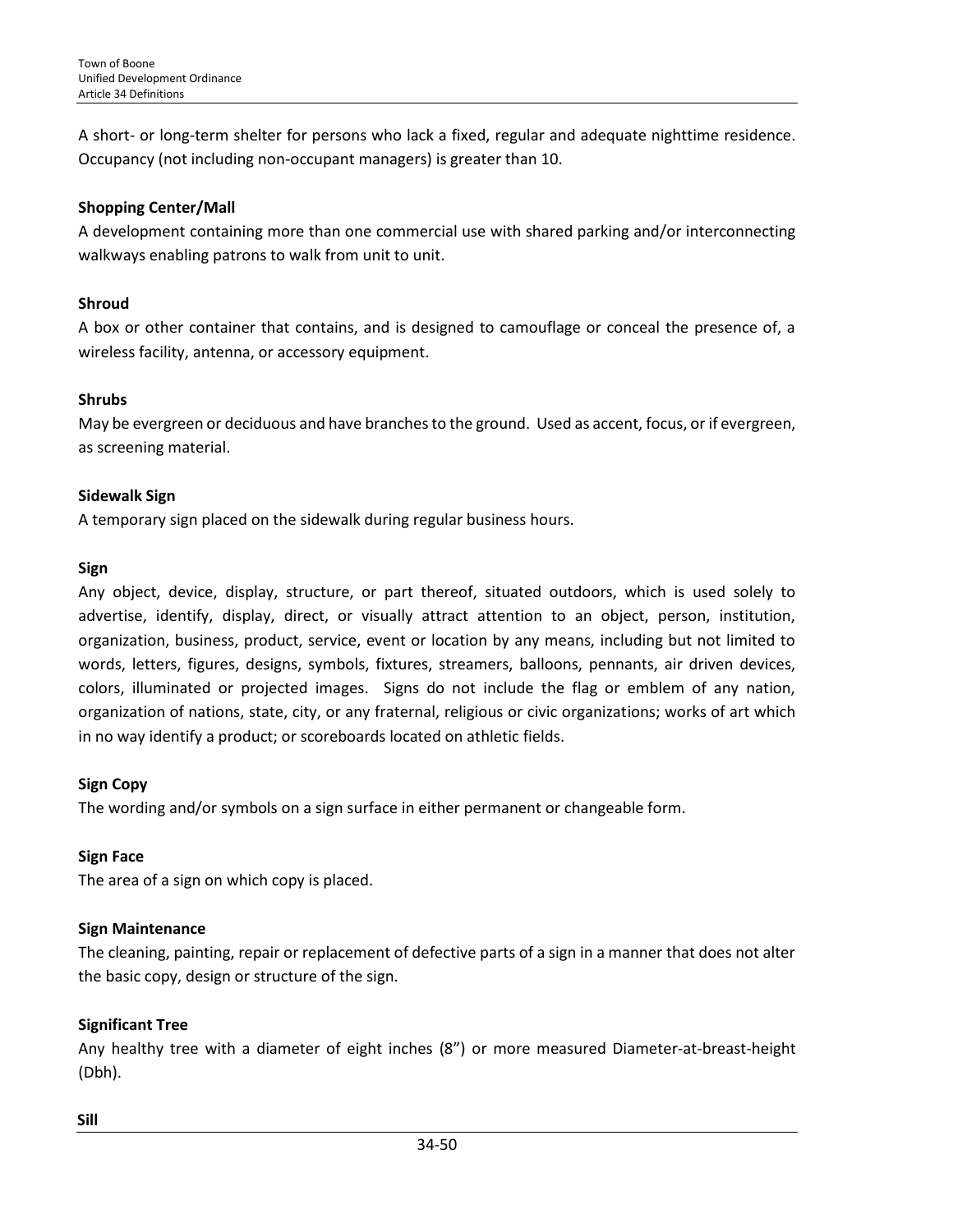The flat horizontal bottom piece of a window or door, often of wood, but sometimes of stone.

## **Siltation**

The sediment resulting from accelerated erosion which is settleable or removable by properly designed, constructed, and maintained control measures; and which has been transported from its point of origin within the site of a land-disturbing activity; and which has been deposited, or is in suspension in water.

## **Single-Family Detached Dwelling**

A building, not including a manufactured home, that is developed with space on all sides, containing, intended or used solely for one dwelling unit; not attached to any non-accessory building or dwelling unit.

- a. A single-family detached dwelling in the R3 Multiple Family, B3 General Business, or M1 Manufacturing zoning districts shall be classified as a boarding house if occupied by more than four (4) unrelated persons.
- b. A single-family detached dwelling in any other zoning district shall be classified as a boarding house if occupied by more than two (2) unrelated persons.

## **Site Plan**

A scaled drawing and supporting text showing the relationship between lot lines and the existing or proposed uses, buildings, or structures on the lot. The site plan may include site-specific details such as building areas, building height and floor area, setbacks from lot lines and street rights-of-way, intensities, densities, utility lines and locations, parking, access points, roads, and stormwater control facilities that are depicted to show compliance with all legally required development regulations that are applicable to the project and the site plan review. A site plan approval based solely upon application of objective standards is an administrative decision and a site plan approval based in whole or in part upon the application of standards involving judgment and discretion is a quasi-judicial decision. A site plan may also be approved as part of a conditional zoning decision. A reference to a "site plan" in this ordinance may also include the "site-specific vesting plan" where appropriate.

#### **Site-Specific Vesting Plan**

A plan submitted to a local government in which the applicant requests vesting in accordance with Section 4.13, describing with reasonable certainty on the plan the type and intensity of use for a specific parcel or parcels of property. The plan may be in the form of, but not be limited to, any of the following plans or approvals: a subdivision plat, a preliminary or general development plan, a special use permit, a conditional district zoning plan. The plan shall include the approximate boundaries of the site; significant topographical and other natural features affecting development of the site; the approximate location on the site of the proposed buildings, structures, and other improvements; the approximate dimensions, including height, of the proposed buildings and other structures; and the approximate location of all existing and proposed infrastructure on the site, including water, sewer, roads, and pedestrian walkways.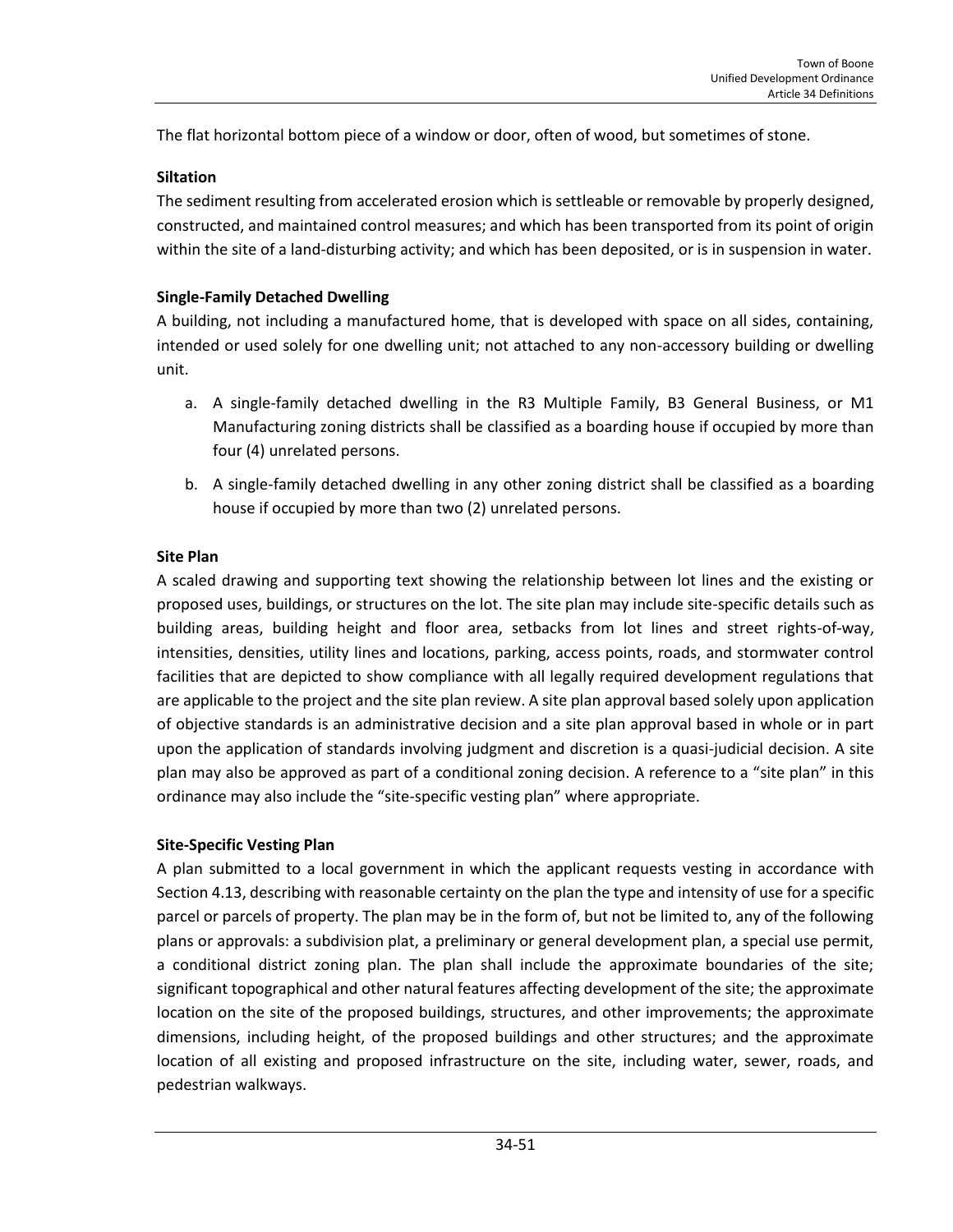#### **Site Walls**

Retaining walls, screen walls or other vertical or nearly- vertical planes which occur on a property, but are not part of the exterior envelope of a building.

#### **Sketch Plan**

A rough sketch map of a proposed subdivision or site, showing streets, lots, and any other information of sufficient accuracy to be used for discussion of the proposed subdivision or site.

#### **Slaughterhouse**

A facility under N.C.D.A. inspection which is inspected daily by a trained Meat & Poultry Inspector. Animals scheduled for slaughter and carcasses of slaughtered animals are inspected for disease and condemned by a veterinarian if necessary. Products from these establishments are labeled "Inspected and Passed by N.C.D.A" and bear a rhomboid shaped [inspection legend.](http://www.ncagr.gov/MeatPoultry/legend.htm) These products can be sold anywhere within the state of North Carolina. Or

A facility which is USDA inspected and is staffed by inspectors who are state employees. They are inspected daily by a trained Meat & Poultry Inspector. Animals scheduled for slaughter and carcasses of slaughtered animals are checked for disease and condemned by a veterinarian if necessary. Meat products produced in these plants are "Inspected and Passed by USDA." Poultry Products produced in these establishments are "Inspected for Wholesomeness by USDA." They bear a round [USDA inspection](http://www.ncagr.gov/MeatPoultry/legend.htm)  [legend](http://www.ncagr.gov/MeatPoultry/legend.htm) and may be shipped anywhere in the United States or exported to foreign countries.

#### **Small Wireless Facility**

A wireless facility that meets both of the following qualifications:

- i. Each antenna is located inside an enclosure of no more than six cubic feet in volume or, in the case of an antenna that has exposed elements, the antenna and all of its exposed elements, if enclosed, could fit within an enclosure of no more than six cubic feet.
- ii. All other wireless equipment associated with the facility has a cumulative volume of no more than 28 cubic feet. For purposes of this subdivision, the following types of ancillary equipment are not included in the calculation of equipment volume: electric meters, concealment elements, telecommunications demarcation boxes, ground-based enclosures, grounding equipment, power transfer switches, cut-off switches, vertical cable runs for the connection of power and other services, or other support structures.

#### **Snipe Sign**

A temporary sign or poster affixed to a tree, public utility pole, fence, etc.

#### **Solar Energy System**

The components and subsystems required to convert solar energy into electric or thermal energy suitable for use. The term applies, but is not limited to, solar photovoltaic (PV) systems, solar thermal systems, and solar hot water systems that are accessory to a principal use. Such systems include, but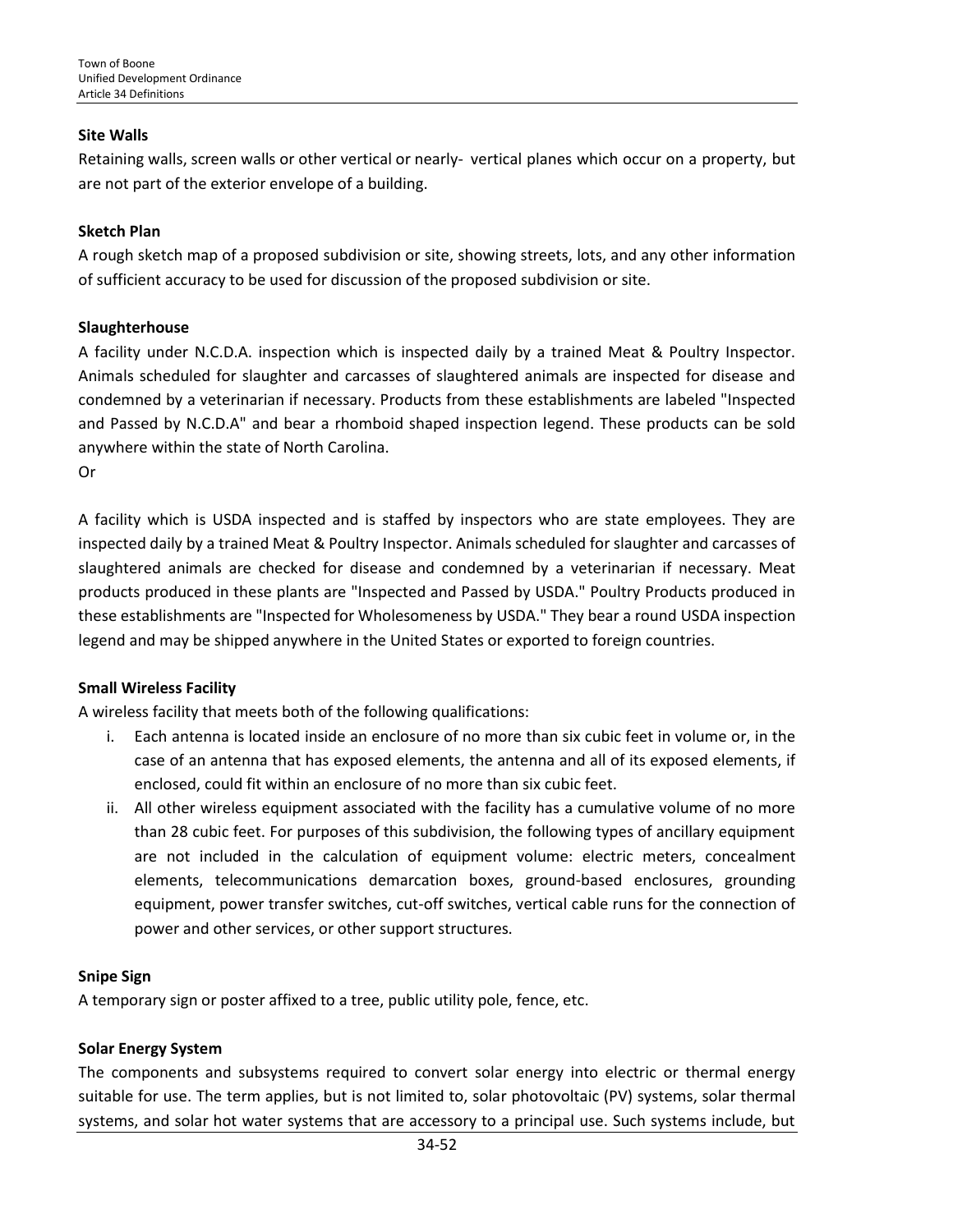are not limited to ground-mounted, roof-mounted, and building-integrated solar energy systems. Solar energy systems may generate energy in excess of the energy requirements of the property if it is to be sold back to a public utility in accordance with applicable laws.

#### **Solar Energy System, Accessory**

An accessory solar energy system is designed to meet or off-set energy demands of the principal use rather than for the purpose of supplying or distributing electrical energy to users, a customer or customers.

## **Soldier Course**

A soldier course is one in which bricks are laid standing on end with the narrow edge facing out. This type of course is sometimes used for decorative effects over door and window openings (vertical, long, narrow).

## **Solid Waste Container**

A water-tight receptacle which is equipped with a close-fitting lid used for the temporary storage of solid wastes between scheduled pick-ups and approved by the Department of Public Works.

## **Solid Waste Container Area**

An area designed pursuant to Section 91 of the Town Code to accommodate solid waste containers.

## **Solid Waste Processing**

A solid waste management facility permitted by the North Carolina Department of Environment and Natural Resources that receives municipal solid waste for processing or treatment.

## **Special Flood Hazard Area (SFHA)**

The land in the floodplain subject to a one percent (1%) or greater chance of being flooded in any given year, as determined by Article 30 Flood Damage Prevention.

#### **Special Use Permit**

A development approval issued by the Board of Adjustment that authorizes the recipient to make use of property in accordance with the requirements of this Ordinance as well as any additional requirements imposed by the Board of Adjustment.

## **Start of Construction (as applied in Article 30 Flood Damage Prevention)**

Includes substantial improvement, and means the date the building permit was issued, provided the actual start of construction, repair, reconstruction, rehabilitation, addition placement, or other improvement was within 180 days of the permit date. The actual start means either the first placement of permanent construction of a structure on a site, such as the pouring of slab or footings, the installation of piles, the construction of columns, or any work beyond the stage of excavation; or the placement of a manufactured home on a foundation. Permanent construction does not include land preparation, such as clearing, grading, and filling; nor does it include the installation of streets and/or walkways; nor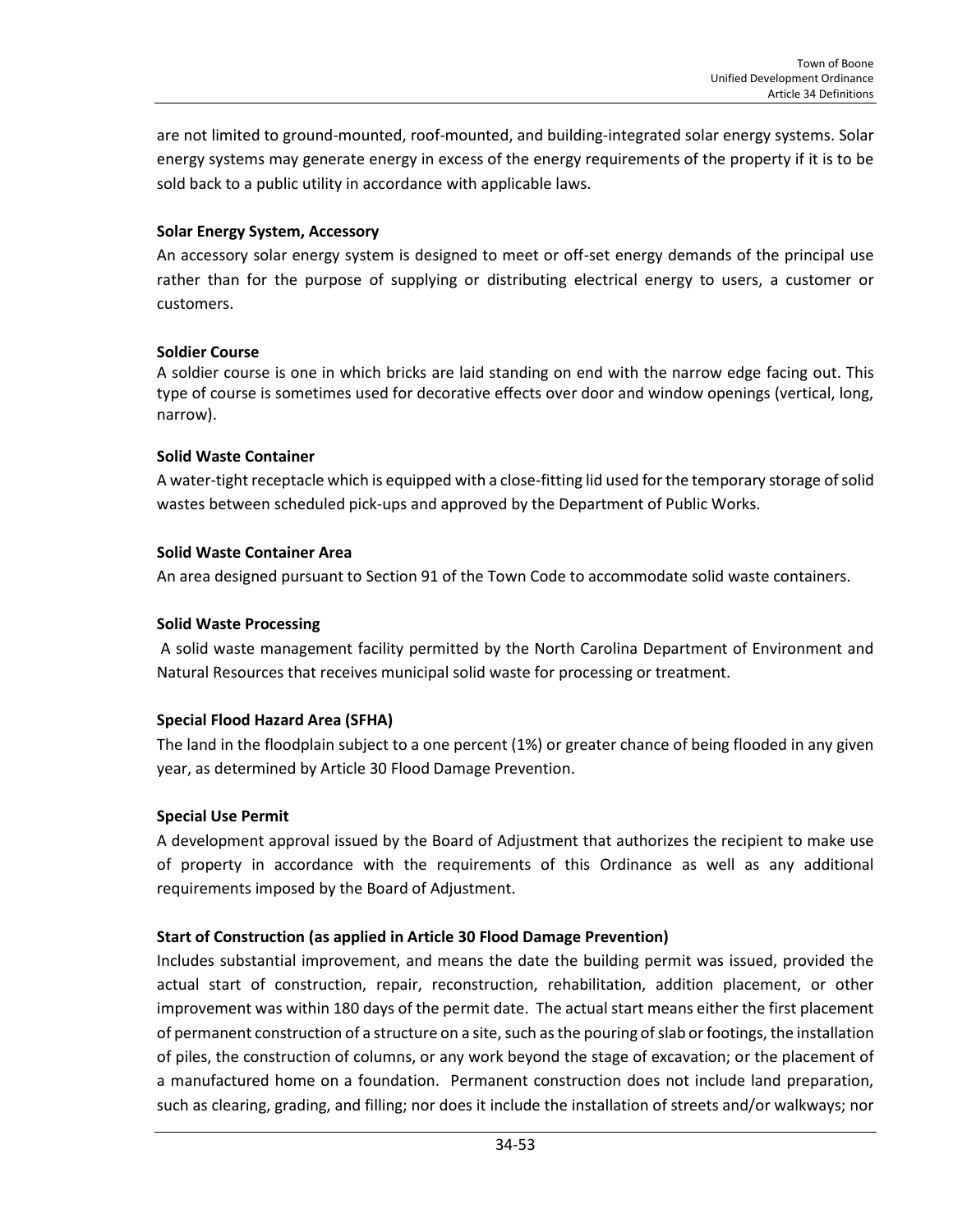does it include excavation for a basement, footings, piers, or foundations or the erection of temporary forms; nor does it include the installation on the property of accessory buildings, such as garages or sheds not occupied as dwelling units or not part of the main structure. For a substantial improvement, the actual start of construction means the first alteration of any wall, ceiling, floor, or other structural part of the building, whether or not that alteration affects the external dimensions of the building.

#### **Stealth (Concealed) Wireless Facility, Wireless Support Structure, or Antenna**

Any wireless facility, wireless support structure or antenna that is integrated as an architectural feature of a structure or that is designed to camouflage or conceal the presence of the wireless facility, wireless support structure, or antenna so that the purpose of the wireless facility, wireless support structure, or antenna is not readily apparent to a casual observer.

## **Steep Slope**

A slope of 30% or greater.

## **Stormwater Drainage Facilities**

The system of inlets, conduits, channels, ditches and appurtenances which serve to collect and convey stormwater through and from a given drainage area.

## **Stormwater Best Management Practices**

A structural or non-structural management-based practice used singularly or in combination to reduce non-point source inputs to receiving waters in order to achieve water quality protection goals.

## **Stormwater Runoff**

The direct runoff of water resulting from precipitation in any form.

## **Street**

A public street or a street with respect to which an offer of dedication has been made.

#### **Street Frontage Width**

The horizontal distance measured along a straight line connecting the points at which the street lot line abuts such street with interior lot lines and or street lot lines.

#### **Stretcher Course**

Brick laid flat with the long face parallel to the wall are called stretchers. When all the brick in the course are laid in this manner, it is called a stretcher course. (horizontal, long, narrow).

#### **Structural Alteration**

Any change, except for repair or replacement, in the supporting members of a building such as, but not limited to, bearing walls, columns, beams, or girders.

#### **Structure**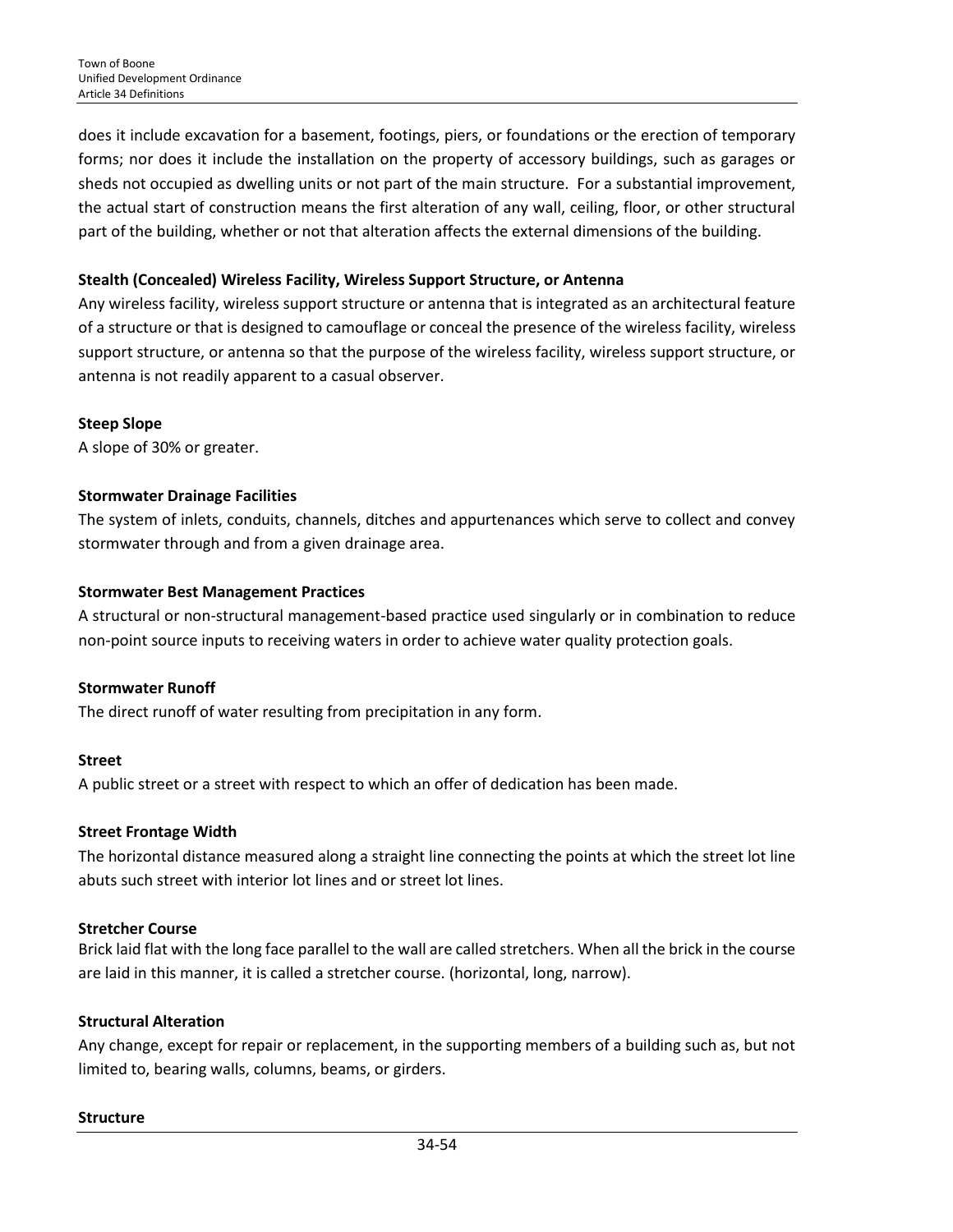Anything constructed or erected which requires location on the ground or attached to something having a fixed location on the ground.

## **Subcollector Street**

A street whose principal function is to provide access to abutting properties but is also designed to be used or is used to connect minor and local streets with collector or arterial streets. Including residences indirectly served through connecting streets, it serves or is designed to serve at least twenty-six (26) but not more than one hundred (100) dwelling units and is expected to or does handle between two hundred (200) and eight hundred (800) trips per day.

## **Subdivision**

The division of a tract or parcel of land into two or more lots, building sites, or other divisions when any one or more of those divisions is created for the purpose of sale or building development, whether immediate or future, and shall include all divisions of land involving the dedication of a new street or a change in existing streets; but the following shall not be included within this definition:

- **A.** The combination or recombination of portions of previously subdivided and recorded lots where the total number of lots is not increased and the resultant lots are equal to or exceed the minimum standards set forth in this Ordinance.
- **B.** The division of land into parcels greater than ten (10) acres where no street right-of-way dedication is involved.
- **C.** The public acquisition by purchase of strips of land for widening or opening streets or for public transportation system corridors.
- **D.** The division of a tract in single ownership whose entire area is no greater than two (2) acres into not more than three (3) lots, where no street right-of-way dedication is involved and where the resultant lots are equal to or exceed the standards set forth in this Ordinance.
- **E.** The division of a tract into parcels in accordance with the terms of a probated will or in accordance with intestate succession under Chapter 29 of the NC General Statutes.

## **Substantial Damage**

Damage of any origin sustained by a structure during any ten (10) year period whereby the cost of restoring the structure to it's before damaged condition would equal or exceed fifty percent (50%) of the market value of the structure before the damage occurred.

## **Substantial Improvement**

Any combination of repairs, reconstruction, rehabilitation, additions, or other improvements of a structure, taking place during any ten (10) year period for which the cost equals or exceeds fifty percent (50%) of the market value of the structure before the "start of construction" of the improvement. This term includes structures which have incurred "substantial damage", regardless of the actual repair work performed. The term does not, however, include either: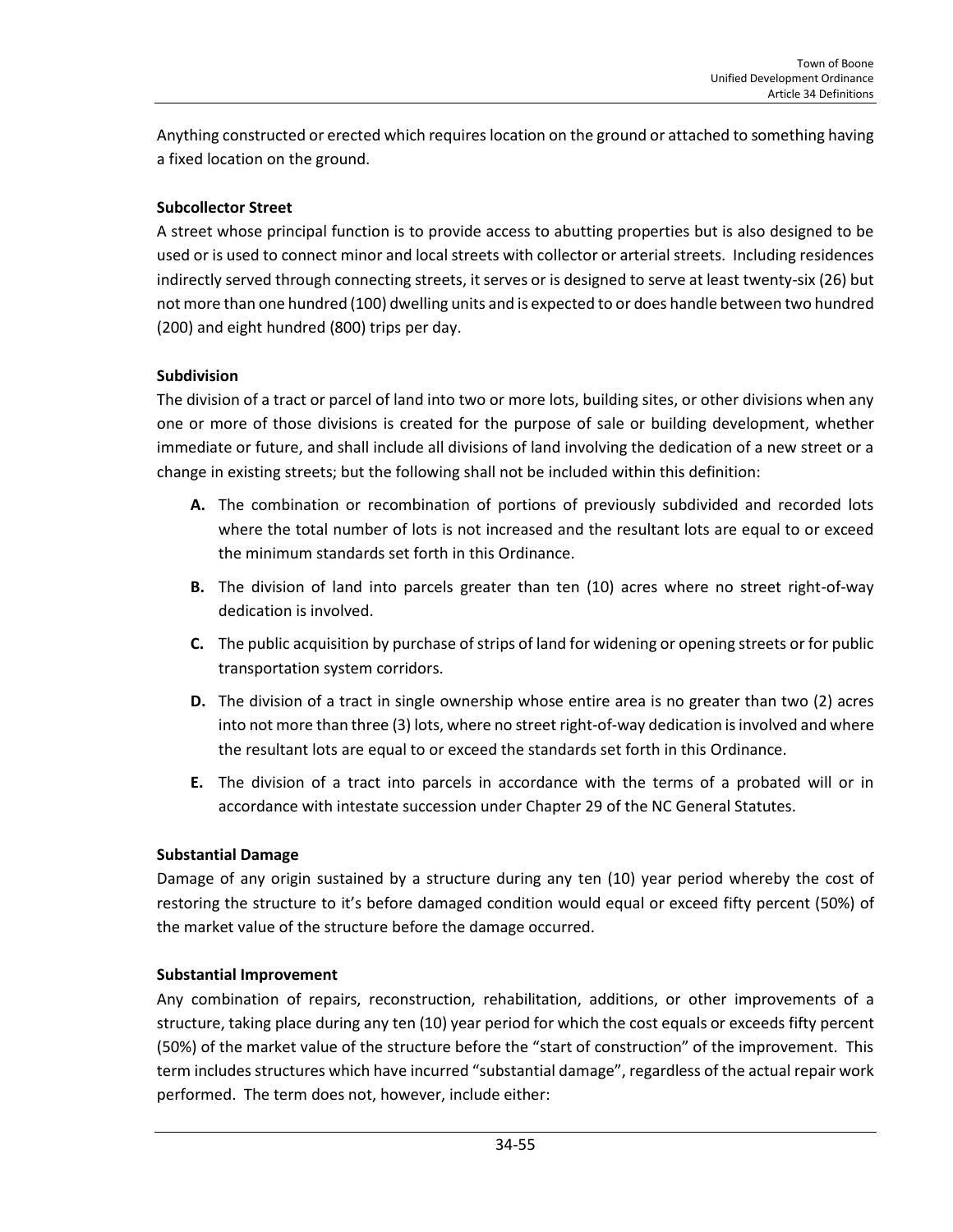- **A.** Any correction of existing violations of State or community health, sanitary, or safety code specifications which have been identified by the community code enforcement official and which are the minimum necessary to assure safe living conditions; or
- **B.** Any alteration of a historic structure, provided that the alteration will not preclude the structure's continued designation as a historic structure.

## **Surface Parking Area**

Off-street automobile parking area which is not enclosed within a building.

## **Swimming Pool**

Any receptacle or artificial basin of water, either above or below grade level, intended for swimming or recreational bathing have a depth of eighteen inches (18") or greater at the deepest point. This includes hot tubs and spas.

## **Swine Farm**

A use involving more than five swine.

## **Temporary Family Health Care Structure**

A transportable residential structure providing an environment facilitating a caregiver's provision of care for a mentally or physically impaired person that (i) is primarily assembled at a location other than its site of installation, (ii) is limited to one occupant who shall be the mentally or physically impaired person, (iii) has no more than 300 gross square feet, and (iv) complies with applicable provisions of the State Building Code and G.S. 143-139.1(b).

#### **Temporary Construction or Repair Dwelling**

A temporary dwelling exclusively used for a place of living and sleeping during construction or repair.

## **Temporary Construction Trailer**

A temporary structure for office usage, storage of materials and tools, or security purposes incident to construction or development of the premises upon which the temporary construction trailer is located.

#### **Temporary Mobile Medical Unit**

An apparatus capable of moving or being moved readily from place to place for the purposes of performing specific medical care functions related to the diagnosis or treatment of illness through laboratory or testing services.

#### **Temporary Portable Storage Container**

A temporary portable storage container (such as: semi-trailers or other similar portable containers) is any container designed for the storage of goods and materials and is usually transported by a commercial vehicle and is for temporary use only.

#### **Temporary Sign**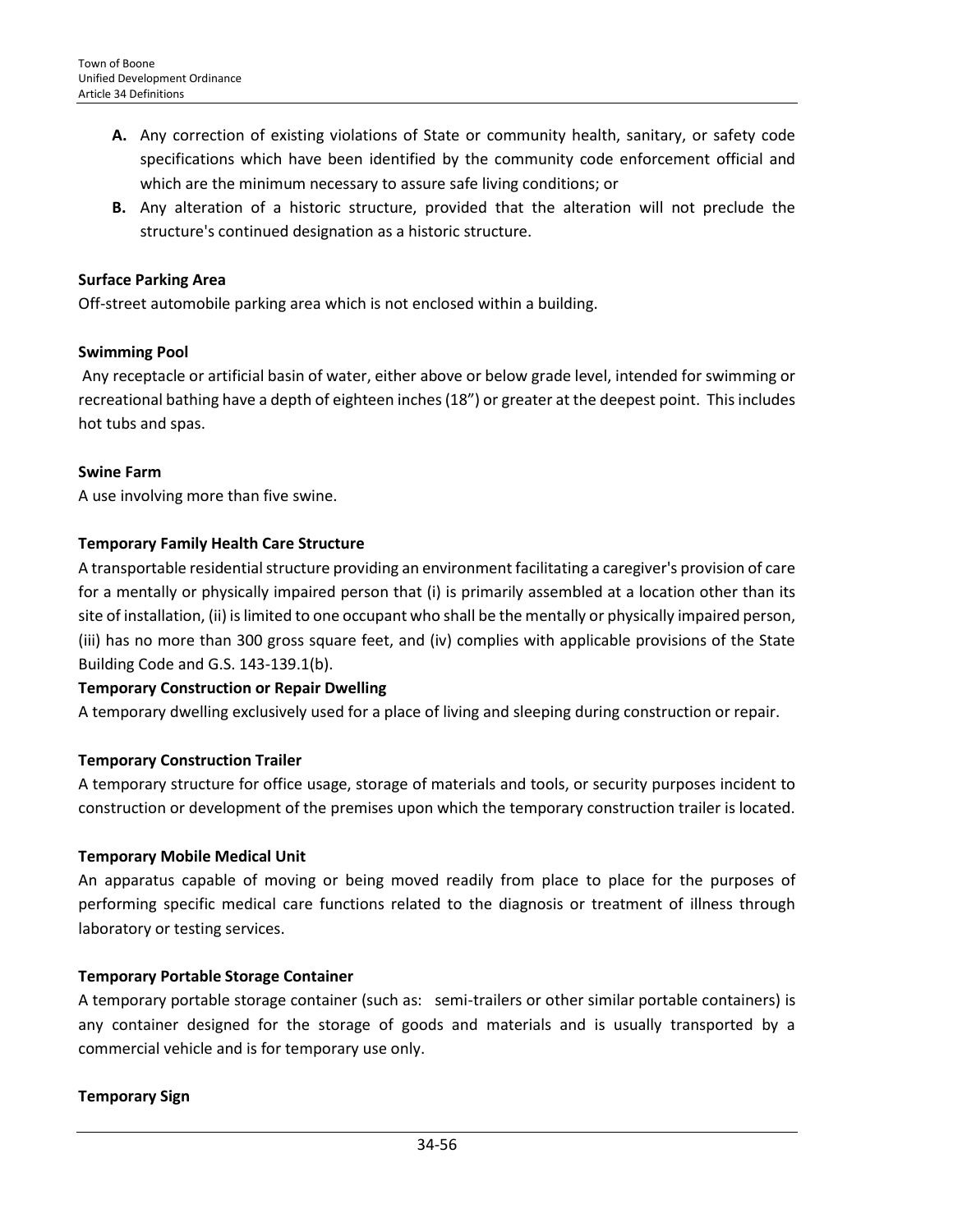A sign or advertising display constructed of cloth, canvas, fabric, plastic, paper, plywood or other light material that is used only temporarily and is not permanently mounted.

## **Ten Year Storm**

The surface runoff resulting from a rainfall of an intensity expected to be equaled or exceeded, on the average, once in ten (10) years, and of a duration which will produce the maximum peak rate of runoff, for the watershed of interest under average antecedent wetness conditions.

## **Tenant**

A person, whether or not the legal owner of record, legally occupying or entitled to legally occupy a dwelling unit or portion thereof.

## **Time and Temperature Sign**

Signs which display only time and temperature in alternate light cycles.

## **Total Land Disturbance**

The total of land surface areas of the development site disturbed by any means (tree and vegetation cutting or removal, grading or any other soil disturbance including stream modification or septic field installation). Where trees are removed or cut in an area not contiguous to the main construction site by grading or other land disturbance, or by a connected cutting or removal of trees, the area disturbed will be considered the outermost drip line of the trees prior to their removal or cutting. The actual amount of land which must be disturbed in order to install an appropriate septic system, when a septic system must be installed, shall not be included in the calculation of the total land disturbance, to the extent the area disturbed is actually used for the installation and location of a septic system.

#### **Tower**

A lattice-type structure, guyed or freestanding, that supports one or more antennas*.*

#### **Tower Height**

The vertical distance measured from the ground to the upper most point of the tower.

**Town** The Town of Boone.

## **Townhouse**

A building containing, intended or used solely for one dwelling unit on its own lot, with an individual private entrance and where three or more buildings are joined side-by-side ("a row"), with no dwelling unit located above or below another dwelling unit, and each building having exposed front and rear walls for access, light and ventilation. A Townhouse development may contain multiple rows.

#### **Toxic Substance**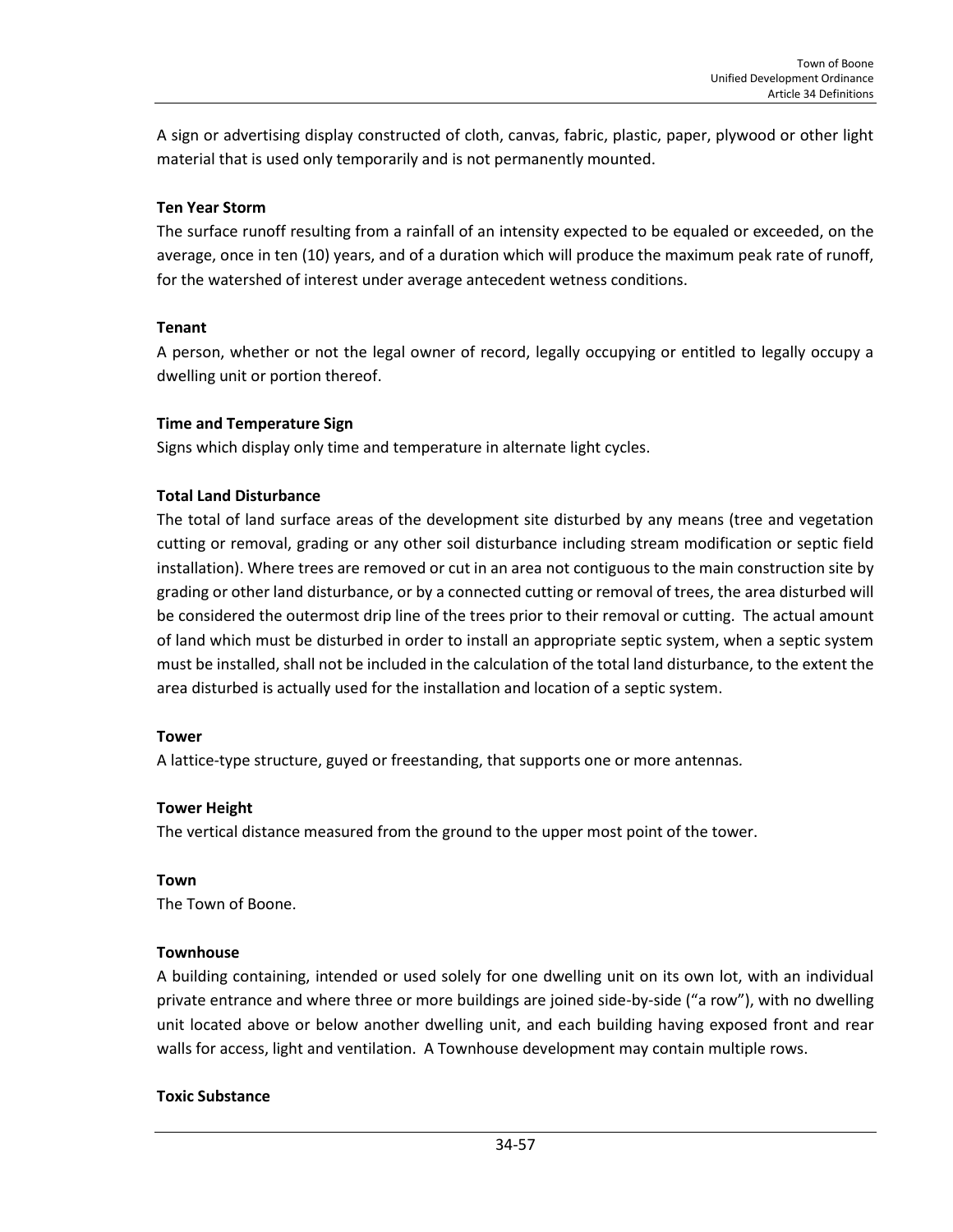Any substance or combination of substances (including disease causing agents), which after discharge and upon exposure, ingestion, inhalation, or assimilation into any organism, either directly from the environment or indirectly by ingestion through food chains, has the potential to cause death, disease, behavioral abnormalities, cancer, genetic mutations, physiological malfunctions (including malfunctions or suppression in reproduction or growth) or physical deformities in such organisms or their off spring or other adverse health effects.

## **Trade School**

An institution which offers vocational and technical training in a variety of technical subjects and trades, typically resulting in a certification.

## **Transom**

A narrow window, sometimes hinged at the top, positioned over a doorway or larger window.

**Tree Protection Area (TPA) -** A circular region measured outward from a tree trunk representing the area where roots must be maintained for the tree's survival. This TPA is measured from the tree trunk to the outermost edge of the drip line of the canopy.

## **Trim Color**

A single paint color which is used on a building's trim, lesser in proportion to the Field Color.

## **Trucking Terminal**

A processing facility where freight is usually loaded onto and off of transport.

#### **Twenty-Five Year Storm**

The surface runoff resulting from a rainfall of an intensity expected to be equaled or exceeded, on the average, once in twenty-five (25) years, and of a duration which will produce the maximum peak rate of runoff, for the watershed of interest under average antecedent wetness conditions.

## **Two-Family Detached Dwelling**

See Duplex.

## **Uncovered**

The removal of ground cover from, on or above the soil surface.

#### **Use**

The activity or function that actually takes place or is intended to take place on a lot.

## **Utility Facility**

Any above-ground structures or facilities other than buildings, unless such buildings are incidental to the operation of such structures or facilities operated by a public utility as authorized by North Carolina law and used in connection with the production, generation, transmission, delivery, collection, or storage of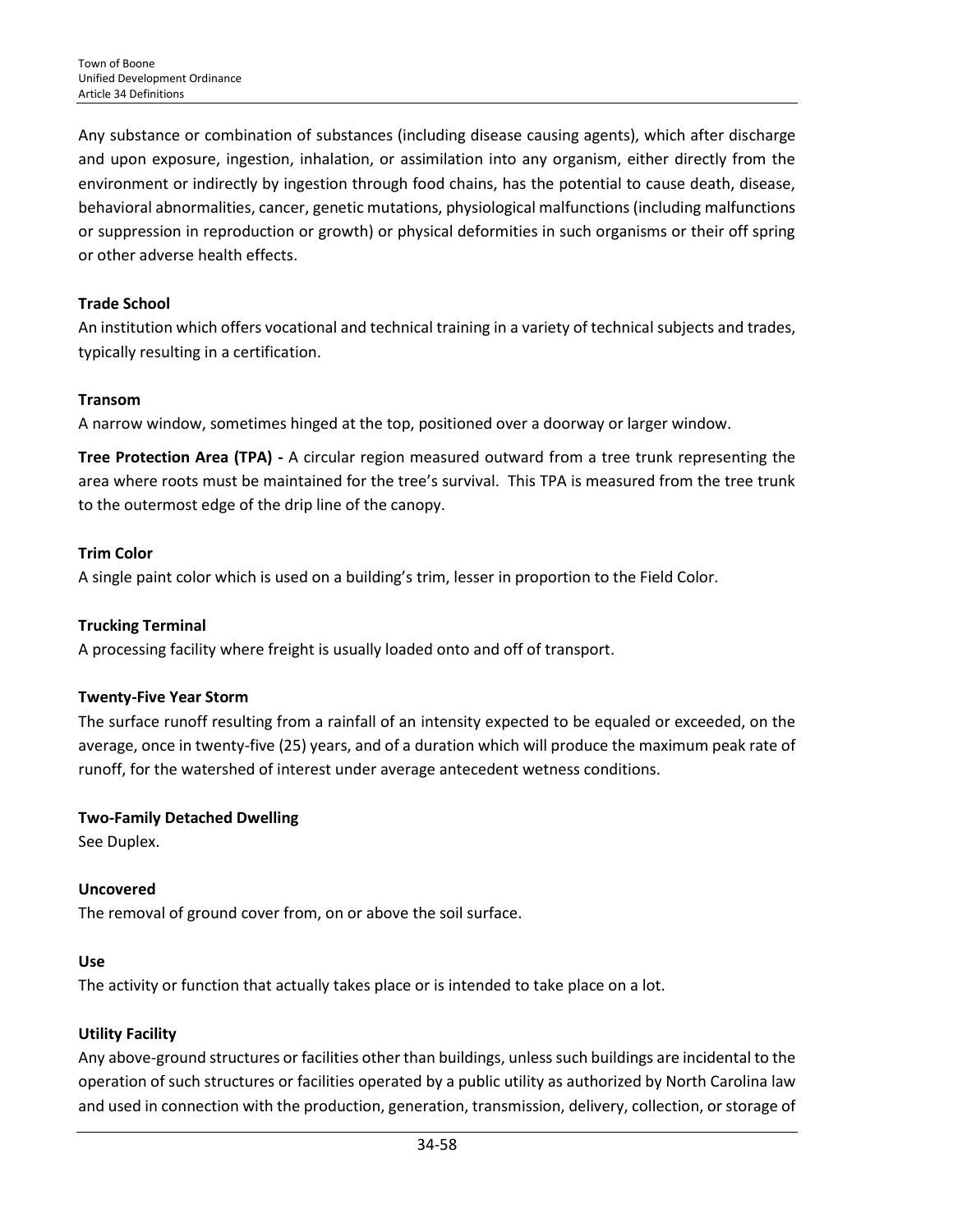water, sewage, electricity, gas oil, or electronic signals (other than use category 7.0 Telecommunication Uses). Excepted from this definition are utility lines and supporting structures such as electric power, telephone, telegraph, cable television, gas, water and sewer lines, and wires or pipes located within public right-of-way authorized by the appropriate government entity pursuant to Section 14.02.03(A)(2).

#### **Utility Facility, Government**

A utility facility owned or operated by a government entity other than the Town.

#### **Utility Facility, Neighborhood**

Utility facilities that are designed to serve the immediately surrounding neighborhood and for reasons associated with the purpose of the utility in question must be located in or near the neighborhood where such facilities are proposed to be located.

#### **Utility Facility, Regional**

All utility facilities other than neighborhood facilities.

#### **Utility Facility, Town**

Any above-ground structure, or use of land owned or operated by the Town and used in connection with the production, generation, transmission, delivery, collection, or storage of water, sewage, stormwater or electronic signals.

#### **Utility Pole**

A structure that is designed for and used to carry lines, cables, or wires for power, lighting, telephone, or cable television.

#### **Vacation Rental (or "Short term vacation rental" or "Short term rental" (STR))**

A vacation rental is defined as a single-family detached dwelling, a two-family detached dwelling or a multi-family dwelling unit with up to six guest rooms that is used, offered, and/or advertised (through an online platform or any other media) for transient overnight accommodations for any period of less than one month. A vacation rental is considered a "Lodging" use under this UDO. Vacation rentals do not include homestay rentals (as defined herein). A vacation rental includes any residential dwelling or dwelling unit, or portion thereof, provided to renters for any period of less than one month that does not qualify as a homestay rental under this ordinance; provided, that any use that comes within the purview of another use under this ordinance (e.g., motel, hotel, boarding house, etc.) shall be governed by the terms of that use and not as a vacation rental.

#### **Variance**

An authorization that a development may vary from strict compliance with one or more of the provisions of this Ordinance; provided, no change in permitted uses may be authorized by variance.

#### **Vegetative Canopy**

Trees which create a roof like layer of spreading branches.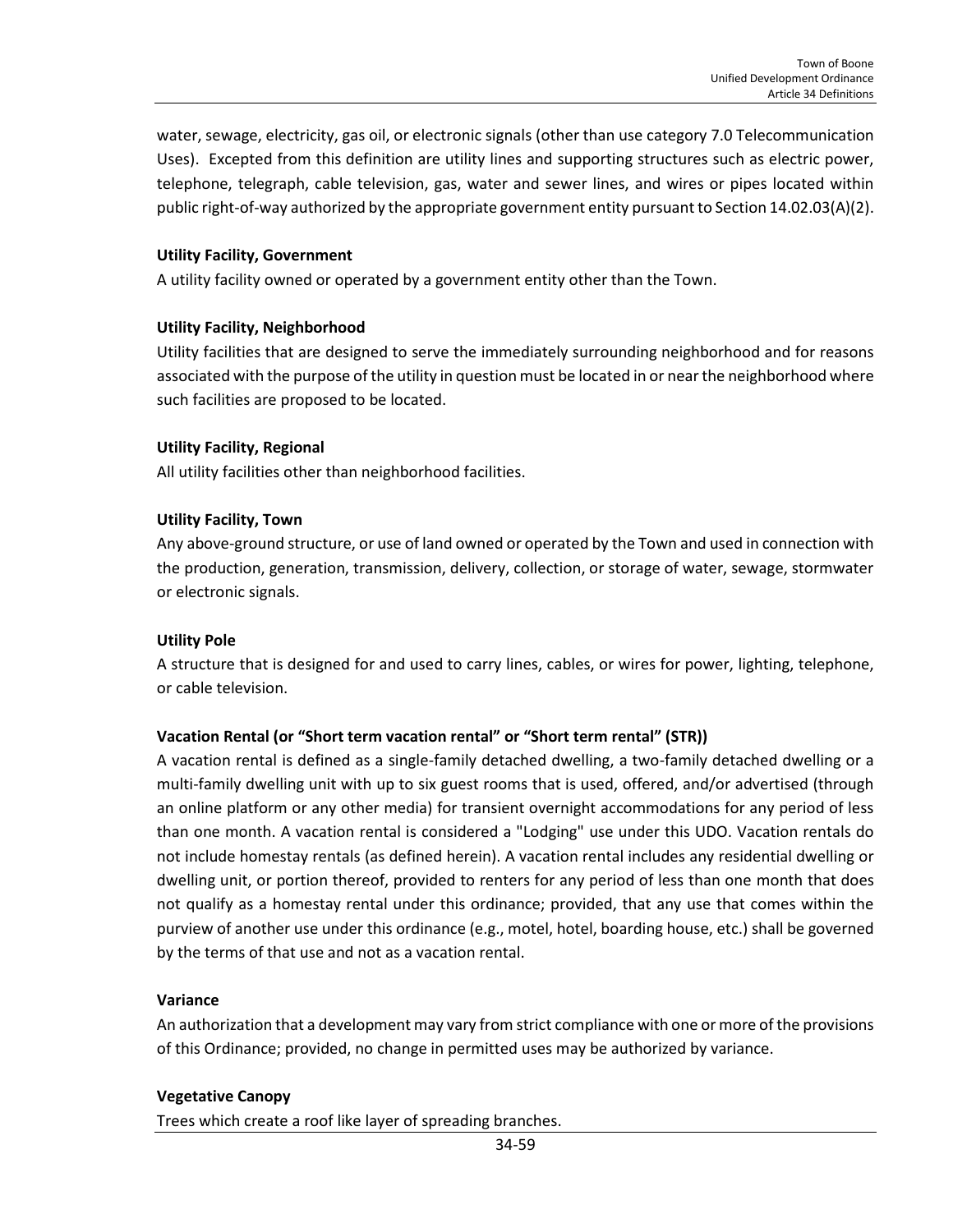## **Vehicle Accommodation Area**

That portion of a lot that is used by vehicles for access, circulation, parking, and loading and unloading.

#### **Vehicle Sales and Service**

The storage, display, sale, lease, rental or repair of passenger vehicles, including but not limited to automobiles, vans, light trucks, motorcycles, mopeds and all-terrain vehicles types.

## **Vehicle Washing Station**

An accessory car wash to a private development that is not open to the public.

## **Vehicular Gate**

A gate or similar structure across a driveway, street or alley that may be used to block the entrance or passage of motor vehicles. This term includes all forms of gates, including automatic and manual gates and gates manned by attendants.

#### **Velocity**

The average velocity of flow through the cross-section of the main channel at the peak flow of the storm of interest. The cross-section of the main channel shall be that area defined by the geometry of the channel plus the area of flow below the flood height defined by vertical lines at the main channel banks. Overbank flows are not to be included for the purpose of computing velocity of flow.

## **Very Steep Slope**

A slope of 50% or greater.

## **Vested Right**

The right to undertake and complete the development and use of property under the terms and conditions of an approved site-specific development plan.

## **Veterinary Office/Hospital**

An establishment used for the care, grooming, diagnosis, and treatment of sick, ailing, infirm, or injured animals.

#### **Viewshed**

Land areas which are more than 100 feet above the nearest major traffic corridor, measured at right angles to the average contour from the center line of the traffic corridor, and upon which development as proposed can be seen during any season of the year from one of the major traffic corridors, as that term is defined, either during construction or at the time construction is completed. In making the determination whether the development as proposed can be seen and is therefore in the viewshed, planned landscape buffering shall not be considered. Land which is equidistant at its nearest borders from two major traffic corridors shall be considered in the viewshed if it is more than 100 feet above either major traffic corridor.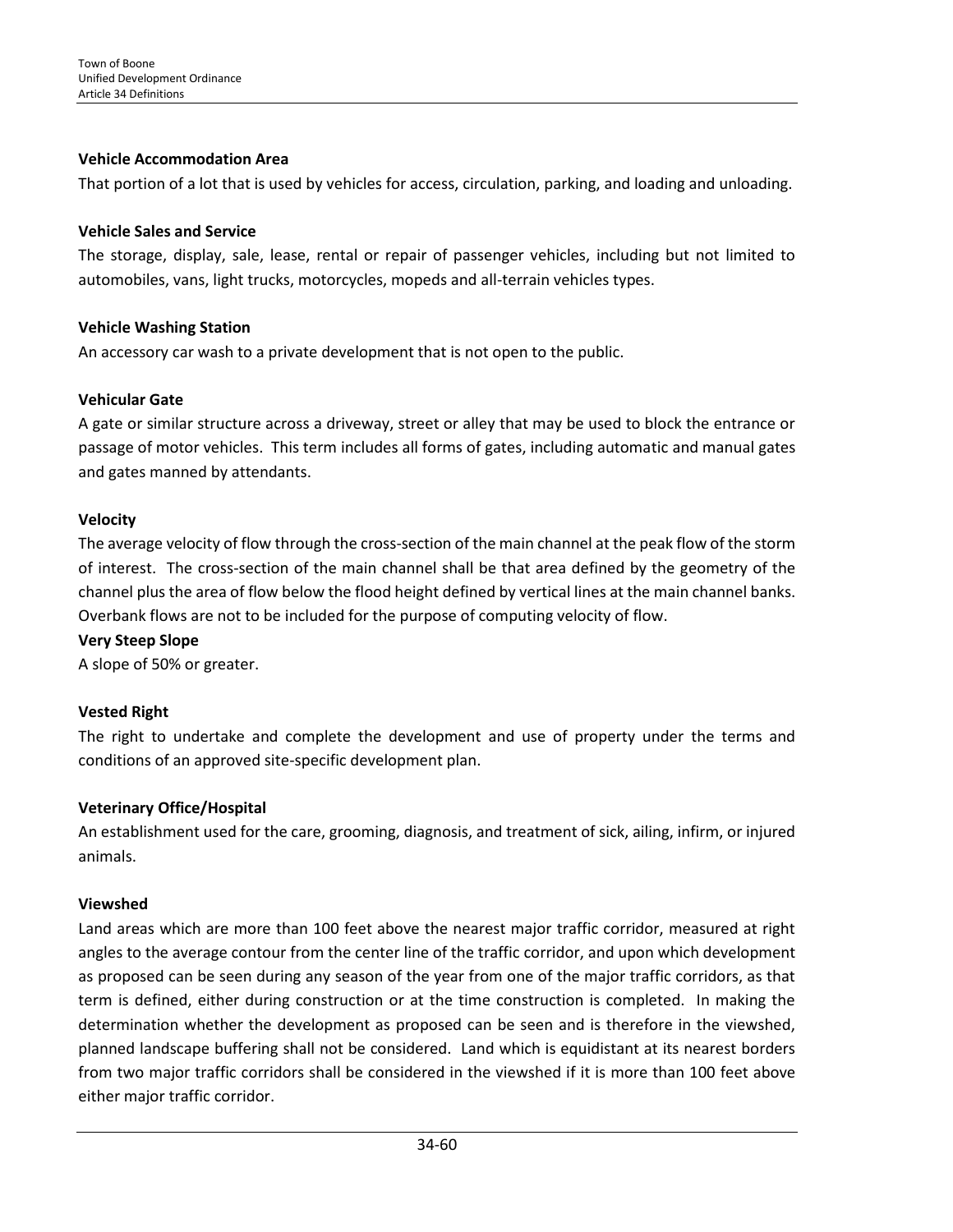## **Viewshed (As applied for Use 7.0 Telecommunication)**

Those lands seen from a known location forming a visual composition, with foreground, middle ground, and background areas. Foreground is the area within one (1) mile of the known location close enough to a viewer so that individual plant types, smells, colors, and forms are extremely vivid.

#### **Vineyard**

An area under cultivation with grape-bearing vines, grown mainly for winemaking, but also raisins, table grapes and non-alcoholic grape juice.

#### **Violator**

A person liable who has been determined to have violated any provision of this Ordinance.

#### **Volume (as applied in Article 25 Community Appearance Standards)**

A portion of a building which is offset by a minimum of ten feet (10') in plan or in elevation.

#### **Warehouse**

Storage of goods and materials within fully enclosed structures intended for distribution.

#### **Waste**

The surplus materials resulting from onsite construction and which is disposed of at other locations.

#### **Water Dependent Structure**

Any structure for which the use requires access to or proximity to or citing within surface waters to fulfill its basic purpose, such as boat ramps, boat houses, docks and bulkheads. Ancillary facilities such as restaurants, outlets for boat supplies, parking lots and commercial boat storage areas are not water dependent structures.

#### **Water Surface Elevation (WSE)**

The height, in relation to mean sea level, of floods of various magnitudes and frequencies in the floodplains of riverine areas.

#### **Watercourse**

A lake, river, creek, stream, wash, channel or other topographic feature on or over which waters flow at least periodically. Watercourse includes specifically designated areas in which substantial flood damage may occur.

#### **Watershed**

The entire land area contributing surface drainage to a specific point (e.g. the water supply intake.)

#### **Window to Wall Ratio**

A fraction of the total above grade façade area covered by fenestration.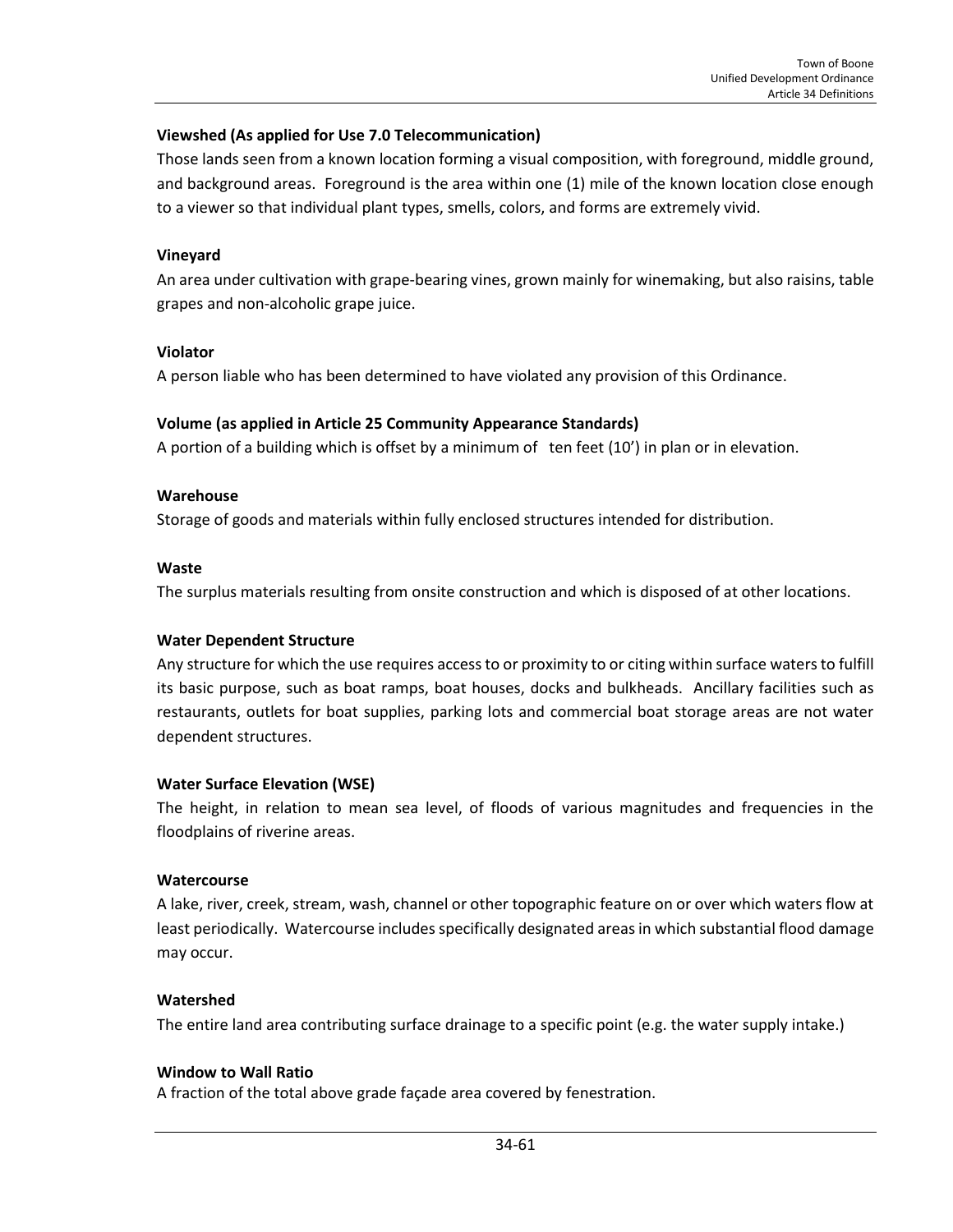## WINDOW TO WALL RATIO =

#### SQ. FT. OF WINDOW/DOOR OPENINGS

TOTAL FAÇADE AREA

#### **Winery Associated with a Vineyard**

A manufacturing operation engaged in the production of wine and wine-like beverages, which has all operations contained within a fully enclosed building and is located on or adjacent to a vineyard.

#### **Winery**

A manufacturing operation engaged in the production of wine and wine-like beverages, which has all operations contained within a fully enclosed building.

#### **Winery, Other**

A winery not classified in these definitions as a "winery associated with a vineyard" or "winery".

#### **Wireless Communications**

Any personal wireless service, including but not limited to: cellular, personal communication services (PCS), specialized mobile radio (SMR), enhanced specialized mobile radio (ESMR), unlicensed spectrum services utilizing Part 15 devices (i.e. wireless internet services) and paging.

#### **Wireless Communications Facility**

Any manned or unmanned location for the transmission and/or reception of wireless communications, usually consisting of one or more of the following components: a wireless facility, base station, equipment compound, and/or wireless support structure.

#### **Wireless Facility**

Equipment at a fixed location that enables wireless communications between user equipment and a communications network, including (i) equipment associated with wireless communications and (ii) radio transceivers, antennas, wires, coaxial or fiber-optic cable, regular and backup power supplies, and comparable equipment, regardless of technological configuration. The term includes small wireless facilities. The term shall not include (i) the structure or improvements on, under, within, or adjacent to which the equipment is collocated; (ii) wireline backhaul facilities; or (iii) coaxial or fiber-optic cable that is between wireless structures or utility poles or that is otherwise not immediately adjacent to or directly associated with a particular antenna.

#### **Wireless Infrastructure Provider**

Any person with a certificate to provide telecommunications service in the State who builds or installs wireless communication transmission equipment, wireless facilities, or wireless support structures for small wireless facilities but that does not provide wireless services.

#### **Wireless Provider**